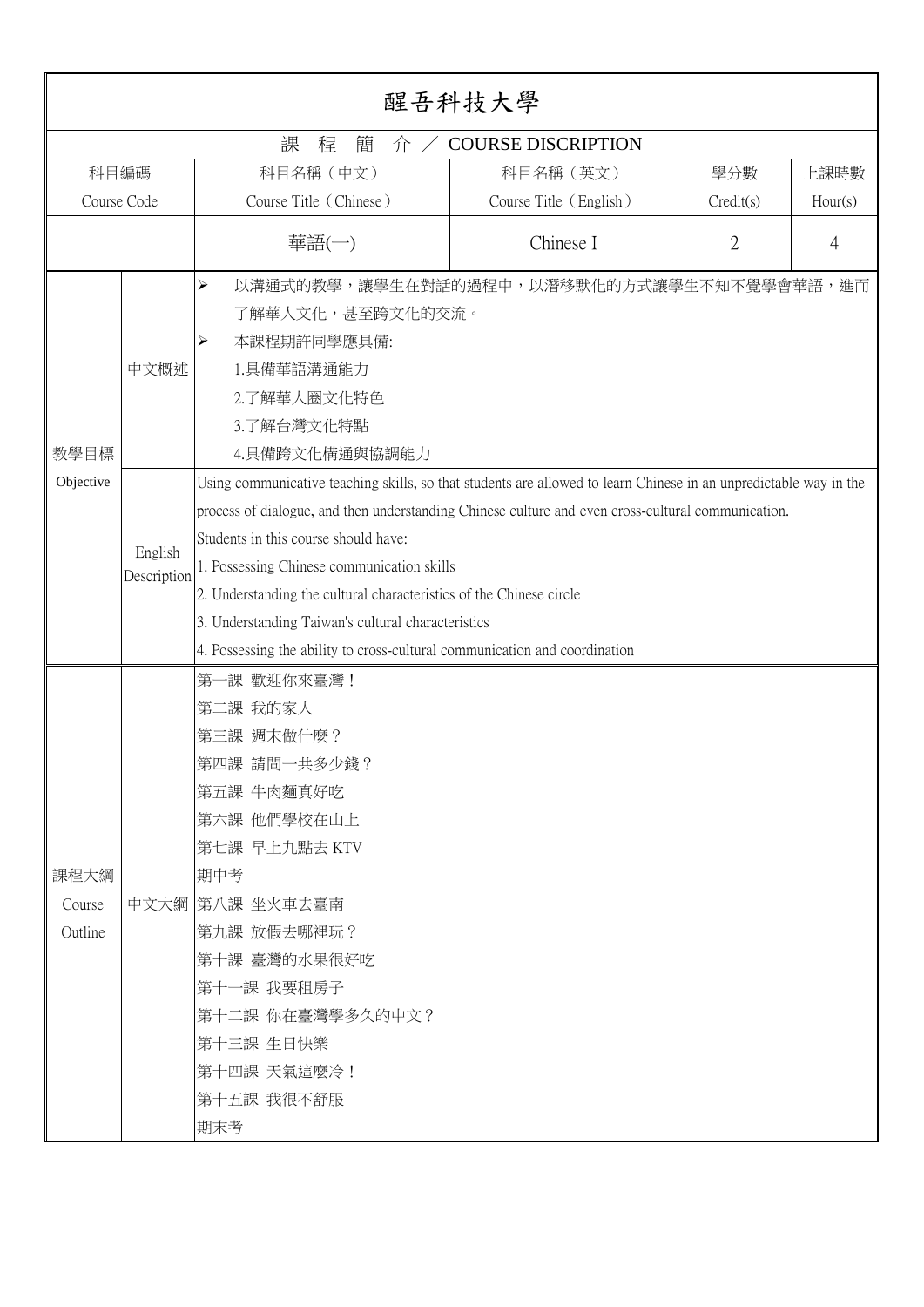|  |                    | Lesson 1 Welcome to Taiwan!                |
|--|--------------------|--------------------------------------------|
|  |                    | Lesson 2 My family                         |
|  |                    | Lesson 3 What to do on the weekend?        |
|  |                    | Lesson 4 How much is the total amount?     |
|  |                    | Lesson 5 Beef noodles are delicious.       |
|  |                    | Lesson 6 Their school is on the mountain   |
|  |                    | Lesson 7 Go to KTV at 9:00 in the morning. |
|  | English<br>Outline | Midterm exam                               |
|  |                    | Lesson 8 Take the train to Tainan          |
|  |                    | Lesson 9 Where do you go for a holiday?    |
|  |                    | Lesson 10 Taiwan's fruit is delicious      |
|  |                    | Lesson 11 I want to rent a house           |
|  |                    | Lesson 12 How long do you study in Taiwan? |
|  |                    | Lesson 13 Happy Birthday                   |
|  |                    | Lesson 14 The weather is so cold!          |
|  |                    | Lesson 15 I am very uncomfortable          |
|  |                    | Final exam                                 |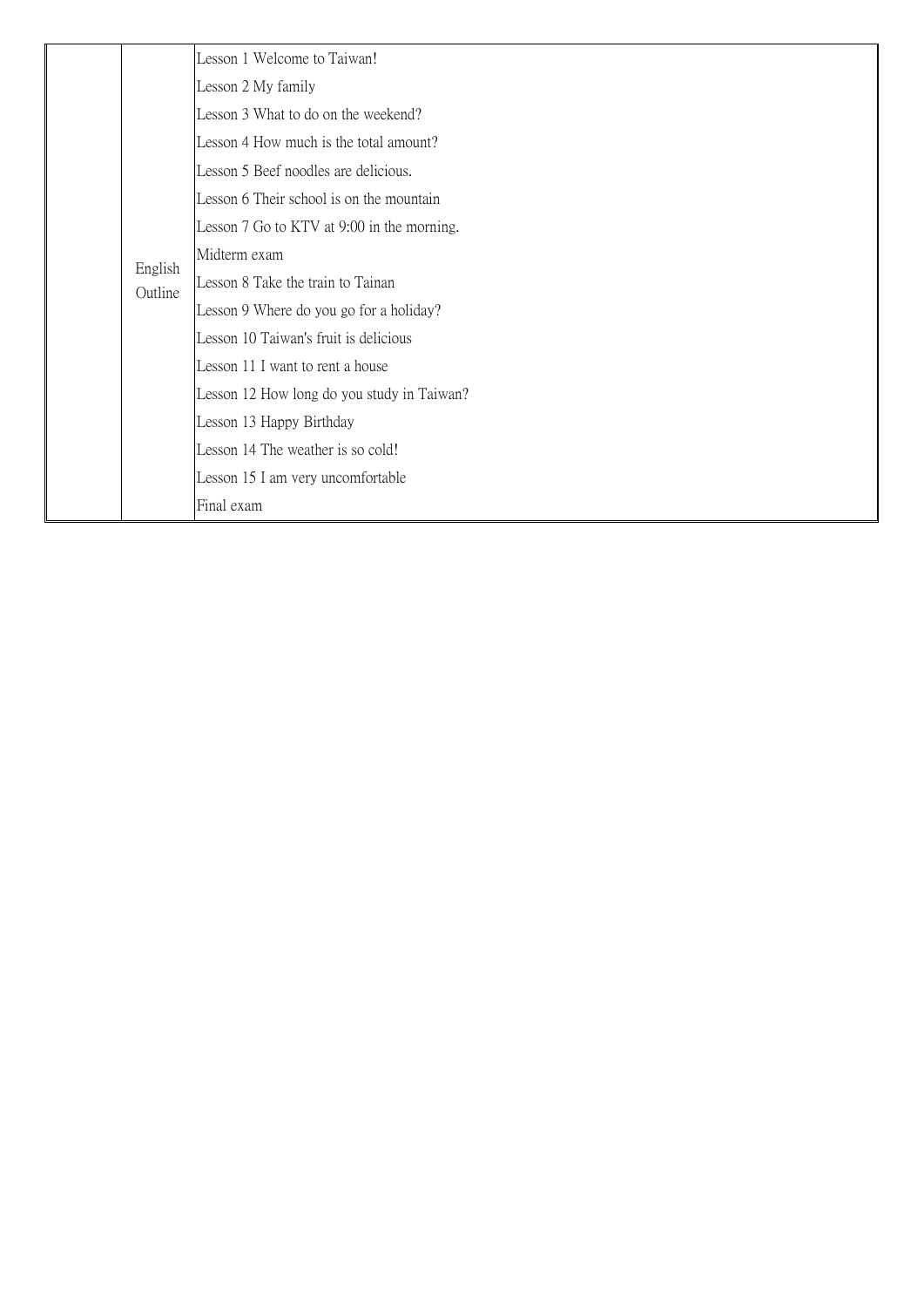|                           |                 |                                                                                                                                                                                                                                                                                                                                                                                                                                                                                                                                                                                                                                                                                                                                                                                                                                                                                                                                                                                                                                                                                                                                                                                                                                                                                                                                                                                                                                           | 醒吾科技大學                    |           |                |
|---------------------------|-----------------|-------------------------------------------------------------------------------------------------------------------------------------------------------------------------------------------------------------------------------------------------------------------------------------------------------------------------------------------------------------------------------------------------------------------------------------------------------------------------------------------------------------------------------------------------------------------------------------------------------------------------------------------------------------------------------------------------------------------------------------------------------------------------------------------------------------------------------------------------------------------------------------------------------------------------------------------------------------------------------------------------------------------------------------------------------------------------------------------------------------------------------------------------------------------------------------------------------------------------------------------------------------------------------------------------------------------------------------------------------------------------------------------------------------------------------------------|---------------------------|-----------|----------------|
|                           |                 | 課<br>程<br>簡<br>介/                                                                                                                                                                                                                                                                                                                                                                                                                                                                                                                                                                                                                                                                                                                                                                                                                                                                                                                                                                                                                                                                                                                                                                                                                                                                                                                                                                                                                         | <b>COURSE DISCRIPTION</b> |           |                |
|                           | 科目編碼            | 科目名稱 (中文)                                                                                                                                                                                                                                                                                                                                                                                                                                                                                                                                                                                                                                                                                                                                                                                                                                                                                                                                                                                                                                                                                                                                                                                                                                                                                                                                                                                                                                 | 科目名稱 (英文)                 | 學分數       | 上課時數           |
|                           | Course Code     | Course Title (Chinese)                                                                                                                                                                                                                                                                                                                                                                                                                                                                                                                                                                                                                                                                                                                                                                                                                                                                                                                                                                                                                                                                                                                                                                                                                                                                                                                                                                                                                    | Course Title (English)    | Credit(s) | Hour(s)        |
|                           |                 | 飲料調製                                                                                                                                                                                                                                                                                                                                                                                                                                                                                                                                                                                                                                                                                                                                                                                                                                                                                                                                                                                                                                                                                                                                                                                                                                                                                                                                                                                                                                      | Beverage modulation       | 2         | $\overline{2}$ |
| 教學目標<br>Objective         | 中文概述<br>English | 飲料的意義與定義、酒精性與非酒精性飲料、無咖啡因之飲料、乳製品、果汁、蘇打水、冰淇淋、礦<br>泉水的認識、含咖啡因之飲料、咖啡的歷史、特性解說、分類、特調熱咖啡製作方法、特調冰咖啡製<br>作方法、酒的類別、釀造酒、啤酒、葡萄酒系列、蒸餾酒、合成酒(香甜酒)、國產酒、雞尾酒的調製、<br>雞尾酒之特性、調酒之用具與材料、常見之基酒、調酒的基本原則、雞尾酒的種類、雞尾酒的調製方<br>法、潘治酒(Punch)、香檳酒、酒類的服務、酒單的認識、酒的服務與分類、酒與食物的搭配<br>修習本課程後應能夠達到以下目標:<br>1.熟悉非酒精飲料的類別與特性。<br>2.了解飲料定義與種類。<br>3.了解飲料店經營模式。<br>4.飲務單設計與規劃。<br>The meaning and definition of beverages, alcoholic and non-alcoholic beverages, caffeine-free beverages, dairy<br>products, juices, sodas, ice cream, mineral water awareness, caffeinated beverages, coffee history, characterization,<br>classification, Special hot coffee making method, special ice coffee making method, wine category, brewing wine,<br>beer, wine series, distilled wine, synthetic wine (sweet wine), domestic wine, cocktail preparation, cocktail<br>characteristics, bartending Tools and materials, common base wines, basic principles of cocktails, types of<br>cocktails, recipes for cocktails, Punch, champagne, alcohol service, wine list awareness, wine service and<br>Description classification, wine and Food mix<br>After completing this course, you should be able to achieve the following goals:<br>1. Familiar with the categories and characteristics of non-alcoholic beverages.<br>2. Understand the definition and type of beverages.<br>3. Understand the business model of the beverage store.<br>4. Design and planning of drinking bills. |                           |           |                |
| 課程大綱<br>Course<br>Outline | 中文大綱            | 飲料的定義與分類<br>$\perp$<br>飲料店經營模式<br>2<br>茶的特性與分類<br>3<br>茶飲沖泡方式<br>4<br>創意茶飲研發教學[一]<br>5<br>創意茶飲研發教學[二]<br>6<br>創意茶飲研發教學[三]<br>調味茶飲的製作<br>8<br>期中考測驗<br>9<br>咖啡種類與特性<br>10<br>咖啡沖泡方式介紹<br>11<br>義式咖啡機操作方式介紹<br>12<br>義式咖啡機製作咖啡方式<br>13<br>咖啡的飲用方式<br>14                                                                                                                                                                                                                                                                                                                                                                                                                                                                                                                                                                                                                                                                                                                                                                                                                                                                                                                                                                                                                                                                                                                                                                                     |                           |           |                |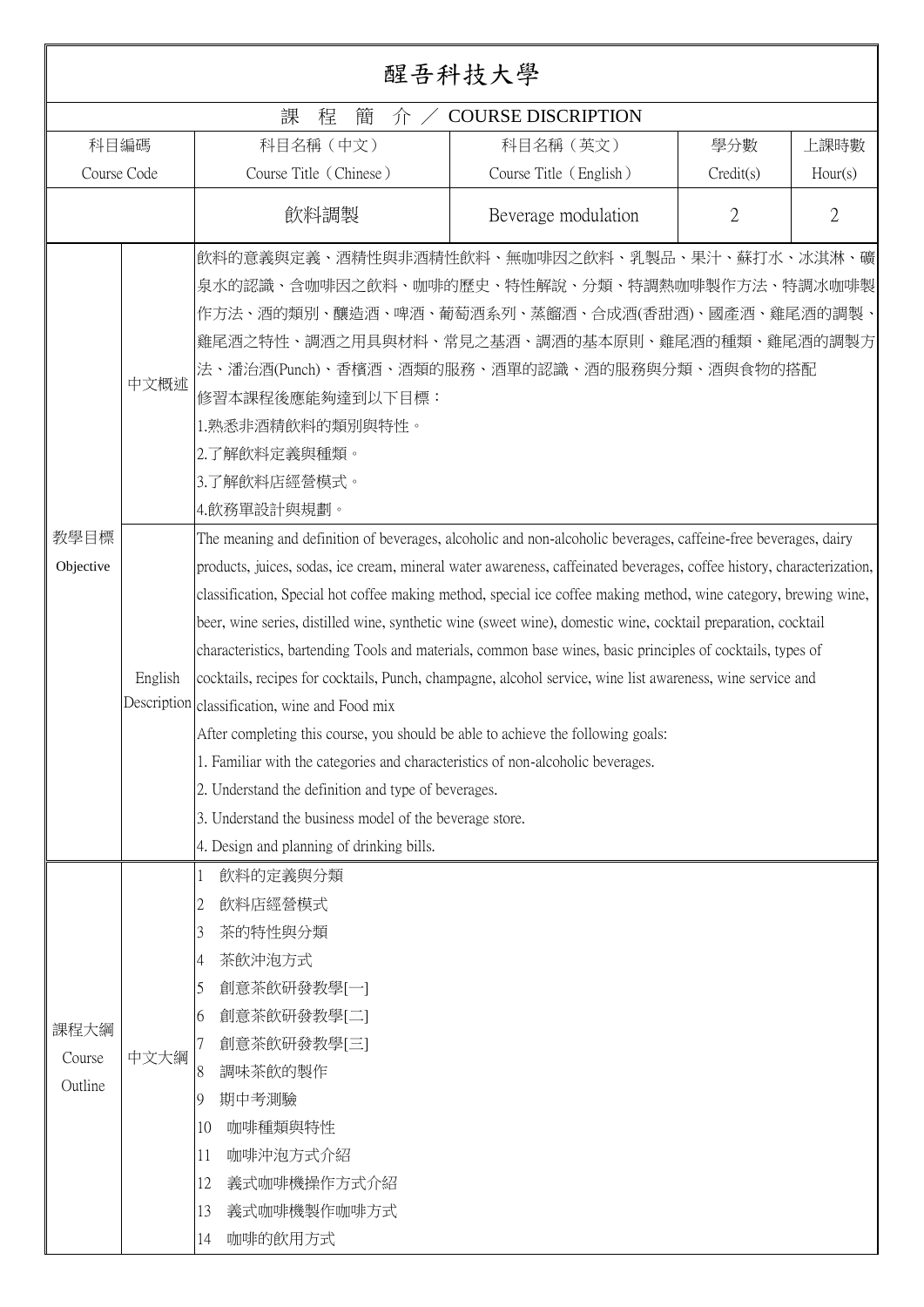|         | 現成包裝飲品介紹<br>15                                                 |
|---------|----------------------------------------------------------------|
|         | 果汁飲品介紹<br>16                                                   |
|         | 冰沙類飲品製作<br>17                                                  |
|         | 期末考<br>18                                                      |
|         | 1 Definition and classification of beverages                   |
|         | 2 beverage shop business model                                 |
|         | 3 Characteristics and classification of tea                    |
|         | 4 tea brewing method                                           |
|         | 5 Creative tea research and development teaching [1]           |
|         | 6 Creative tea research and development teaching [2]           |
|         | 7 Creative tea research and development teaching [3]           |
|         | 8 Making of seasoned tea                                       |
| English | 9 exams                                                        |
| Outline | 10 Coffee types and characteristics                            |
|         | 11 Introduction to coffee brewing method                       |
|         | 12 Introduction to the operation of the Italian coffee machine |
|         | 13 espresso machine for making coffee                          |
|         | 14 How to drink coffee                                         |
|         | 15 ready-made packaging drinks                                 |
|         | 16 Juice Drinks Introduction                                   |
|         | 17 Smoothie drinks                                             |
|         | 18 final exam                                                  |
|         |                                                                |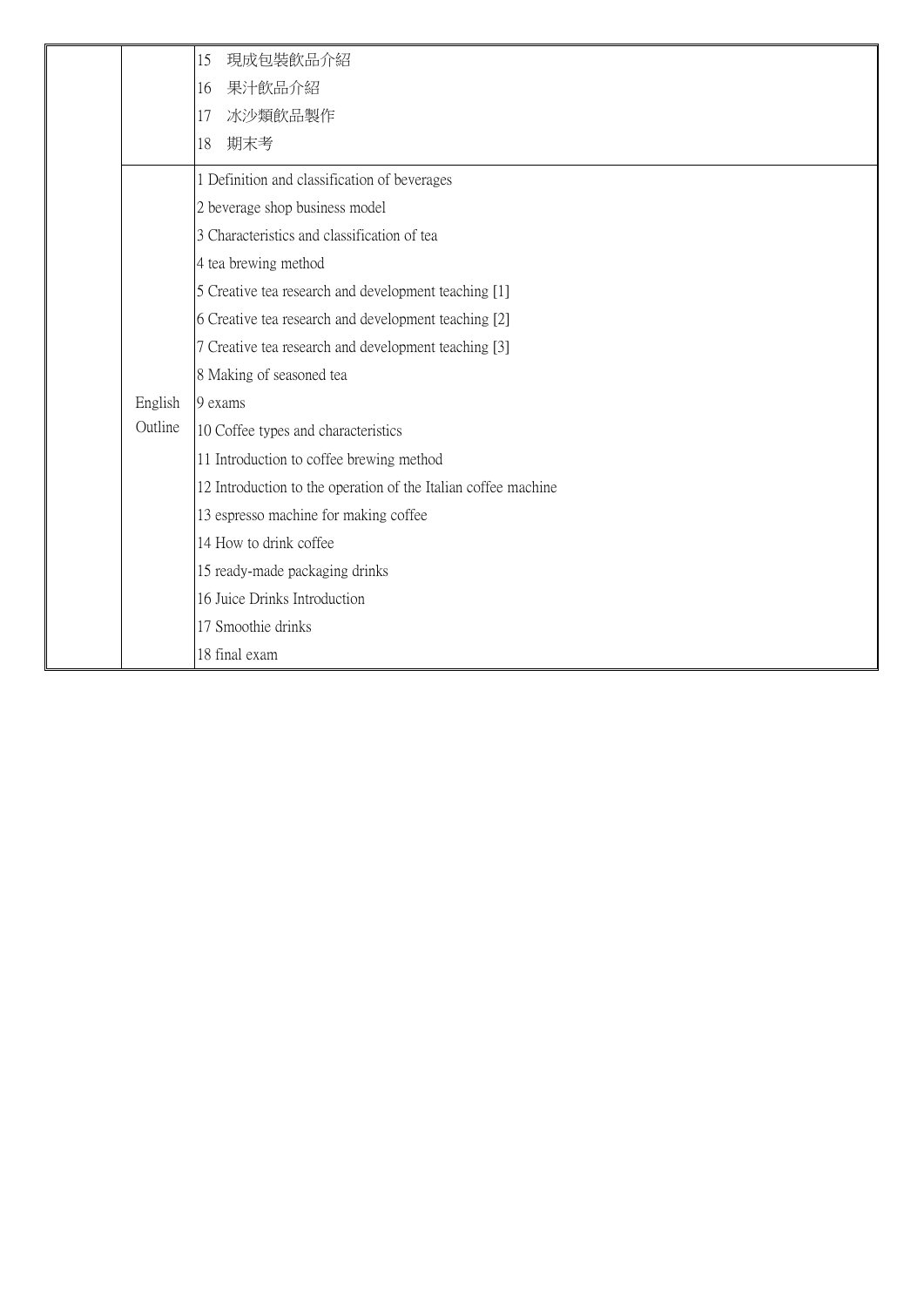|             | 醒吾科技大學                 |                                                                                                                  |                           |                |                |
|-------------|------------------------|------------------------------------------------------------------------------------------------------------------|---------------------------|----------------|----------------|
|             |                        | 課<br>程<br>簡<br>介                                                                                                 | <b>COURSE DISCRIPTION</b> |                |                |
| 科目編碼        |                        | 科目名稱 (中文)                                                                                                        | 科目名稱 (英文)                 | 學分數            | 上課時數           |
| Course Code |                        | Course Title (Chinese)                                                                                           | Course Title (English)    | Credit(s)      | Hour(s)        |
|             |                        | 餐旅英語(一)                                                                                                          | Hospitality English $(1)$ | $\mathfrak{2}$ | $\mathfrak{2}$ |
|             |                        | 此課程期許在相互分享學習國外實際生活與觀光出遊經驗的同時,亦能提升學生英語聽(listening)與說<br>(speaking)的口語會話能力.                                        |                           |                |                |
|             |                        | 1.對於餐旅事業的概括介紹                                                                                                    |                           |                |                |
|             | 中文概述                   | 2.從服務提供者的觀點介紹餐旅業的基本概念                                                                                            |                           |                |                |
|             |                        | 3.從服務提供者的角度提供學生有關餐旅業的模擬情境                                                                                        |                           |                |                |
|             |                        | 4.餐旅服務技能及英語技能的模擬演練                                                                                               |                           |                |                |
| 教學目標        |                        | This course is expected to enhance the students' listening and speaking skills while listening to each other's   |                           |                |                |
| Objective   | English<br>Description | experience of living and sightseeing abroad.                                                                     |                           |                |                |
|             |                        | 1. A general introduction to the business of travel                                                              |                           |                |                |
|             |                        | 2. Introduce the basic concepts of the hospitality industry from the perspective of the service provider         |                           |                |                |
|             |                        | 3. Provide students with simulation scenarios about the hospitality industry from the perspective of the service |                           |                |                |
|             |                        | provider                                                                                                         |                           |                |                |
|             |                        | 4. Simulation of meal service skills and English skills                                                          |                           |                |                |
|             |                        | Class Introduction                                                                                               |                           |                |                |
|             |                        | Unit 1 Receiving and Attending the Guests<br>2                                                                   |                           |                |                |
|             |                        | Unit 2 At an Asian Restaurant<br>3                                                                               |                           |                |                |
|             |                        | Unit 3 Taking Beverage Orders<br>4                                                                               |                           |                |                |
|             |                        | Unit 4 Dealing with Situations and Bills                                                                         |                           |                |                |
|             |                        | Unit 5 Amenities<br>6                                                                                            |                           |                |                |
|             |                        | Unit 6 Event Planning                                                                                            |                           |                |                |
| 課程大綱        |                        | Role Play<br>8                                                                                                   |                           |                |                |
| Course      | 中文大綱                   | Midterm Exam<br>9.                                                                                               |                           |                |                |
| Outline     |                        | Film Entertainment<br>10                                                                                         |                           |                |                |
|             |                        | Unit 7 Handling Complaints and Emergencies<br>11                                                                 |                           |                |                |
|             |                        | Unit 8 Checking out<br>12                                                                                        |                           |                |                |
|             |                        | Unit 9 Sightseeing<br>13                                                                                         |                           |                |                |
|             |                        | Unit 10 Tourist Attractions in Taiwan<br>14                                                                      |                           |                |                |
|             |                        | Unit 11 At the Airport<br>15                                                                                     |                           |                |                |
|             |                        | Unit 12 Public Transportation<br>16                                                                              |                           |                |                |
|             |                        | Role Play<br>17                                                                                                  |                           |                |                |
|             |                        | Final Exam<br>18                                                                                                 |                           |                |                |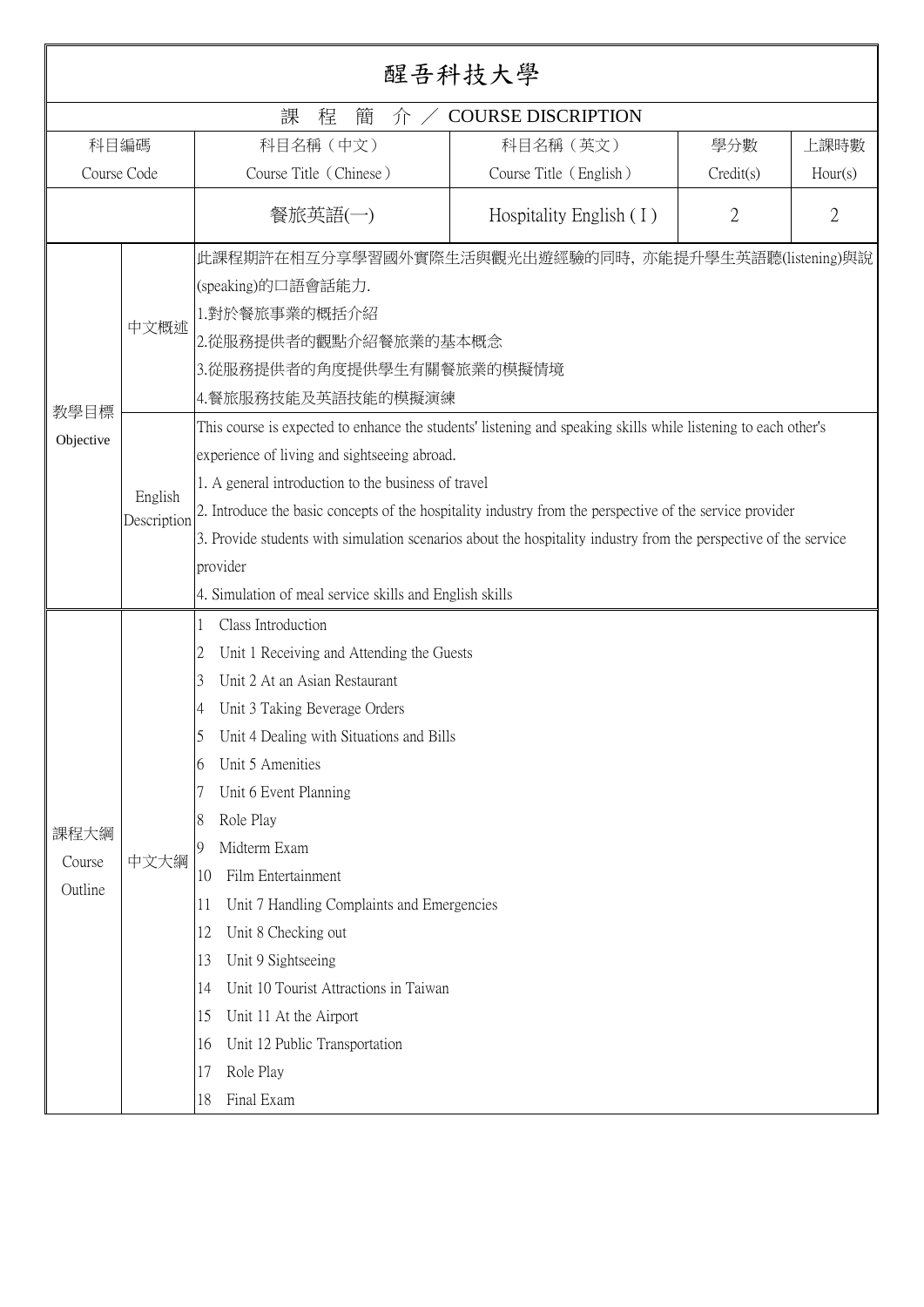|         | Class Introduction                               |
|---------|--------------------------------------------------|
|         | Unit 1 Receiving and Attending the Guests<br>2   |
|         | Unit 2 At an Asian Restaurant<br>3               |
|         | Unit 3 Taking Beverage Orders<br>4               |
|         | Unit 4 Dealing with Situations and Bills<br>5    |
|         | Unit 5 Amenities<br>6                            |
|         | Unit 6 Event Planning                            |
|         | Role Play<br>8                                   |
| English | Midterm Exam<br>9                                |
| Outline | 10<br>Film Entertainment                         |
|         | 11<br>Unit 7 Handling Complaints and Emergencies |
|         | 12<br>Unit 8 Checking out                        |
|         | 13<br>Unit 9 Sightseeing                         |
|         | Unit 10 Tourist Attractions in Taiwan<br>14      |
|         | 15<br>Unit 11 At the Airport                     |
|         | Unit 12 Public Transportation<br>16              |
|         | 17<br>Role Play                                  |
|         | Final Exam<br>18                                 |
|         |                                                  |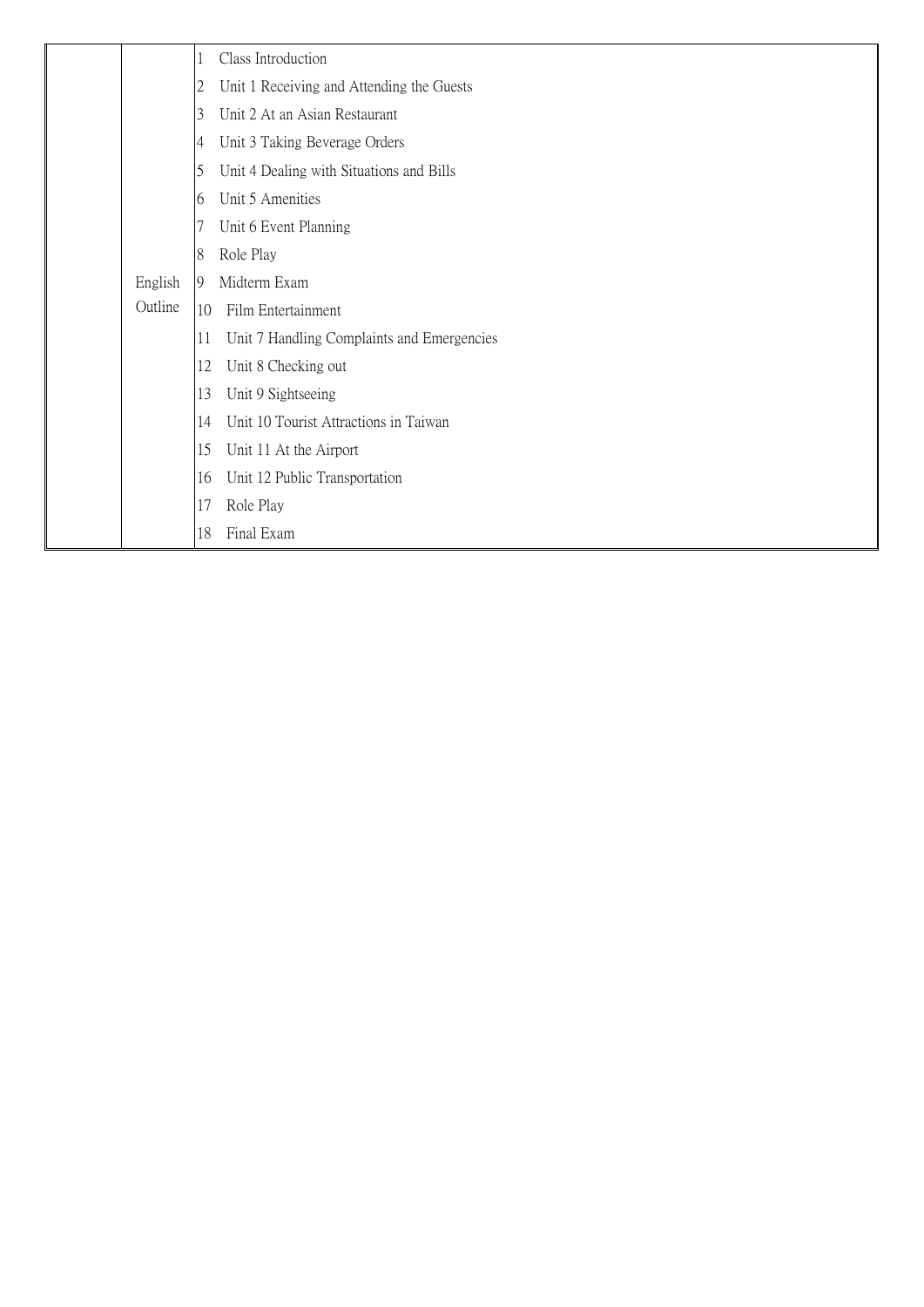|                           | 醒吾科技大學          |                                                                                                                                                                                                                                                                                                                                                                                                                                                                                                                                                                                                                                                                                                                                                                                                                                                                                    |                           |                |                |
|---------------------------|-----------------|------------------------------------------------------------------------------------------------------------------------------------------------------------------------------------------------------------------------------------------------------------------------------------------------------------------------------------------------------------------------------------------------------------------------------------------------------------------------------------------------------------------------------------------------------------------------------------------------------------------------------------------------------------------------------------------------------------------------------------------------------------------------------------------------------------------------------------------------------------------------------------|---------------------------|----------------|----------------|
|                           |                 | 課<br>程<br>簡<br>介                                                                                                                                                                                                                                                                                                                                                                                                                                                                                                                                                                                                                                                                                                                                                                                                                                                                   | <b>COURSE DISCRIPTION</b> |                |                |
| 科目編碼                      |                 | 科目名稱 (中文)                                                                                                                                                                                                                                                                                                                                                                                                                                                                                                                                                                                                                                                                                                                                                                                                                                                                          | 科目名稱 (英文)                 | 學分數            | 上課時數           |
| Course Code               |                 | Course Title (Chinese)                                                                                                                                                                                                                                                                                                                                                                                                                                                                                                                                                                                                                                                                                                                                                                                                                                                             | Course Title (English)    | Credit(s)      | Hour(s)        |
|                           |                 | 在地文化體驗                                                                                                                                                                                                                                                                                                                                                                                                                                                                                                                                                                                                                                                                                                                                                                                                                                                                             | Local Cultural Experience | $\mathfrak{2}$ | $\overline{2}$ |
| 教學目標<br>Objective         | 中文概述<br>English | 本課程旨在透過實際的在地體驗,培養學生對本土文化的了解與關懷。同時藉由閱讀相關書藉、實際<br>的操作與參觀的過程,培養學生懂得運用豐富的文化資源於相關的工作領域,以加強自身的競爭能力。<br>主要分為「飲食文化」、「古蹟導覽」與「節慶文化」三個部分。分別從茶文化、廟口小吃、夜市文化、<br>傳統建築、近代建築、端午節等不同的文化體驗,以增進學生對在地文化的體認。<br>This course aims to develop students' understanding and care of local culture through practical local experience. At<br>the same time, by reading the relevant book borrowing, actual operation and visiting process, students are trained<br>to use rich cultural resources in relevant work areas to strengthen their competitiveness.<br>Description It is mainly divided into three parts: "Food Culture", "Historical Guide" and "Festival Culture". Different cultural<br>experiences, such as tea culture, temple snacks, night market culture, traditional architecture, modern architecture,<br>and Dragon Boat Festival, to enhance students' understanding of local culture. |                           |                |                |
| 課程大綱<br>Course<br>Outline | 中文大綱            | 課程簡介<br>飲食文化<br>2<br>茶文化:概述<br>3<br>茶具與泡茶<br>4<br>坪林茶業博物館<br>5<br>廟口小吃:1.概述;2.基隆廟口小吃文化<br>6<br>臺北的夜市文化<br>7<br>臺北的夜市文化<br>期中評量:心得與分享<br>9<br>10 古蹟導覽:古蹟入門<br>傳統建築:概述<br>11<br>12<br>萬華龍山寺<br>13<br>近代建築:概述<br>14<br>臺灣博物館<br>15<br>節慶文化:概述<br>端午節、中秋節、過年<br>16<br>17<br>回顧與總結<br>期末考<br>18                                                                                                                                                                                                                                                                                                                                                                                                                                                                                                                                                                                         |                           |                |                |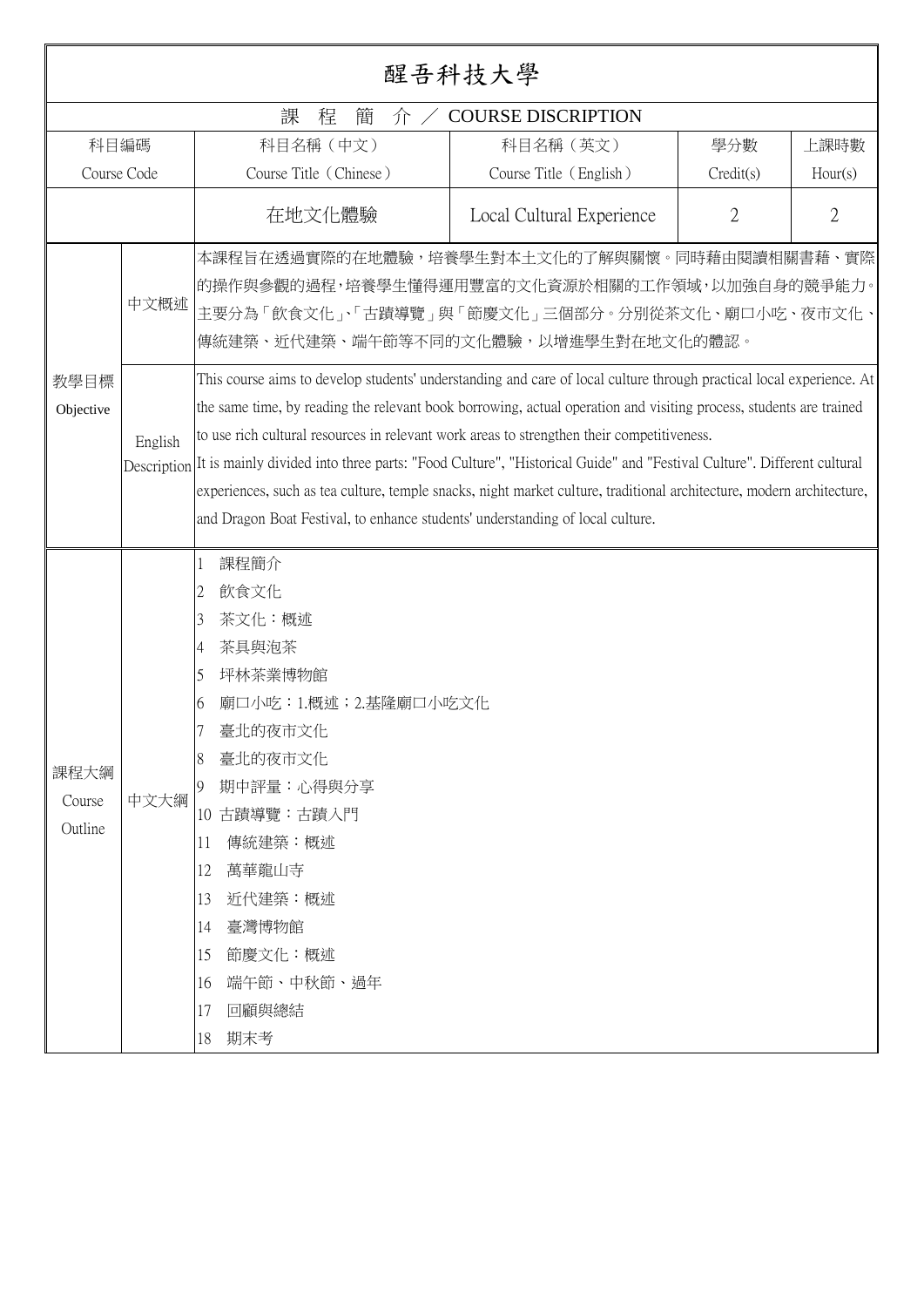|  |                    | 1 Course Introduction                                           |
|--|--------------------|-----------------------------------------------------------------|
|  |                    | 2 Food culture                                                  |
|  |                    | 3 Tea Culture: An Overview                                      |
|  |                    | 4 tea sets and tea                                              |
|  |                    | 5 Pinglin Tea Industry Museum                                   |
|  |                    | 6 Miaokou snacks: 1. Overview; 2. Keelung Miaokou snack culture |
|  |                    | 7 Taipei's night market culture                                 |
|  |                    | 8 Taipei's night market culture                                 |
|  | English<br>Outline | 9 mid-term evaluation: experience and sharing                   |
|  |                    | 10 Heritage Guide: Introduction to Monuments                    |
|  |                    | 11 Traditional Architecture: An Overview                        |
|  |                    | 12 million Hualongshan Temple                                   |
|  |                    | 13 Modern Architecture: An Overview                             |
|  |                    | 14 Taiwan Museum                                                |
|  |                    | 15 Festival Culture: An Overview                                |
|  |                    | 16 Dragon Boat Festival, Mid-Autumn Festival, New Year          |
|  |                    | 17 Review and summary                                           |
|  |                    | 18 final exam                                                   |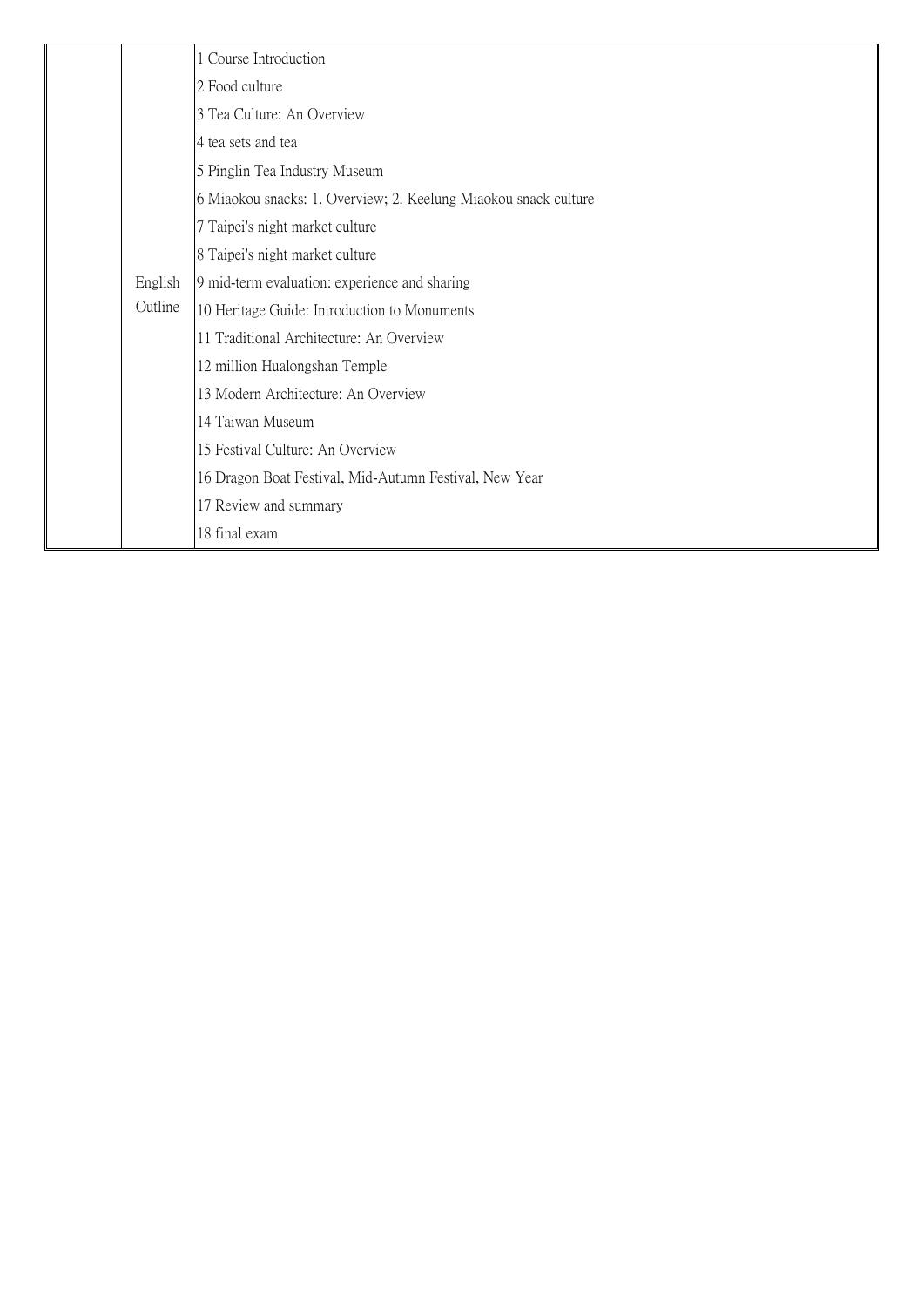|                           | 醒吾科技大學          |                                                                                                                                                                                                                                                                                                                                                                                                                                                                                                                                                                                                                                                                                                                                                                                                                                                                                                                                                                                                                                                                                                                                                                                                   |                               |                |                |
|---------------------------|-----------------|---------------------------------------------------------------------------------------------------------------------------------------------------------------------------------------------------------------------------------------------------------------------------------------------------------------------------------------------------------------------------------------------------------------------------------------------------------------------------------------------------------------------------------------------------------------------------------------------------------------------------------------------------------------------------------------------------------------------------------------------------------------------------------------------------------------------------------------------------------------------------------------------------------------------------------------------------------------------------------------------------------------------------------------------------------------------------------------------------------------------------------------------------------------------------------------------------|-------------------------------|----------------|----------------|
|                           |                 | 課<br>程<br>簡<br>介                                                                                                                                                                                                                                                                                                                                                                                                                                                                                                                                                                                                                                                                                                                                                                                                                                                                                                                                                                                                                                                                                                                                                                                  | <b>COURSE DISCRIPTION</b>     |                |                |
| 科目編碼                      |                 | 科目名稱 (中文)                                                                                                                                                                                                                                                                                                                                                                                                                                                                                                                                                                                                                                                                                                                                                                                                                                                                                                                                                                                                                                                                                                                                                                                         | 科目名稱 (英文)                     | 學分數            | 上課時數           |
| Course Code               |                 | Course Title (Chinese)                                                                                                                                                                                                                                                                                                                                                                                                                                                                                                                                                                                                                                                                                                                                                                                                                                                                                                                                                                                                                                                                                                                                                                            | Course Title (English)        | Credit(s)      | Hour(s)        |
|                           |                 | 會展產業實務                                                                                                                                                                                                                                                                                                                                                                                                                                                                                                                                                                                                                                                                                                                                                                                                                                                                                                                                                                                                                                                                                                                                                                                            | <b>MICE</b> Industry Practice | $\overline{2}$ | $\overline{2}$ |
| 教學目標<br>Objective         | 中文概述<br>English | MICE 產業是今日全球新興國家的重點產業。 會展產業為服務業的火車頭產業, 可以帶動相關周邊<br>産業的商機如 觀光, 旅遊,飯店,等,ー 因此觀光科系的同學因該深入了解會展產業的內涵與人<br>才所需具備的技能,本課程學生要學習: 規劃活動,預算編列, 尋覓場地, 議程排定等。<br>需具備"<br>知識:培養學生對 MICE 產業的基本概念。<br>技能:經由課程研讀,個案研究等讓同學中的會議與展覽業務有初步的認識<br>態度:培養學生對 MICE 產業興趣及激發學生創新的能力。<br>The MICE industry is a key industry in emerging countries today. The exhibition industry is the locomotive<br>industry of the service industry, which can drive business opportunities of related industries such as sightseeing,<br>tourism, restaurants, etc. Therefore, the students of the tourism department should have a deep understanding of the<br>connotation of the exhibition industry and the skills required by the talents. Students should learn: planning<br>activities, budgeting, searching for venues, agenda scheduling, etc.<br>Description Students need to have:<br>1. Knowledge: Develop students' basic concepts of the MICE industry.<br>2. Skills: A preliminary understanding of the conference and exhibition business among the students through course<br>study, case studies, etc.<br>3. Attitude: Develop students' interest in the MICE industry and their ability to inspire students to innovate. |                               |                |                |
| 課程大綱<br>Course<br>Outline | 中文大綱            | 課程介紹與分組<br>國際會展產業緣起<br>2<br>國際會展產業的定義<br>3<br>國際會展產業的特徵<br>4<br>國際會展產業構成要素<br>5<br>國際會展產業基本運作與管理模式<br>6<br>宣傳文宣與行銷策略<br>會展產業與經濟發展<br>8<br>期中考<br>9<br>10 會展活動籌備與預算書撰寫<br>11 會議危機處理<br>12 獎勵旅遊定義與概論<br>13 獎勵旅遊目的特性與發展<br>14 獎勵旅遊規劃與管理<br>15 校外参訪<br>16 分組報告<br>17 分組報告<br>18 期末考                                                                                                                                                                                                                                                                                                                                                                                                                                                                                                                                                                                                                                                                                                                                                                                                                                                                                                                   |                               |                |                |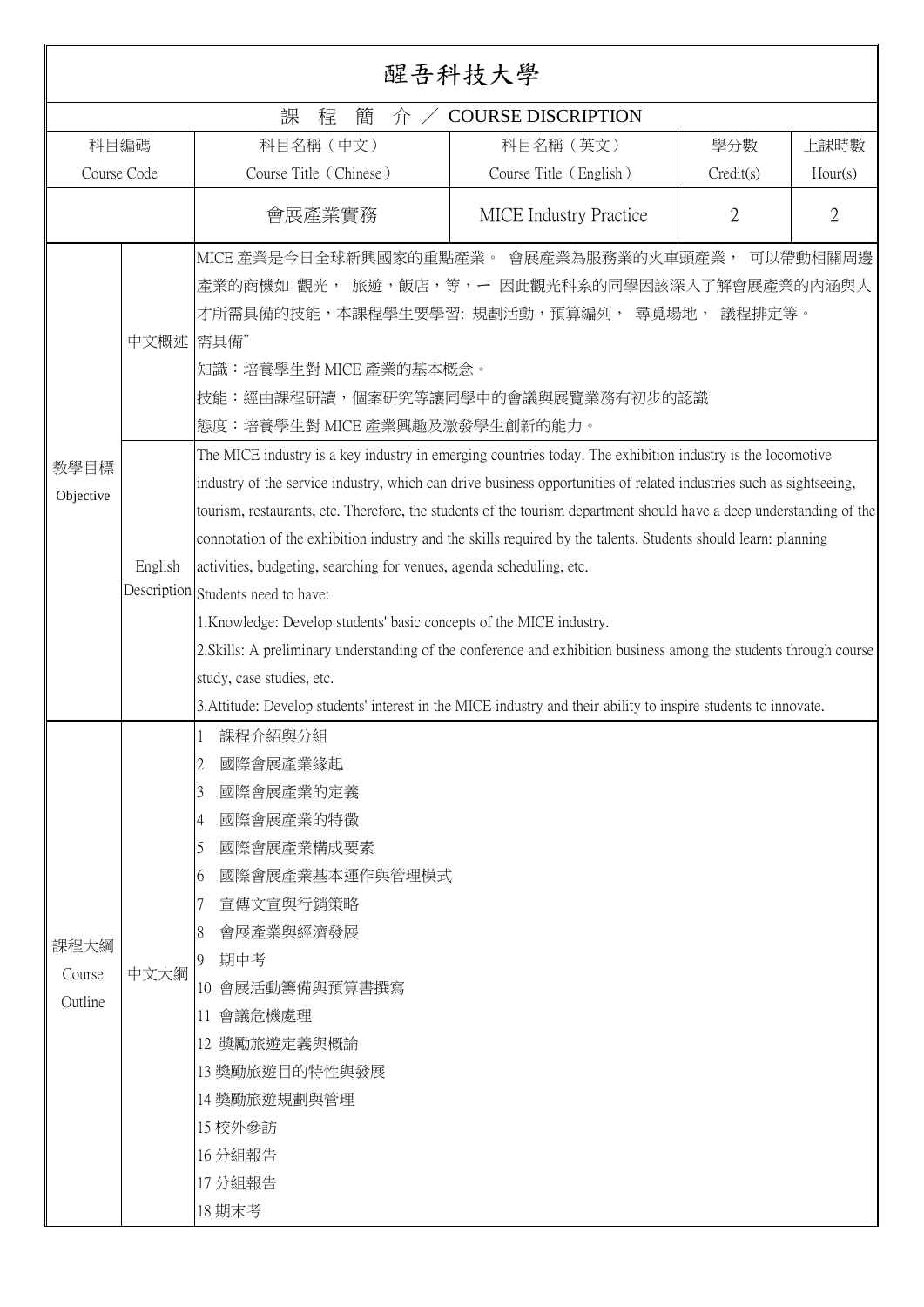| Course introduction and grouping<br>2 The origin of the international convention and exhibition industry<br>3 Definition of international exhibition industry<br>4 Characteristics of the international convention and exhibition industry<br>5 International Exhibition Industry Components<br>6 Basic operation and management mode of international exhibition industry<br>7 Promotional propaganda and marketing strategies<br>8 Exhibition Industry and Economic Development<br>English<br>9 exams<br>Outline<br>10 Convention preparation and budget writing<br>11 meeting crisis management<br>12 Award Tourism Definition and Introduction<br>13 Characteristics and development of incentive tourism purposes<br>14 incentive travel planning and management<br>15 off-campus visits<br>16 group report<br>17 group report |  |  |
|-------------------------------------------------------------------------------------------------------------------------------------------------------------------------------------------------------------------------------------------------------------------------------------------------------------------------------------------------------------------------------------------------------------------------------------------------------------------------------------------------------------------------------------------------------------------------------------------------------------------------------------------------------------------------------------------------------------------------------------------------------------------------------------------------------------------------------------|--|--|
|                                                                                                                                                                                                                                                                                                                                                                                                                                                                                                                                                                                                                                                                                                                                                                                                                                     |  |  |
|                                                                                                                                                                                                                                                                                                                                                                                                                                                                                                                                                                                                                                                                                                                                                                                                                                     |  |  |
|                                                                                                                                                                                                                                                                                                                                                                                                                                                                                                                                                                                                                                                                                                                                                                                                                                     |  |  |
|                                                                                                                                                                                                                                                                                                                                                                                                                                                                                                                                                                                                                                                                                                                                                                                                                                     |  |  |
|                                                                                                                                                                                                                                                                                                                                                                                                                                                                                                                                                                                                                                                                                                                                                                                                                                     |  |  |
|                                                                                                                                                                                                                                                                                                                                                                                                                                                                                                                                                                                                                                                                                                                                                                                                                                     |  |  |
|                                                                                                                                                                                                                                                                                                                                                                                                                                                                                                                                                                                                                                                                                                                                                                                                                                     |  |  |
|                                                                                                                                                                                                                                                                                                                                                                                                                                                                                                                                                                                                                                                                                                                                                                                                                                     |  |  |
|                                                                                                                                                                                                                                                                                                                                                                                                                                                                                                                                                                                                                                                                                                                                                                                                                                     |  |  |
|                                                                                                                                                                                                                                                                                                                                                                                                                                                                                                                                                                                                                                                                                                                                                                                                                                     |  |  |
|                                                                                                                                                                                                                                                                                                                                                                                                                                                                                                                                                                                                                                                                                                                                                                                                                                     |  |  |
|                                                                                                                                                                                                                                                                                                                                                                                                                                                                                                                                                                                                                                                                                                                                                                                                                                     |  |  |
|                                                                                                                                                                                                                                                                                                                                                                                                                                                                                                                                                                                                                                                                                                                                                                                                                                     |  |  |
|                                                                                                                                                                                                                                                                                                                                                                                                                                                                                                                                                                                                                                                                                                                                                                                                                                     |  |  |
|                                                                                                                                                                                                                                                                                                                                                                                                                                                                                                                                                                                                                                                                                                                                                                                                                                     |  |  |
|                                                                                                                                                                                                                                                                                                                                                                                                                                                                                                                                                                                                                                                                                                                                                                                                                                     |  |  |
|                                                                                                                                                                                                                                                                                                                                                                                                                                                                                                                                                                                                                                                                                                                                                                                                                                     |  |  |
| 18 final exam                                                                                                                                                                                                                                                                                                                                                                                                                                                                                                                                                                                                                                                                                                                                                                                                                       |  |  |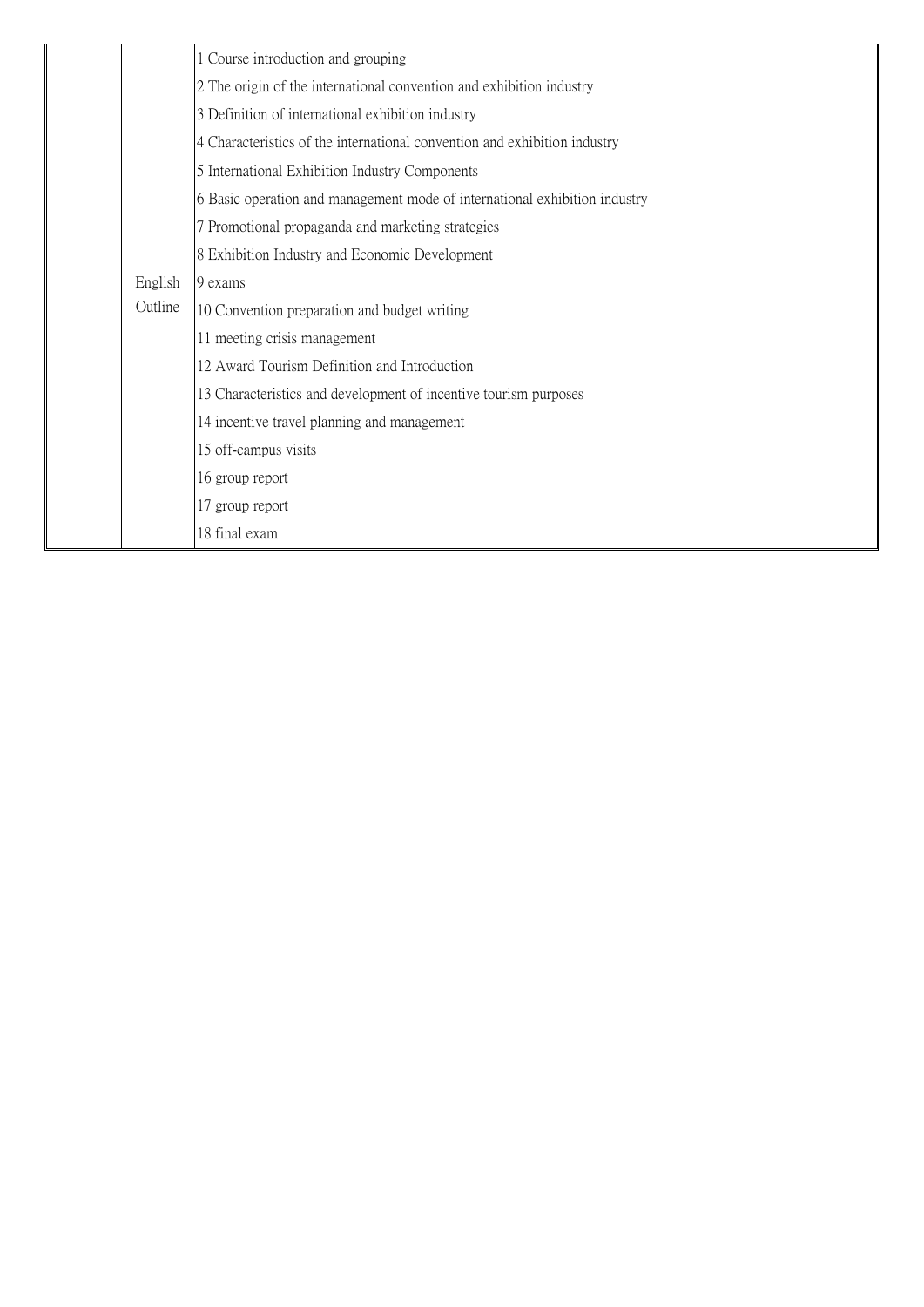|                           | 醒吾科技大學                                        |                                                                                                                                                                                                                                                                                                                                                                                                                                                                                                                                                                                                                                                                    |                                            |           |                |
|---------------------------|-----------------------------------------------|--------------------------------------------------------------------------------------------------------------------------------------------------------------------------------------------------------------------------------------------------------------------------------------------------------------------------------------------------------------------------------------------------------------------------------------------------------------------------------------------------------------------------------------------------------------------------------------------------------------------------------------------------------------------|--------------------------------------------|-----------|----------------|
|                           | <b>COURSE DISCRIPTION</b><br>課<br>簡<br>程<br>介 |                                                                                                                                                                                                                                                                                                                                                                                                                                                                                                                                                                                                                                                                    |                                            |           |                |
| 科目編碼                      |                                               | 科目名稱 (中文)                                                                                                                                                                                                                                                                                                                                                                                                                                                                                                                                                                                                                                                          | 科目名稱 (英文)                                  | 學分數       | 上課時數           |
| Course Code               |                                               | Course Title (Chinese)                                                                                                                                                                                                                                                                                                                                                                                                                                                                                                                                                                                                                                             | Course Title (English)                     | Credit(s) | Hour(s)        |
|                           |                                               | 觀光餐旅導論                                                                                                                                                                                                                                                                                                                                                                                                                                                                                                                                                                                                                                                             | Introduction to Tourism and<br>Hospitality | 2         | $\overline{2}$ |
| 教學目標                      | 中文概述                                          | 本科目之目標在培養學生認識旅館業、餐飲業、旅行業休閒遊憩等餐旅相關產業之屬性、架構及基本<br>運作,並透過餐旅相關錄影帶及多媒體教學之使用,協助學生了解餐旅業,並個案教學,以增廣見聞。<br>1.引導學生認識旅館業、餐飲業、旅行業、休閒產業等餐旅服務等相關產業之屬性、架構及基本運作。<br>2、提供符合餐旅相關職場所需之基本餐旅專業知能。<br>3、注重師生溝通與研討,強化學習效果。<br>4、理論與實務並重。<br>The aim of this subject is to train students to understand the property, structure and basic operation of the<br>hospitality industry, such as hotel industry, catering industry, travel industry leisure recreation, etc., and to help                                                                                                                                                                                                        |                                            |           |                |
| Objective                 | English<br>Description                        | students understand the hospitality industry through the use of video tapes and multimedia teaching. And case<br>teaching to augment the knowledge.<br>1. Guide students to understand the attributes, structure and basic operations of related industries such as hotel<br>industry, catering industry, travel industry, leisure industry and other food service services.<br>2. Provide professional knowledge of basic meals that meet the needs of the travel-related workplace.<br>3. Pay attention to communication and discussion between teachers and students, and strengthen the learning effect.<br>4. Both theory and practice are equally important. |                                            |           |                |
| 課程大綱<br>Course<br>Outline | 中文大綱                                          | 課程介紹<br>簡介觀光產業發展<br>2<br>生態觀光概論<br>3<br>社會觀光<br>4<br>觀光教育<br>5<br>交通運輸,城市碼,航空碼<br>6<br>交通運輸<br>餐飲<br>8<br>期中考試<br>9<br>餐飲<br>10<br>觀光產業1<br>11<br>觀光產業2<br>12<br>旅行業<br>13<br>旅行業<br>14<br>永續觀光的效益<br>15<br>主題公園<br>16<br>總複習<br>17<br>期末考試<br>18                                                                                                                                                                                                                                                                                                                                                                                                                  |                                            |           |                |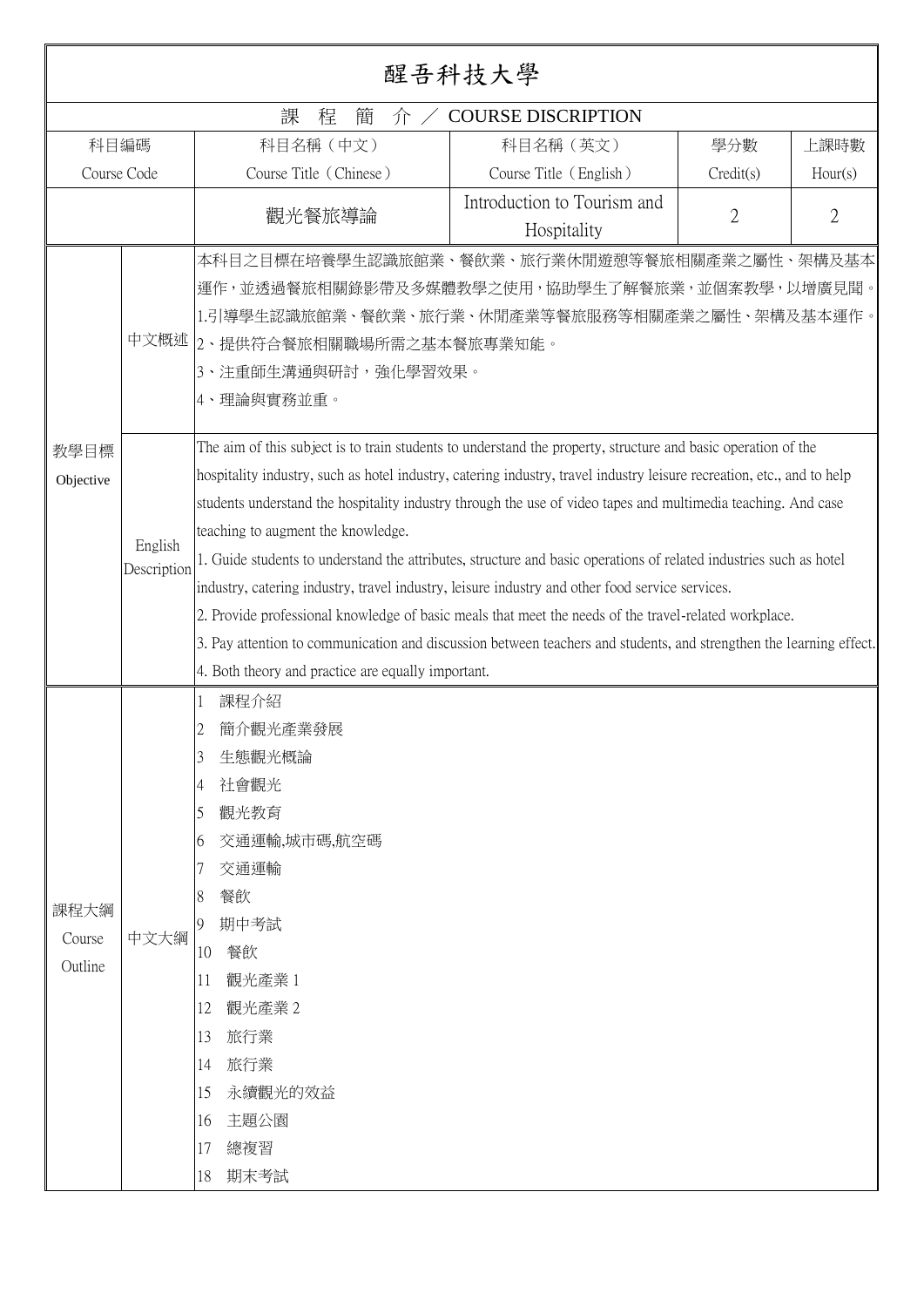|  |         | 1 Course Introduction                                 |
|--|---------|-------------------------------------------------------|
|  |         | 2 Introduction to the development of tourism industry |
|  |         | 3 Introduction to Ecotourism                          |
|  |         | 4 Social sightseeing                                  |
|  |         | 5 Sightseeing education                               |
|  |         | 6 Transportation, city code, flight code              |
|  |         | 7 Transportation                                      |
|  |         | 8 Catering                                            |
|  | English | 9 midterm exam                                        |
|  | Outline | 10 Catering                                           |
|  |         | 11 Tourism Industry 1                                 |
|  |         | 12 Tourism Industry 2                                 |
|  |         | 13 Travel industry                                    |
|  |         | 14 Travel industry                                    |
|  |         | 15 Benefits of sustainable tourism                    |
|  |         | 16 theme park                                         |
|  |         | 17 review                                             |
|  |         | 18 final exam                                         |
|  |         |                                                       |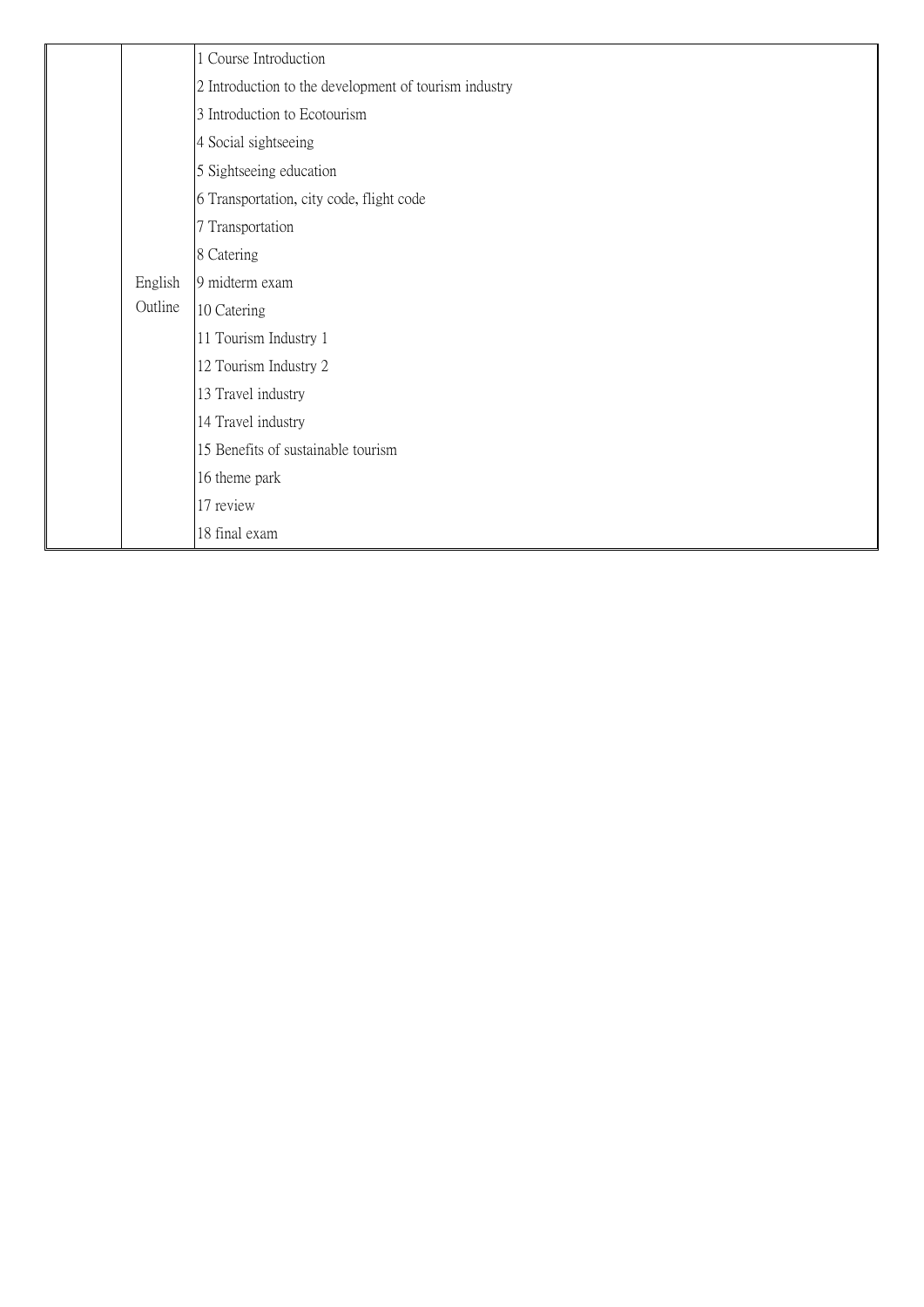| 醒吾科技大學                    |                                |                                                                                                                                                                                                                                                                                                                                                                                                                                                                                                                                                                                                        |                           |                |                |
|---------------------------|--------------------------------|--------------------------------------------------------------------------------------------------------------------------------------------------------------------------------------------------------------------------------------------------------------------------------------------------------------------------------------------------------------------------------------------------------------------------------------------------------------------------------------------------------------------------------------------------------------------------------------------------------|---------------------------|----------------|----------------|
|                           |                                | 課<br>程<br>簡<br>介/                                                                                                                                                                                                                                                                                                                                                                                                                                                                                                                                                                                      | <b>COURSE DISCRIPTION</b> |                |                |
|                           | 科目編碼                           | 科目名稱 (中文)                                                                                                                                                                                                                                                                                                                                                                                                                                                                                                                                                                                              | 科目名稱 (英文)                 | 學分數            | 上課時數           |
|                           | Course Code                    | Course Title (Chinese)                                                                                                                                                                                                                                                                                                                                                                                                                                                                                                                                                                                 | Course Title (English)    | Credit(s)      | Hour(s)        |
|                           |                                | 體育(一)                                                                                                                                                                                                                                                                                                                                                                                                                                                                                                                                                                                                  | Physical Education (I)    | $\overline{2}$ | $\overline{2}$ |
| 教學目標<br>Objective         | 中文概述<br>English<br>Description | 1.宣導正確的運動觀念,讓學生了解運動對身體健康的益處。<br>2.培養各項運動的基本體能,學習專項運動技能。<br>3.透過體育教學,培養學生對運動的興趣,享受運動樂趣,養成規律運動習慣。<br> 4藉由運動的參與,培養團隊合作精神,建立良好的人際關係。<br>1. Advocate the correct concept of exercise and let students understand the benefits of exercise for physical health.<br>2. Cultivate the basic physical fitness of each sport and learn special sports skills.<br>3. Through physical education, develop students' interest in sports, enjoy sports fun, and develop regular exercise<br>habits.<br>4. Through the participation of sports, cultivate team spirit and establish good interpersonal relationships. |                           |                |                |
| 課程大綱<br>Course<br>Outline | 中文大綱                           | 準備週 課程介紹 排球發球基本動作<br>1<br>排球 發球練習<br>2<br>排球 發球練習<br>3<br>排球 發球練習<br>4<br>排球 發球測驗<br>5<br>田徑 校園路跑規定介紹<br>6<br>田徑 耐力訓練<br>田徑 耐力訓練<br>8<br>田徑 呼吸與配速調整<br>9<br>田徑 呼吸與配速調整<br>10<br>校園路跑測驗<br>11<br>籃球 基本動作練習<br>12<br>籃球 進階動作練習 (運球上籃練習)<br>13<br>籃球 運球上籃練習<br>14<br>籃球 運球上籃練習<br>15<br>籃球 運球上籃練習<br>16<br>籃球 運球上籃練習 測驗<br>17<br>補考<br>18                                                                                                                                                                                                                                                                 | (運球、傳球、投籃等)               |                |                |
|                           | English<br>Outline             | 1 Preparation Week Course Introduction Basic Action of Volleyball Serve<br>2 volleyball serve<br>3 volleyball serve<br>4 volleyball serve<br>5 volleyball serve test<br>6 Athletics Campus Road Run Regulations Introduction<br>7 Athletics Endurance Training<br>8 Athletics Endurance Training                                                                                                                                                                                                                                                                                                       |                           |                |                |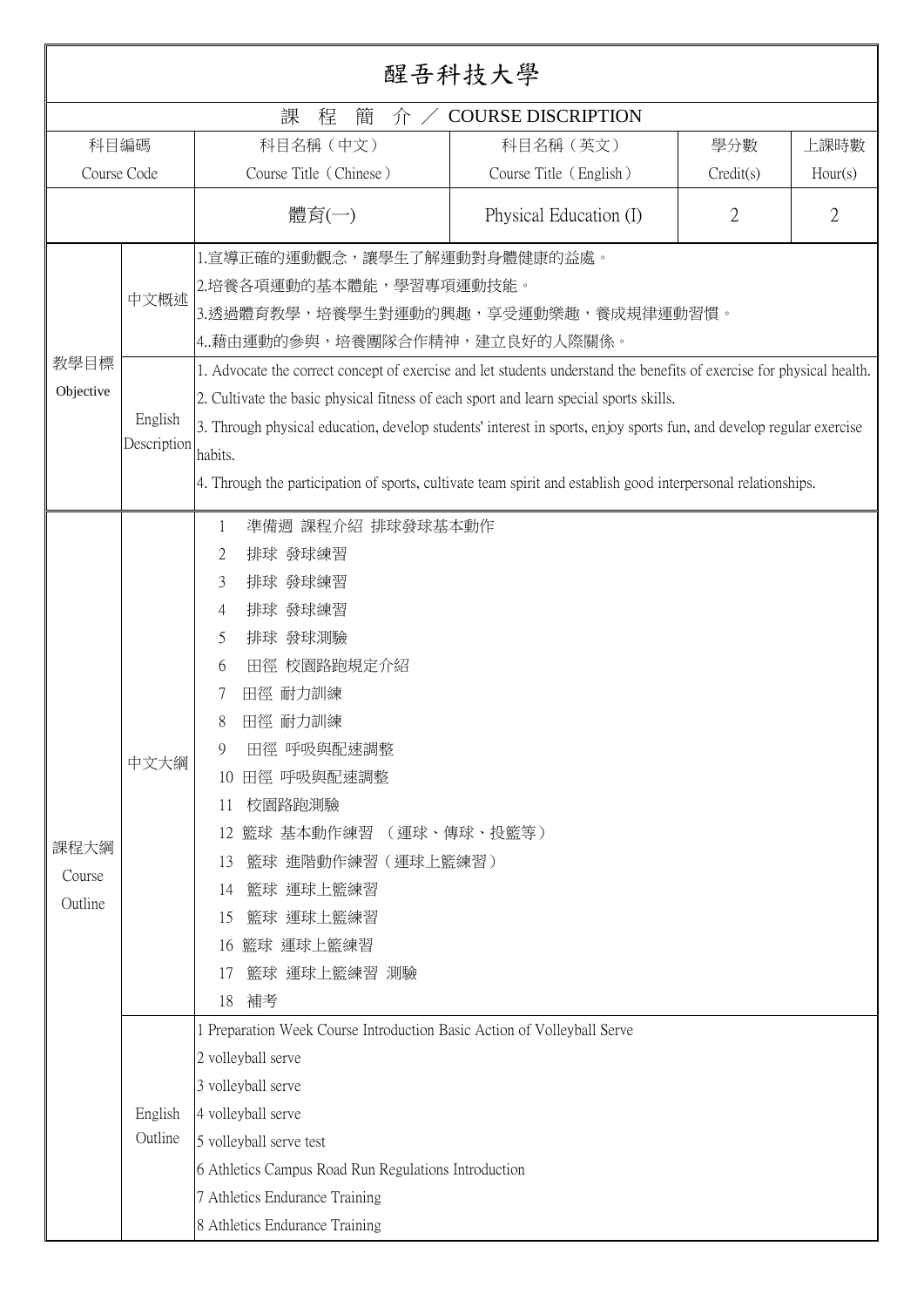| 9 Athletics Breathing and pace adjustment                                   |
|-----------------------------------------------------------------------------|
| 10 Athletics Breathing and pace adjustment                                  |
| 11 Campus Road Test                                                         |
| 12 Basketball Basic exercise exercises (dribbling, passing, shooting, etc.) |
| 13 Basketball Advanced Action Exercise (Dumping Practice)                   |
| 14 basketball dribbling layup practice                                      |
| 15 basketball dribbling layup practice                                      |
| 16 basketball dribbling layup practice                                      |
| 17 basketball dribbling layup test                                          |
| 18 retakes                                                                  |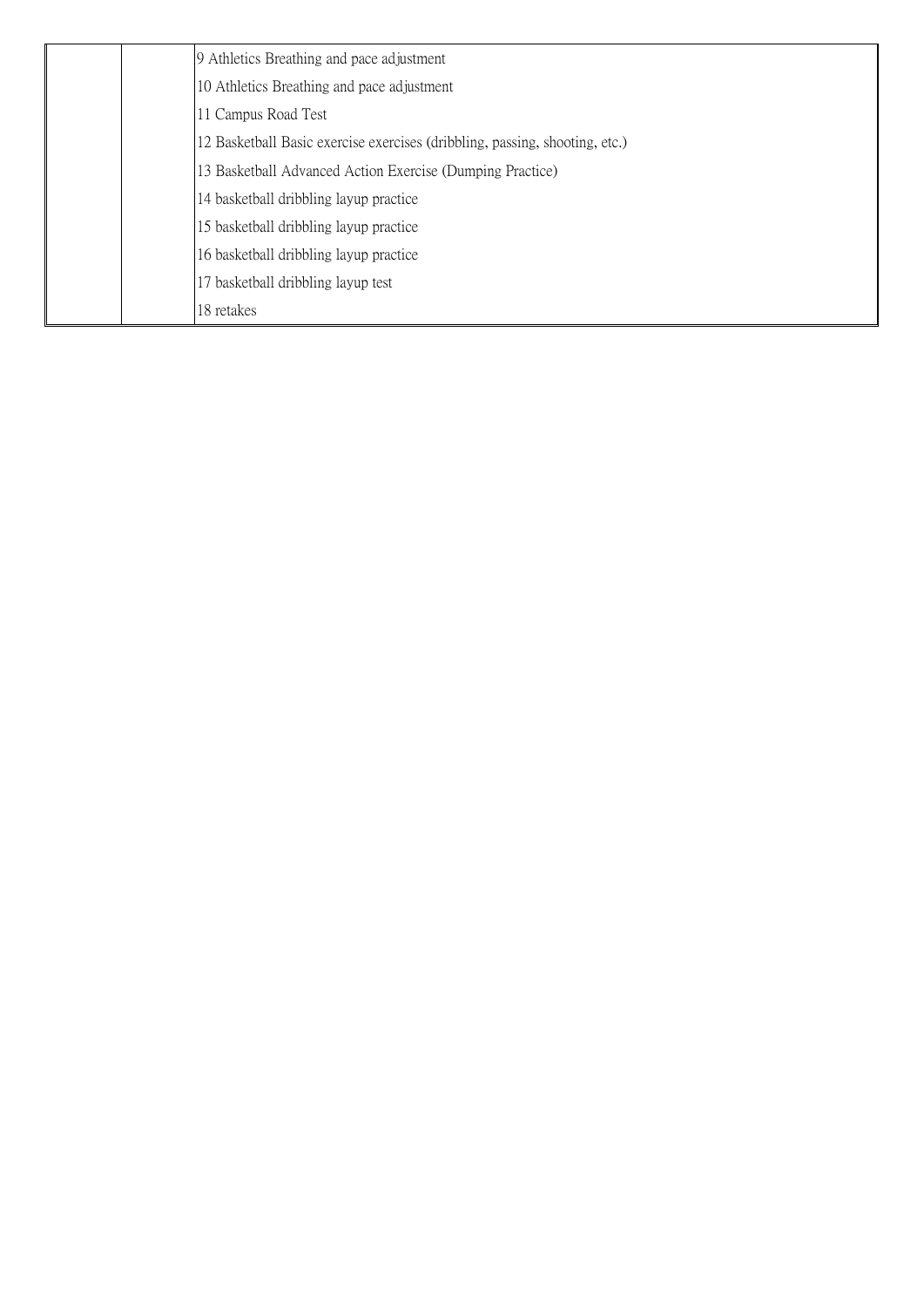| 醒吾科技大學                    |                                                |                                                                                                                                                                                                                                                                                                                                                                                                                                                                                                                                                                                                   |                         |                |                |  |  |
|---------------------------|------------------------------------------------|---------------------------------------------------------------------------------------------------------------------------------------------------------------------------------------------------------------------------------------------------------------------------------------------------------------------------------------------------------------------------------------------------------------------------------------------------------------------------------------------------------------------------------------------------------------------------------------------------|-------------------------|----------------|----------------|--|--|
|                           | 課<br>程<br>簡<br><b>COURSE DISCRIPTION</b><br>介/ |                                                                                                                                                                                                                                                                                                                                                                                                                                                                                                                                                                                                   |                         |                |                |  |  |
| 科目編碼                      |                                                | 科目名稱 (中文)                                                                                                                                                                                                                                                                                                                                                                                                                                                                                                                                                                                         | 科目名稱 (英文)               | 學分數            | 上課時數           |  |  |
| Course Code               |                                                | Course Title (Chinese)                                                                                                                                                                                                                                                                                                                                                                                                                                                                                                                                                                            | Course Title (English)  | Credit(s)      | Hour(s)        |  |  |
|                           |                                                | 體育(二)                                                                                                                                                                                                                                                                                                                                                                                                                                                                                                                                                                                             | Physical Education (II) | $\overline{2}$ | $\overline{2}$ |  |  |
| 教學目標                      |                                                | 1.了解籃球全場進攻投籃的要領。有效運用投籃之技能及 3 定點投籃。<br>中文概述 2.羽球發長遠球之發球技能學習羽球發長遠球對打及單打比賽<br> 3.排球發球教學及測驗。                                                                                                                                                                                                                                                                                                                                                                                                                                                                                                          |                         |                |                |  |  |
| Objective                 | English                                        | 1. Understand the essentials of basketball's offensive shooting. Effective use of shooting skills and 3 fixed-point<br>shots.<br>Description 2. Badminton long-distance ball serve skills Badminton long-term ball play and singles match<br>3. Volleyball serve and test.                                                                                                                                                                                                                                                                                                                        |                         |                |                |  |  |
| 課程大綱<br>Course<br>Outline | 中文大綱                                           | 1.準備週:本學期課程說明,上課細則規定,出缺席考核規定羽球教學:發球介紹,長遠球打法教學<br>2 羽球教學:擊直線高遠球動作及步法練習<br>3羽球:單打比賽<br>4 羽球:單打比賽<br>5 羽球:單打比賽<br>6羽球:單打比賽<br>7 籃球:投籃注意事項及方法<br>8 籃球:練習三定點投籃<br>9 籃球:練習三定點投籃<br>10 籃球測驗:三定點投籃<br>11 籃球測驗:三定點投籃<br>12 籃球測驗:三定點投籃<br>13 排教教學:低手發球<br>14排教教學:肩上發球<br>15 排球測驗:低手發球<br>16排球測驗:低手發球<br>17 排球測驗:低手發球<br>18 補考技能                                                                                                                                                                                                                                                                             |                         |                |                |  |  |
|                           | English<br>Outline                             | 1 Preparation Week: This semester course description, the rules of the class stipulates that the absentee assessment<br>requirements badminton teaching: serve introduction, long-term ball play teaching<br>2 Badminton Teaching: Strike straight high ball and footwork<br>3 Badminton: Singles match<br>4 Badminton: Singles match<br>5 Badminton: Singles match<br>6 Badminton: Singles match<br>7 Basketball: Shooting Precautions and Methods<br>8 Basketball: Practice three fixed-point shots<br>9 Basketball: Practice three fixed-point shots<br>10 Basketball Quiz: Three Fixed Shoots |                         |                |                |  |  |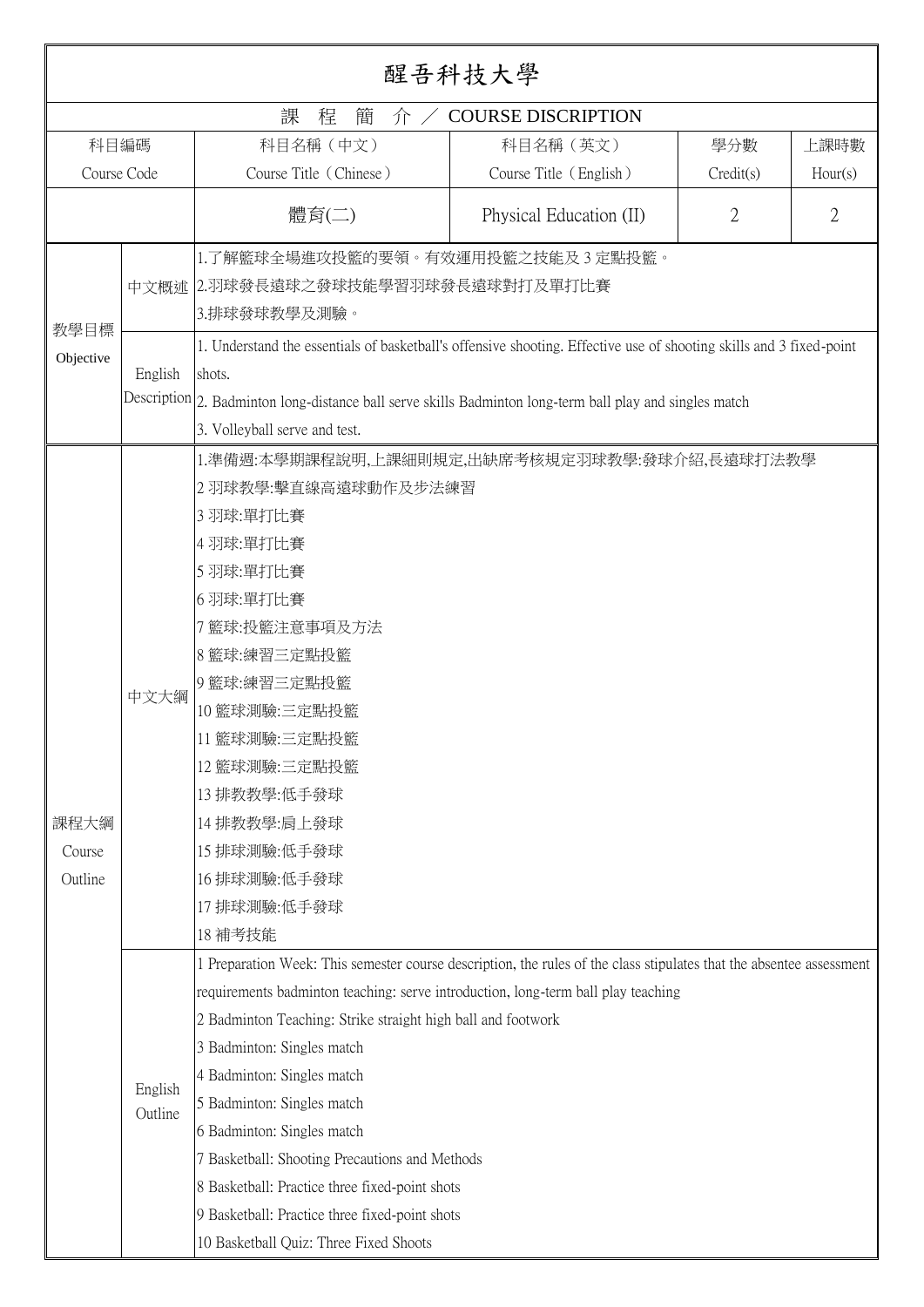|  | 11 Basketball Quiz: Three Fixed Shoots         |
|--|------------------------------------------------|
|  | 12 Basketball Quiz: Three Fixed Shoots         |
|  | 13 Recruitment Teaching: Low Hand Serve        |
|  | 14 Rehearsal teaching: serving on the shoulder |
|  | 15 Volleyball Quiz: Low Hand Serve             |
|  | 16 volleyball test: low hand serve             |
|  | 17 Volleyball Quiz: Low Hand Serve             |
|  | 18 retake skills                               |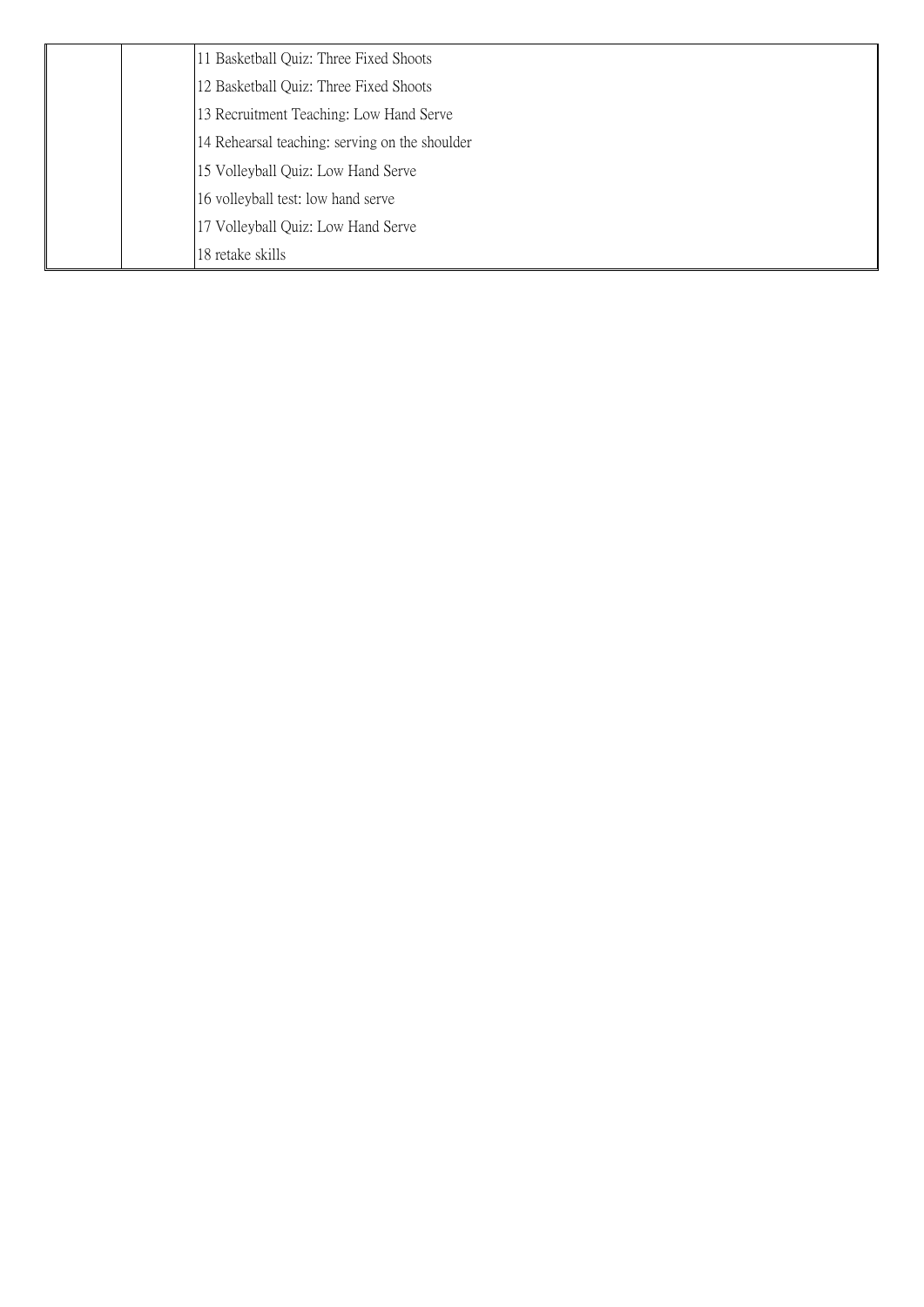|                           |                                               |                                                                                                                                                                                                                                                                                                                                                                                                                                                                                                                                                                                                                                                                                                                                                                                                                                                                                                                                                                                                                                                                                                                         | 醒吾科技大學                  |                |                |
|---------------------------|-----------------------------------------------|-------------------------------------------------------------------------------------------------------------------------------------------------------------------------------------------------------------------------------------------------------------------------------------------------------------------------------------------------------------------------------------------------------------------------------------------------------------------------------------------------------------------------------------------------------------------------------------------------------------------------------------------------------------------------------------------------------------------------------------------------------------------------------------------------------------------------------------------------------------------------------------------------------------------------------------------------------------------------------------------------------------------------------------------------------------------------------------------------------------------------|-------------------------|----------------|----------------|
|                           | 課<br><b>COURSE DISCRIPTION</b><br>程<br>簡<br>介 |                                                                                                                                                                                                                                                                                                                                                                                                                                                                                                                                                                                                                                                                                                                                                                                                                                                                                                                                                                                                                                                                                                                         |                         |                |                |
| 科目編碼                      |                                               | 科目名稱 (中文)                                                                                                                                                                                                                                                                                                                                                                                                                                                                                                                                                                                                                                                                                                                                                                                                                                                                                                                                                                                                                                                                                                               | 科目名稱 (英文)               | 學分數            | 上課時數           |
| Course Code               |                                               | Course Title (Chinese)                                                                                                                                                                                                                                                                                                                                                                                                                                                                                                                                                                                                                                                                                                                                                                                                                                                                                                                                                                                                                                                                                                  | Course Title (English)  | Credit(s)      | Hour(s)        |
|                           |                                               | 國際禮儀                                                                                                                                                                                                                                                                                                                                                                                                                                                                                                                                                                                                                                                                                                                                                                                                                                                                                                                                                                                                                                                                                                                    | International Etiquette | $\overline{2}$ | $\overline{2}$ |
| 教學目標<br>Objective         | 中文概述<br>English                               | 期許學生能將課堂中所習得的禮儀內化為習慣,並確切的落實於日常的待人接物與應對進退之上,展現<br>其合乎禮儀的舉止行為,更能應用在日後從事之觀光服務業中.<br>本課程內容包括: 1. 禮儀的重要性 2.個人的禮儀。 3.食的禮儀。 4.衣的禮儀。 5.住的禮儀。 6.行<br>的禮儀。 7.育的禮儀。 8.樂的禮儀。 9.辦公室的禮儀及其它應注意的國際禮宜. 期望能豐富同學國<br>際禮儀常識,不論在任何場合中均能依照共同的禮節,儀式和規範行事,使每一個人表現出該有禮儀<br>及應對進退。<br>It is expected that students can internalize the etiquette learned in the classroom into a habit, and implement it in<br>the daily routine of dealing with people and responding to advance and retreat, showing their ceremonial behaviors,<br>and can be applied to the tourism service industry that will be engaged in the future.<br>The course content includes: 1. The importance of etiquette 2. Personal etiquette. 3. Etiquette of food. 4. Etiquette<br>Description of the clothes. 5. Live the etiquette. 6. Line etiquette. 7. Etiquette of education. 8. Musical etiquette. 9. Etiquette of<br>the office and other international rituals that should be noted. It is expected to enrich the international etiquette of<br>the students. In any occasion, they can act in accordance with the common etiquette, ceremonies and norms, so that |                         |                |                |
| 課程大綱<br>Course<br>Outline | 中文大綱                                          | everyone can show the etiquette and respond to advance and retreat.<br>課程簡介與上課要求<br>1<br>禮儀的意義及重要性<br>2<br>個人的禮儀(一)<br>3<br>個人的禮儀(二)<br>示範演練(分組)<br>5<br>食的禮儀(一)<br>6<br>食的禮儀(二)<br>總複習<br>8<br>期中考<br>9<br>10<br>檢討期中考試& 食的禮儀(三)<br>衣的禮儀<br>11<br>12<br>衣的禮儀<br>13<br>住的禮儀<br>行的禮儀<br>14<br>育樂的禮儀<br>15<br>分組報告<br>16<br>分組報告<br>17<br>期末考試<br>18                                                                                                                                                                                                                                                                                                                                                                                                                                                                                                                                                                                                                                                                                                                                                                      |                         |                |                |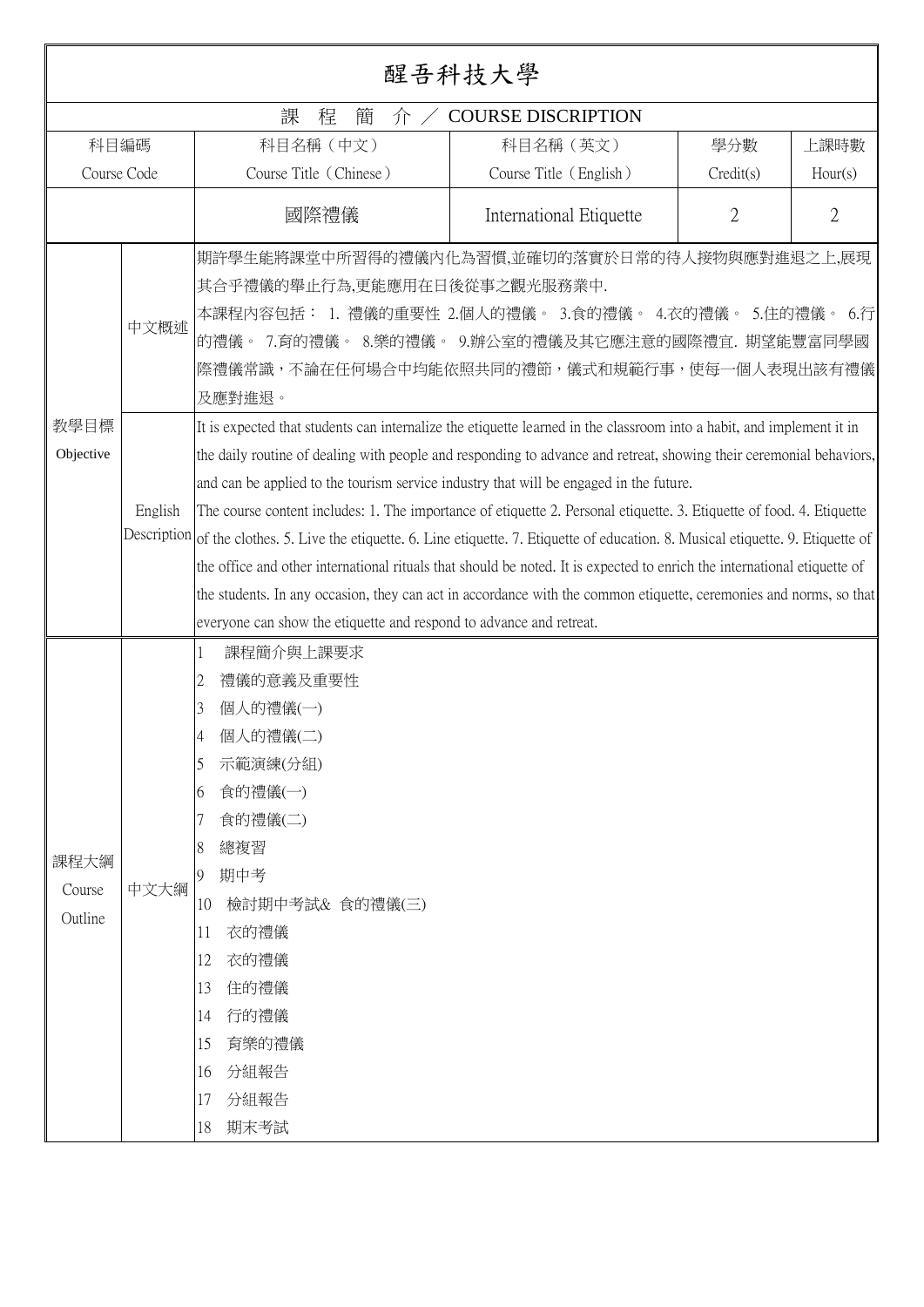|         | 1 Course introduction and class requirements           |
|---------|--------------------------------------------------------|
|         | 2 The meaning and importance of etiquette              |
|         | 3 personal etiquette (1)                               |
|         | 4 personal etiquette (2)                               |
|         | 5 demonstration exercises (grouping)                   |
|         | 6 food etiquette (1)                                   |
|         | 7 Food etiquette (2)                                   |
|         | 8 total review                                         |
| English | 9 exams                                                |
| Outline | 10 Review of the mid-term exam $\&$ food etiquette (3) |
|         | 11 clothing etiquette                                  |
|         | 12 clothing etiquette                                  |
|         | 13 Living etiquette                                    |
|         | 14 lines of etiquette                                  |
|         | 15 Etiquette etiquette                                 |
|         | 16 group report                                        |
|         | 17 group report                                        |
|         | 18 final exam                                          |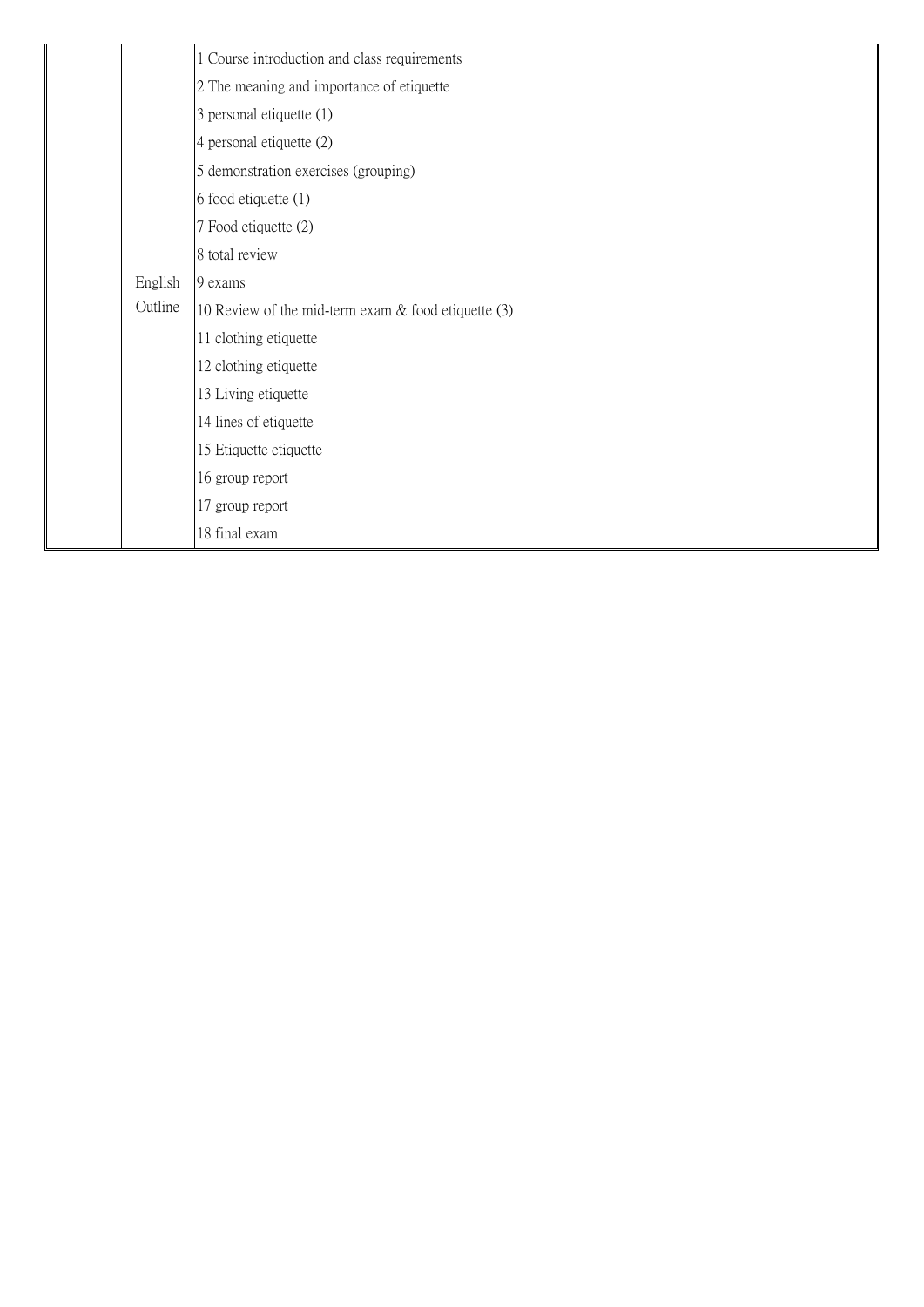|             |                                               |                                                                                      | 醒吾科技大學                                |           |                |  |
|-------------|-----------------------------------------------|--------------------------------------------------------------------------------------|---------------------------------------|-----------|----------------|--|
|             | <b>COURSE DISCRIPTION</b><br>課<br>程<br>簡<br>介 |                                                                                      |                                       |           |                |  |
| 科目編碼        |                                               | 科目名稱 (中文)                                                                            | 科目名稱 (英文)                             | 學分數       | 上課時數           |  |
| Course Code |                                               | Course Title (Chinese)                                                               | Course Title (English)                | Credit(s) | Hour(s)        |  |
|             |                                               | 餐旅服務技能訓練                                                                             | Hospitality Service Skill<br>Practice | 2         | $\overline{2}$ |  |
|             |                                               | 認識餐旅服務及形式                                                                            |                                       |           |                |  |
|             |                                               | 二、認識及演練餐旅服務之基本技能                                                                     |                                       |           |                |  |
|             |                                               | 三、培養正確的餐旅服務態度和觀念                                                                     |                                       |           |                |  |
|             |                                               | 中文概述 四、了解如何建立餐旅服務模式                                                                  |                                       |           |                |  |
|             |                                               | 五、瞭解餐服精神及管理面的理論知識                                                                    |                                       |           |                |  |
|             |                                               | 熟練餐服及房務技巧<br>六、                                                                      |                                       |           |                |  |
| 教學目標        |                                               | 具備獨立操作基本餐飲服務及房務的能力<br>七、                                                             |                                       |           |                |  |
| Objective   |                                               | 1. recognize the service and form of the meal                                        |                                       |           |                |  |
|             |                                               | 2. recognize and practice the basic skills of food service                           |                                       |           |                |  |
|             |                                               | 3. cultivate correct attitudes and concepts of hospitality services                  |                                       |           |                |  |
|             | English                                       | 4. understand how to establish a meal service model                                  |                                       |           |                |  |
|             | Description                                   | 5. Understand the theoretical knowledge of the spirit of food service and management |                                       |           |                |  |
|             |                                               | 6. skilled food service and housekeeping skills                                      |                                       |           |                |  |
|             |                                               | 7. Ability to independently operate basic catering services and housekeeping         |                                       |           |                |  |
|             |                                               | 課程內容和授課方式介紹                                                                          |                                       |           |                |  |
|             |                                               | 何謂餐旅服務及餐旅服務含括項目<br>2                                                                 |                                       |           |                |  |
|             |                                               | 西餐服務流程介紹<br>3                                                                        |                                       |           |                |  |
|             |                                               | 中餐服務流程介紹<br>4                                                                        |                                       |           |                |  |
|             |                                               | 5<br>餐廳設備及餐具認識                                                                       |                                       |           |                |  |
|             |                                               | 6<br>托盤及叉匙使用練習                                                                       |                                       |           |                |  |
|             |                                               | 桌裙鋪設講解及練習                                                                            |                                       |           |                |  |
|             |                                               | 餐桌禮儀<br>8                                                                            |                                       |           |                |  |
| 課程大綱        |                                               | 期中考<br>9                                                                             |                                       |           |                |  |
| Course      | 中文大綱                                          | 10<br>中式及西式餐桌擺設講解及練習                                                                 |                                       |           |                |  |
| Outline     |                                               | 房務的特質及人員應有的態度<br>11                                                                  |                                       |           |                |  |
|             |                                               | 12<br>旅館房務操作及技巧                                                                      |                                       |           |                |  |
|             |                                               | 13<br>房間織品選擇及舖床技能                                                                    |                                       |           |                |  |
|             |                                               | 旅館房務及客務實務分享<br>14                                                                    |                                       |           |                |  |
|             |                                               | 衛浴間設備及清潔技巧<br>15                                                                     |                                       |           |                |  |
|             |                                               | 美姿美儀專業課程及示範<br>16                                                                    |                                       |           |                |  |
|             |                                               | 17<br>分組練習及互評                                                                        |                                       |           |                |  |
|             |                                               | 期末考<br>18                                                                            |                                       |           |                |  |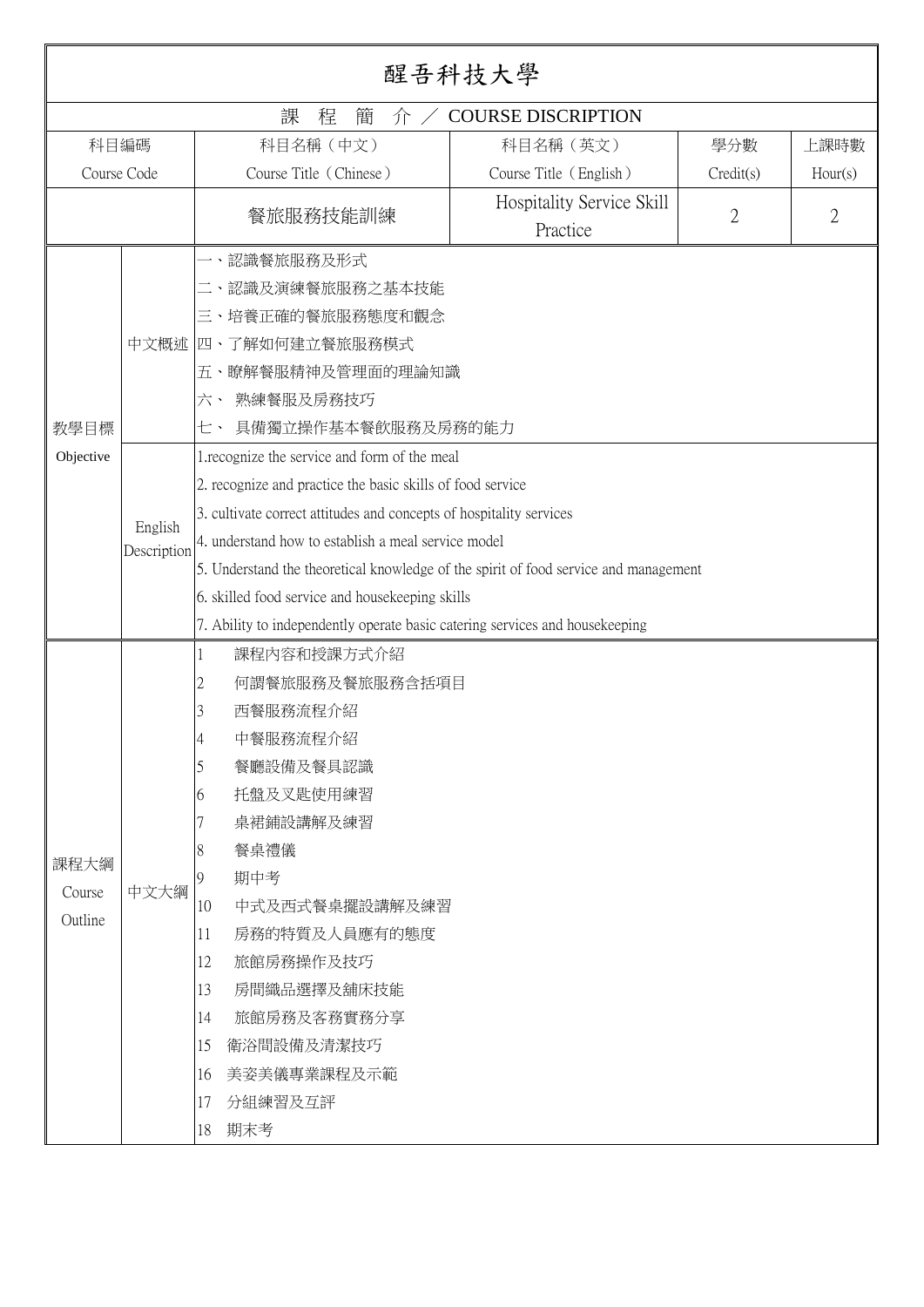|         | 1 Course content and teaching methods                                |
|---------|----------------------------------------------------------------------|
|         | 2 What is a meal service and a meal service including projects       |
|         | 3 Western food service process introduction                          |
|         | 4 Introduction to Chinese Service Process                            |
|         | 5 Restaurant equipment and tableware                                 |
|         | 6 tray and fork spoon practice                                       |
|         | 7 table skirt laying explanation and practice                        |
|         | 8 table manners                                                      |
| English | 9 exams                                                              |
| Outline | 10 Chinese and Western table setting explanations and exercises      |
|         | 11 The characteristics of housekeeping and the attitude of personnel |
|         | 12 Hotel housekeeping operations and skills                          |
|         | 13 room fabric selection and bed making skills                       |
|         | 14 Hotel housekeeping and customer service sharing                   |
|         | 15 bathroom equipment and cleaning tips                              |
|         | 16 Beauty Beauty Courses and Demonstration                           |
|         | 17 Group exercises and mutual evaluation                             |
|         | 18 final exam                                                        |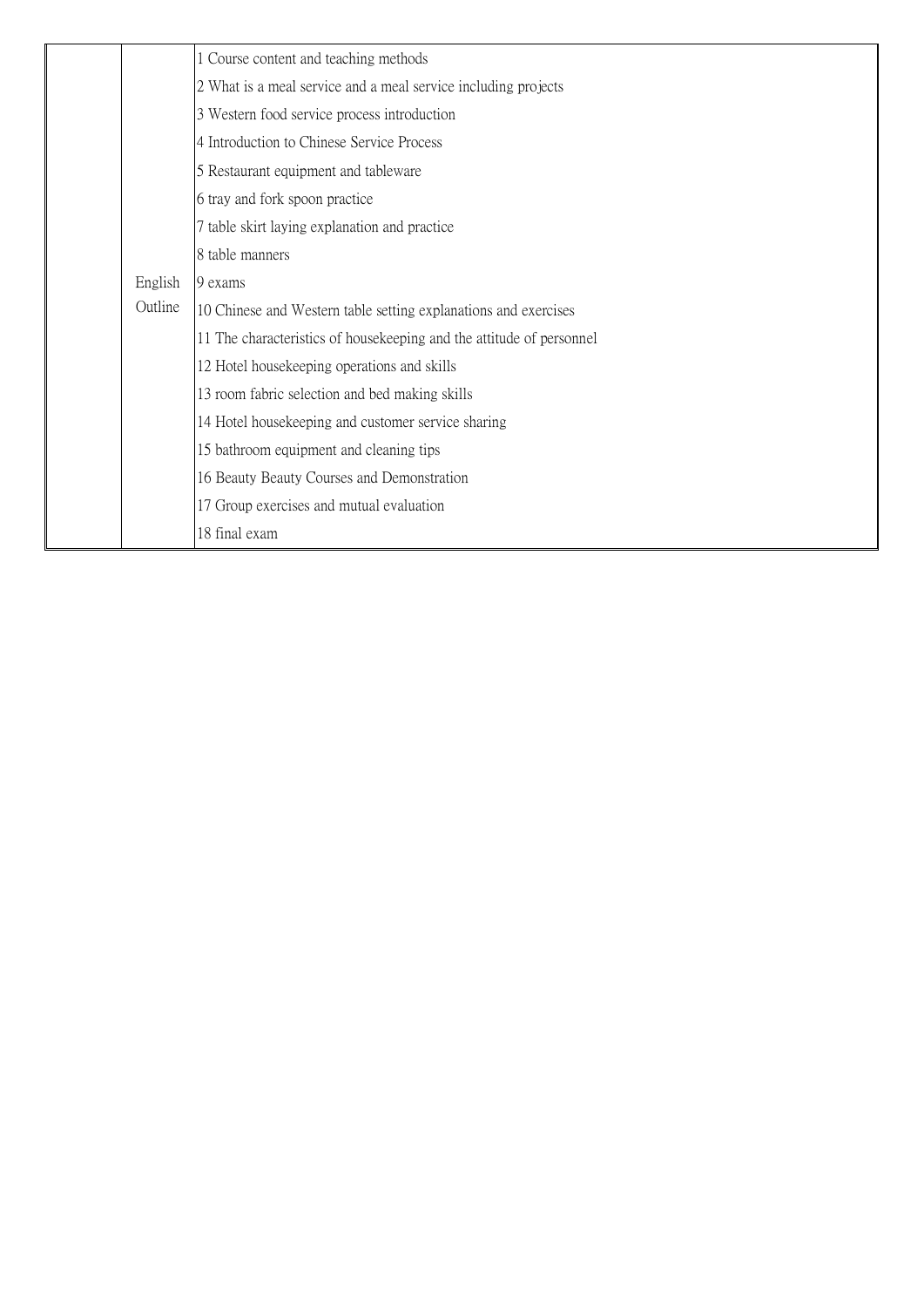|                           |                                |                                                                                                                                                                                                                                                                                                                                                                                                                                                                                                                                                                                                                                                                                                                                                                                                                                                                                                                                                                                                                                                                                                                                                                                                                                                                                                                                                                                                                                                                                                                                 | 醒吾科技大學                          |           |                |
|---------------------------|--------------------------------|---------------------------------------------------------------------------------------------------------------------------------------------------------------------------------------------------------------------------------------------------------------------------------------------------------------------------------------------------------------------------------------------------------------------------------------------------------------------------------------------------------------------------------------------------------------------------------------------------------------------------------------------------------------------------------------------------------------------------------------------------------------------------------------------------------------------------------------------------------------------------------------------------------------------------------------------------------------------------------------------------------------------------------------------------------------------------------------------------------------------------------------------------------------------------------------------------------------------------------------------------------------------------------------------------------------------------------------------------------------------------------------------------------------------------------------------------------------------------------------------------------------------------------|---------------------------------|-----------|----------------|
|                           |                                | 課<br>程<br>簡<br>介/                                                                                                                                                                                                                                                                                                                                                                                                                                                                                                                                                                                                                                                                                                                                                                                                                                                                                                                                                                                                                                                                                                                                                                                                                                                                                                                                                                                                                                                                                                               | <b>COURSE DISCRIPTION</b>       |           |                |
| 科目編碼                      |                                | 科目名稱 (中文)                                                                                                                                                                                                                                                                                                                                                                                                                                                                                                                                                                                                                                                                                                                                                                                                                                                                                                                                                                                                                                                                                                                                                                                                                                                                                                                                                                                                                                                                                                                       | 科目名稱 (英文)                       | 學分數       | 上課時數           |
| Course Code               |                                | Course Title (Chinese)                                                                                                                                                                                                                                                                                                                                                                                                                                                                                                                                                                                                                                                                                                                                                                                                                                                                                                                                                                                                                                                                                                                                                                                                                                                                                                                                                                                                                                                                                                          | Course Title (English)          | Credit(s) | Hour(s)        |
|                           |                                | 導覽解說技巧                                                                                                                                                                                                                                                                                                                                                                                                                                                                                                                                                                                                                                                                                                                                                                                                                                                                                                                                                                                                                                                                                                                                                                                                                                                                                                                                                                                                                                                                                                                          | Tourism Interpretation<br>Skill | 2         | $\overline{2}$ |
| 教學目標<br>Objective         | 中文概述<br>English<br>Description | 我國舉凡國家公國、風景特定區、博物館、動植物園等政府單位,或民間博物館、觀光工廠,甚至是<br>·些社區營造協會、保育協會、鳥會等非政府組織都有類似的解說員、解說義工或服務導遊人員,領 <br>隊導遊考試亦將解說視為考試內容之一,顯示解說人員的需求甚高。透過課堂講授與練習,培養學生<br> 所應具備之解說導覽的理論知識,包含解說的資源、解說對象與遊客心理、解說場所與時機、解說媒 <br>體分類、解說資料的蒐集、人員解說、解說員的分類、解說員應具備的特質、解說原則與技巧、特殊<br>團體及對象之處理、解說導覽規劃程介紹等,並利用實務課程使學生可以學習解說導覽的技巧且實地<br>運用。<br>Government agencies such as the Principality of Nations, scenic areas, museums, zoos and botanical gardens, or<br>folk museums, sightseeing factories, and even some non-governmental organizations such as community building<br>associations, conservation associations, and bird associations have similar commentators, volunteers, or services.<br>The tour guide, the tour guide tour test will also be regarded as one of the test content, showing that the demand for<br>commentators is very high. Through the classroom teaching and practice, the students should have the theoretical<br>knowledge of the explanation and guidance, including the resources of explanation, the object of explanation and<br>the psychology of the visitors, the location and timing of the explanation, the media classification, the collection of<br>the explanation materials, the personnel explanation, and the commentator. Classification, narrators should have the<br>characteristics, explanation principles and techniques, special group and object processing, explanation guide<br>program introduction, etc., and use practical courses to enable students to learn the skills of interpretation and use |                                 |           |                |
| 課程大綱<br>Course<br>Outline | 中文大綱                           | in the field.<br>1 課程簡介<br>2 解說導覽概要<br>3 解說導覽媒介<br>4 解說導覽原則與方法<br>5 解說導覽設施與器材<br>6 非人員解說導覽媒體設計<br>7 教學參訪<br>8 期中測驗<br>9 解說規劃與活動方案<br>10 室内與戶外解說導覽<br>11 解說導覽員:溝通<br>12 特殊團體解說<br>13 解說導覽企劃書撰寫<br>14 解說導覽企劃書撰寫<br>15 解說導覽實作: 實務操作 一<br>16 解說導覽實作: 實務操作二<br>17 解說導覽實作: 實務操作三<br>18 期末測驗                                                                                                                                                                                                                                                                                                                                                                                                                                                                                                                                                                                                                                                                                                                                                                                                                                                                                                                                                                                                                                                                                                                                                                                                                                           |                                 |           |                |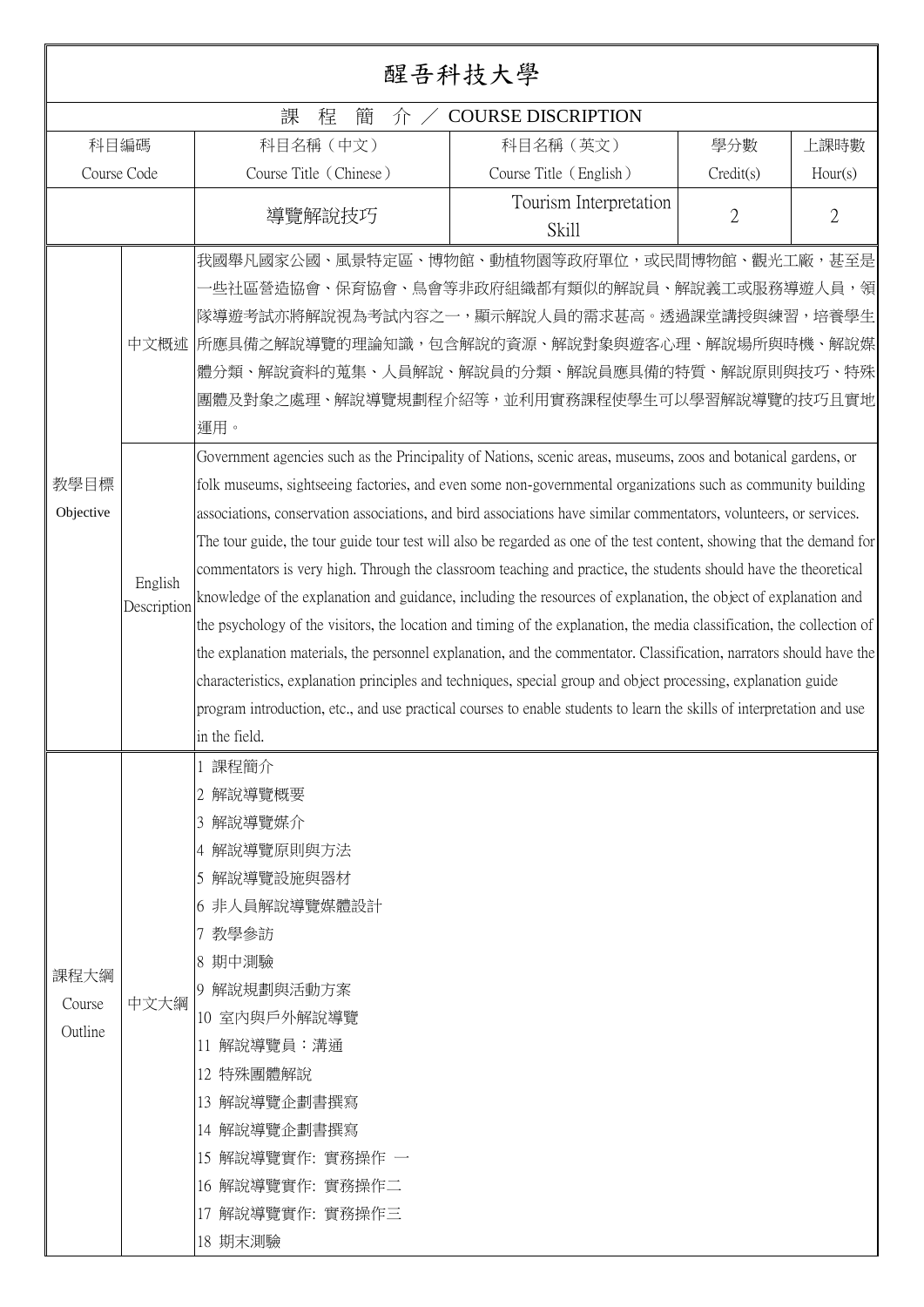|  |         | 1 Course Introduction                                   |
|--|---------|---------------------------------------------------------|
|  |         | 2 Interpretation guide summary                          |
|  |         | 3 Interpretation of the navigation medium               |
|  |         | 4 Interpretation guidelines and methods                 |
|  |         | 5 Interpretation of navigation facilities and equipment |
|  |         | 6 Non-personnel commentary guide media design           |
|  |         | 7 Teaching visits                                       |
|  |         | 8 midterm test                                          |
|  | English | 9 Interpretation planning and activity plan             |
|  | Outline | 10 indoor and outdoor commentary tour                   |
|  |         | 11 Interpreter: Communication                           |
|  |         | 12 Special group commentary                             |
|  |         | 13 Interpretation Guided Plan Writing                   |
|  |         | 14 Interpretation Guided Plan Writing                   |
|  |         | 15 Interpretation and navigation practice: Practice 1   |
|  |         | 16 Interpretation Guide: Practice 2                     |
|  |         | 17 Interpretation Guides Practice 3                     |
|  |         | 18 final exam                                           |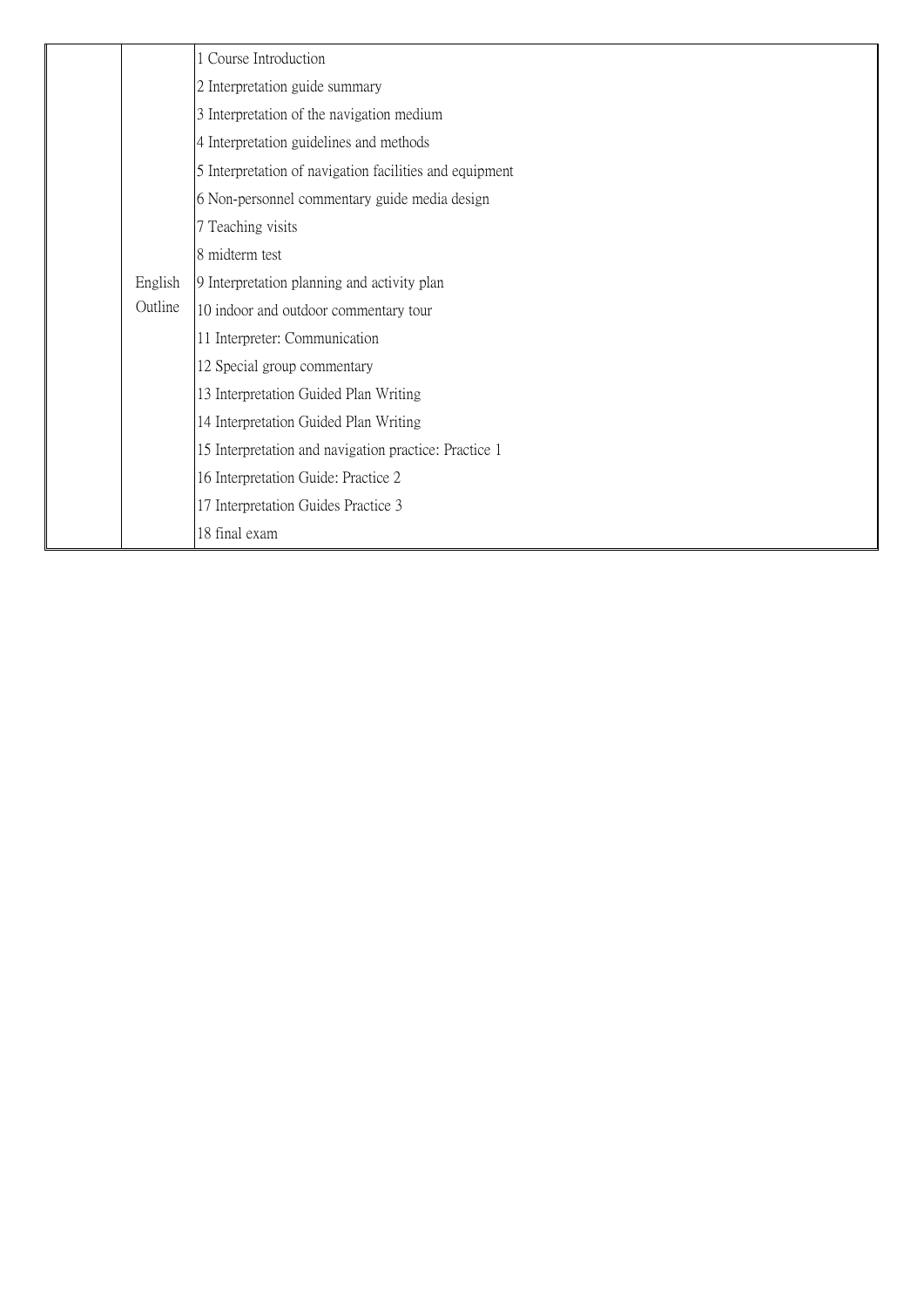|                           |         |                                                                                                                                                                                                                                                                                                                                                                                                                                                                                                                                                                                                                                                                                                                                                                 | 醒吾科技大學                            |                |                |
|---------------------------|---------|-----------------------------------------------------------------------------------------------------------------------------------------------------------------------------------------------------------------------------------------------------------------------------------------------------------------------------------------------------------------------------------------------------------------------------------------------------------------------------------------------------------------------------------------------------------------------------------------------------------------------------------------------------------------------------------------------------------------------------------------------------------------|-----------------------------------|----------------|----------------|
|                           |         | 課<br>程<br>簡<br>介/                                                                                                                                                                                                                                                                                                                                                                                                                                                                                                                                                                                                                                                                                                                                               | <b>COURSE DISCRIPTION</b>         |                |                |
| 科目編碼                      |         | 科目名稱 (中文)                                                                                                                                                                                                                                                                                                                                                                                                                                                                                                                                                                                                                                                                                                                                                       | 科目名稱 (英文)                         | 學分數            | 上課時數           |
| Course Code               |         | Course Title (Chinese)                                                                                                                                                                                                                                                                                                                                                                                                                                                                                                                                                                                                                                                                                                                                          | Course Title (English)            | Credit(s)      | Hour(s)        |
|                           |         | 餐旅資訊系統                                                                                                                                                                                                                                                                                                                                                                                                                                                                                                                                                                                                                                                                                                                                                          | Hospitality Information<br>System | $\overline{2}$ | $\overline{2}$ |
|                           |         | 本課程主要讓學生了解資訊系統對餐旅產業之重要性,並且讓學生實際操作德安系統,先從簡單的操<br>作登錄至運用該系統每一項功能,進而讓同學對餐旅業界使用的資訊系統能有深入的認識。內容如<br>下:1.餐旅資訊系統概論<br>2.前檯作業系統說明及設定<br>3.客戶資料管理<br>中文概述 4.訂房系統及操作<br>5.客戶入住及留言作業<br>6.客房管理操作<br>7.團務管理<br>8.訂位管理                                                                                                                                                                                                                                                                                                                                                                                                                                                                                                                                                       |                                   |                |                |
|                           |         | 9.POS 系統操作                                                                                                                                                                                                                                                                                                                                                                                                                                                                                                                                                                                                                                                                                                                                                      |                                   |                |                |
| 教學目標<br>Objective         | English | This course is designed to give students an idea of the importance of the information system to the hospitality<br>industry, and to allow students to actually operate the Dean system, from simple operation to the use of each<br>function of the system, so that students can use the information for the travel industry. The system can have an<br>in-depth understanding. The content is as follows: 1. Introduction to the Travel Information System<br>2. Front-end operating system description and settings<br>3. Customer data management<br>Description 4. Reservation system and operation<br>5. Customer check-in and message homework<br>6. Room management operation<br>7. Group management<br>8. Booking management<br>9. POS system operation |                                   |                |                |
| 課程大綱<br>Course<br>Outline | 中文大綱    | 餐旅資訊系統概要<br>旅館管理系統介面說明<br>2<br>訂房作業系統(一)<br>3<br>國慶日休假<br>4<br>訂房作業系統(二)<br>5<br>訂房作業系統(三)<br>6<br>排房作業<br>7<br>旅客入住及留言作業<br>8<br>期中考<br>9<br>住客資料維護及業務資料維護<br>10<br>房務管理及團體帳務管理<br>11<br>12<br>旅客結帳作業<br>13<br>點餐銷售系統及訂位管理                                                                                                                                                                                                                                                                                                                                                                                                                                                                                                                                     |                                   |                |                |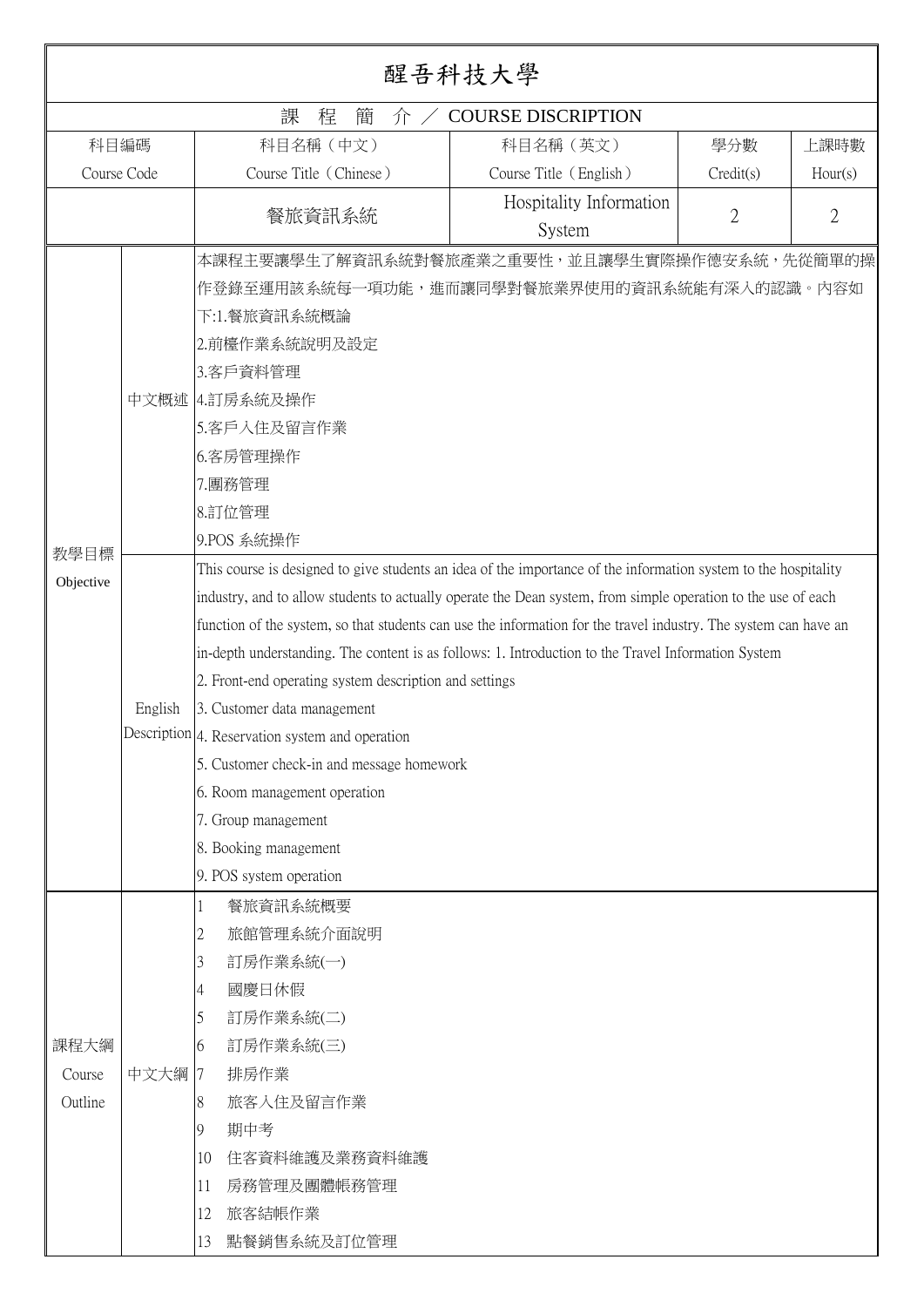|         | 訂席單管理<br>14                                                    |
|---------|----------------------------------------------------------------|
|         | 銷售點管理平面圖說明<br>15                                               |
|         | 銷售點管理開桌點菜作業<br>16                                              |
|         | 銷售點管理結帳作業<br>17                                                |
|         | 期末考<br>18                                                      |
|         | Travel Information System Overview                             |
|         | 2 Hotel management system interface description                |
|         | 3 booking operation system (1)                                 |
|         | 4 National Day holiday                                         |
|         | 5 booking operation system (2)                                 |
|         | 6 reservation operating system (3)                             |
|         | 7 row homework                                                 |
|         | 8 passenger check-in and message homework                      |
| English | 9 exams                                                        |
| Outline | 10 Guest information maintenance and business data maintenance |
|         | 11 Housekeeping Management and Group Accounting Management     |
|         | 12 passenger checkout operations                               |
|         | 13 order meal sales system and reservation management          |
|         | 14 Booking Management                                          |
|         | 15 Point of Sale Management Plan Description                   |
|         | 16 point of sale management open table a la carte              |
|         | 17 point-of-sale management checkout operations                |
|         | 18 final exam                                                  |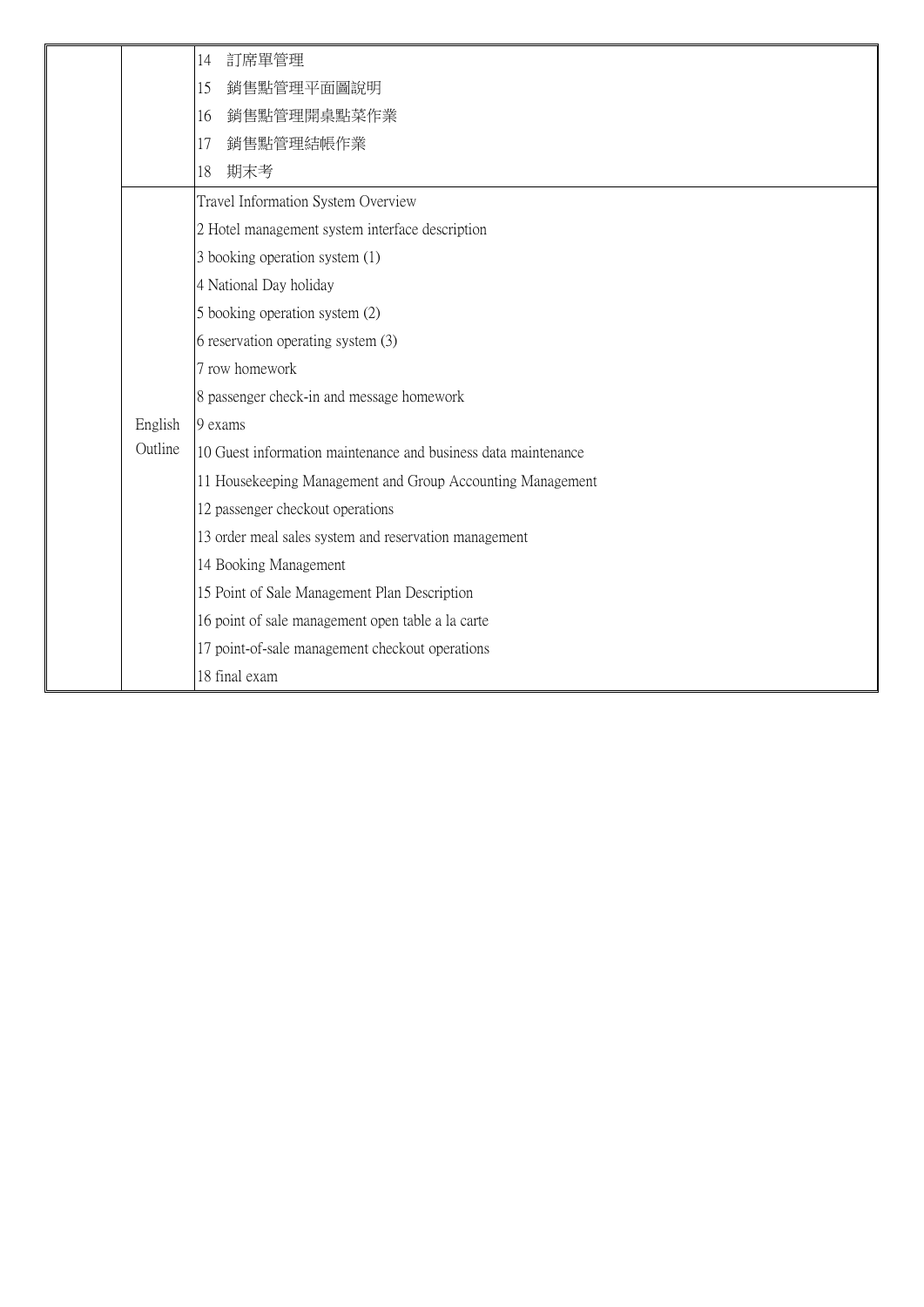|                           | 醒吾科技大學                                        |                                                                                                                                                                                                                                                                                                                                                                                                                                                                                                                                                                                                                                                                                                                                                                                                                                                                                                                                                                                                                                                                                                   |                                              |           |         |  |
|---------------------------|-----------------------------------------------|---------------------------------------------------------------------------------------------------------------------------------------------------------------------------------------------------------------------------------------------------------------------------------------------------------------------------------------------------------------------------------------------------------------------------------------------------------------------------------------------------------------------------------------------------------------------------------------------------------------------------------------------------------------------------------------------------------------------------------------------------------------------------------------------------------------------------------------------------------------------------------------------------------------------------------------------------------------------------------------------------------------------------------------------------------------------------------------------------|----------------------------------------------|-----------|---------|--|
|                           |                                               | 課<br>程<br>簡<br>介/                                                                                                                                                                                                                                                                                                                                                                                                                                                                                                                                                                                                                                                                                                                                                                                                                                                                                                                                                                                                                                                                                 | <b>COURSE DISCRIPTION</b>                    |           |         |  |
|                           | 科目名稱 (中文)<br>科目名稱 (英文)<br>科目編碼<br>學分數<br>上課時數 |                                                                                                                                                                                                                                                                                                                                                                                                                                                                                                                                                                                                                                                                                                                                                                                                                                                                                                                                                                                                                                                                                                   |                                              |           |         |  |
| Course Code               |                                               | Course Title (Chinese)                                                                                                                                                                                                                                                                                                                                                                                                                                                                                                                                                                                                                                                                                                                                                                                                                                                                                                                                                                                                                                                                            | Course Title (English)                       | Credit(s) | Hour(s) |  |
| 客訴與危機處理                   |                                               |                                                                                                                                                                                                                                                                                                                                                                                                                                                                                                                                                                                                                                                                                                                                                                                                                                                                                                                                                                                                                                                                                                   | Customer Complaints and<br>Crisis Management |           |         |  |
| 教學目標<br>Objective         | English                                       | 「客訴」是第一線服務人員最害怕處理的事件,顧客抱怨通常事出必有因,顧客會抱怨的最根本原因<br>就是企業所提供的產品或服務,和他原先的期望不同,而且是低於他的期望值。也就是說,當我們所<br>中文概述  能提供或已經提供的產品或服務,和顧客所期待的有明顯的落差時,顧客最可能來抱怨。本課程針對<br>以上的問題,教導同學面對顧客客訴時,應該要有的態度及反應。本課程介紹觀光餐旅業危機的處理原<br>則和機制、常見危機來源,客訴處理等相關內容。<br>'Customer complaints" are the most feared incidents of first-line service personnel. Customer complaints usually<br>have a cause. The most fundamental reason customers complain is that the products or services provided by the<br>company are different from their original expectations. Below his expectations. In other words, customers are most<br>likely to complain when there is a significant gap between what we can offer or have already provided, and what<br>Description customers expect. This course addresses the above questions and teaches students the attitudes and reactions they<br>should have in the face of customer complaints. This course introduces the principles and mechanisms for dealing<br>with the crisis of the tourism and travel industry, the sources of common crises, and the handling of customer<br>complaints. |                                              |           |         |  |
| 課程大綱<br>Course<br>Outline | 中文大綱<br>English<br>Outline                    | 前言:課程簡介<br>設備不當與操作錯誤的混淆<br>第1章<br>員工失誤與部門主管失職<br>第2章<br>不顧" 萬一"<br>第3章<br>設施規劃不當與父母失職<br>第4章<br>設計錯誤對服務的影響<br> 第5章<br>天災處理(地震篇)<br> 第6章<br>設施規劃不週的惡果與危機處理<br> 第7章 <br> 第8章 顧客心理分析<br> 第9章 顧客抱怨的成因<br>第10章 抱怨的處理<br>分組報告 一<br>分組報告 二<br>分組報告 三<br>分組報告 四<br>分組報告 五<br>課程心得分享與改進<br>Foreword: Introduction to the course<br>Chapter 1 Confusion between improper equipment and operational errors<br>Chapter 2 Employee Errors and Department Heads Dereliction of Duty<br>Chapter 3 Disregards the "just in case" facilities and the crisis management                                                                                                                                                                                                                                                                                                                                                                                                                                                                                                                                             | 的設施與無做為的危機處理                                 |           |         |  |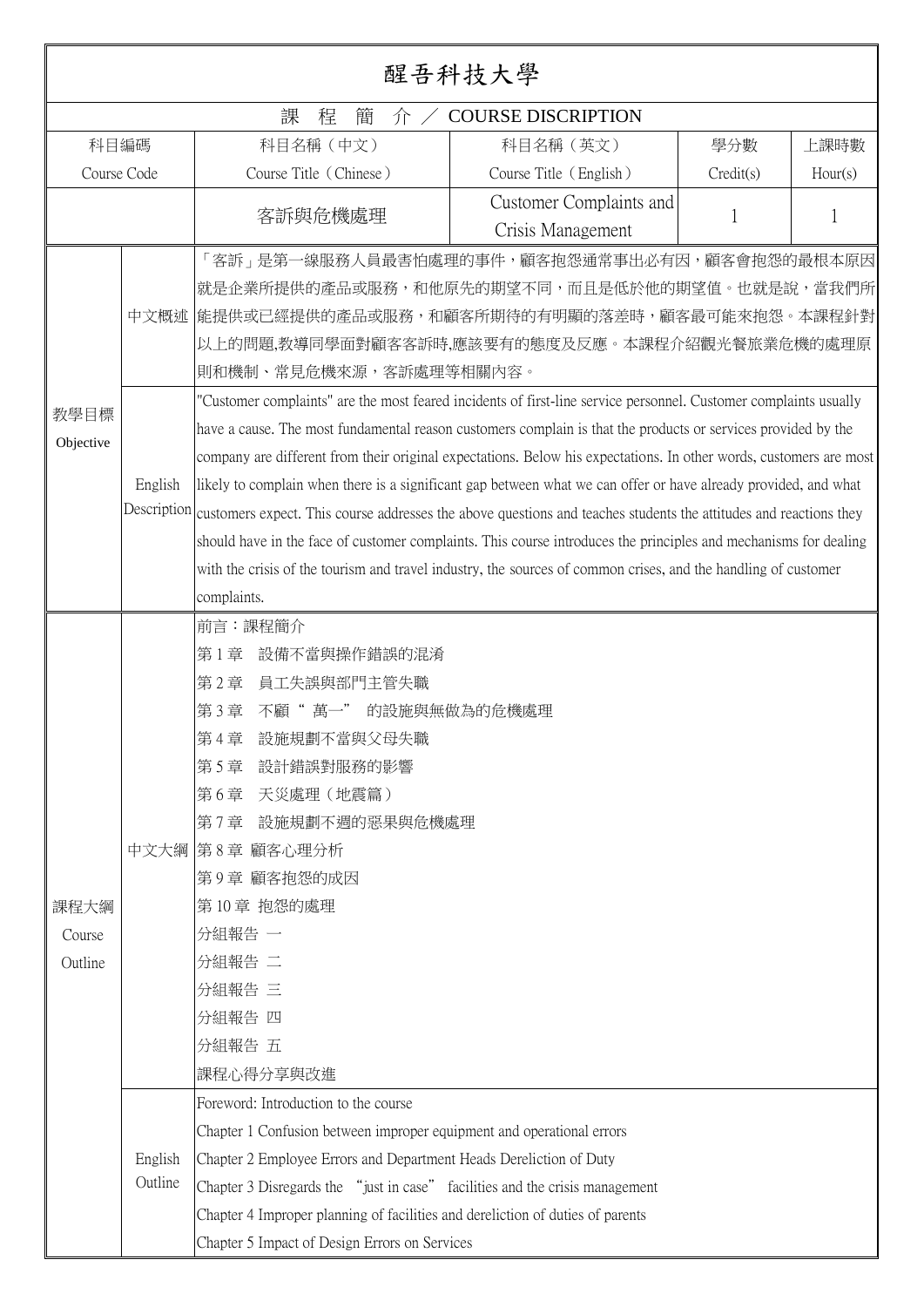| Chapter 6 Natural Disaster Management (Earthquake)                            |
|-------------------------------------------------------------------------------|
| Chapter 7 The consequences of poorly planned facilities and crisis management |
| Chapter 8 Customer Psychology Analysis                                        |
| Chapter 9 Causes of Customer Complaints                                       |
| Chapter 10 Dealing with complaints                                            |
| Group report I                                                                |
| Group report II                                                               |
| Group report III                                                              |
| Group report IV                                                               |
| Group report V                                                                |
| Course sharing and improvement                                                |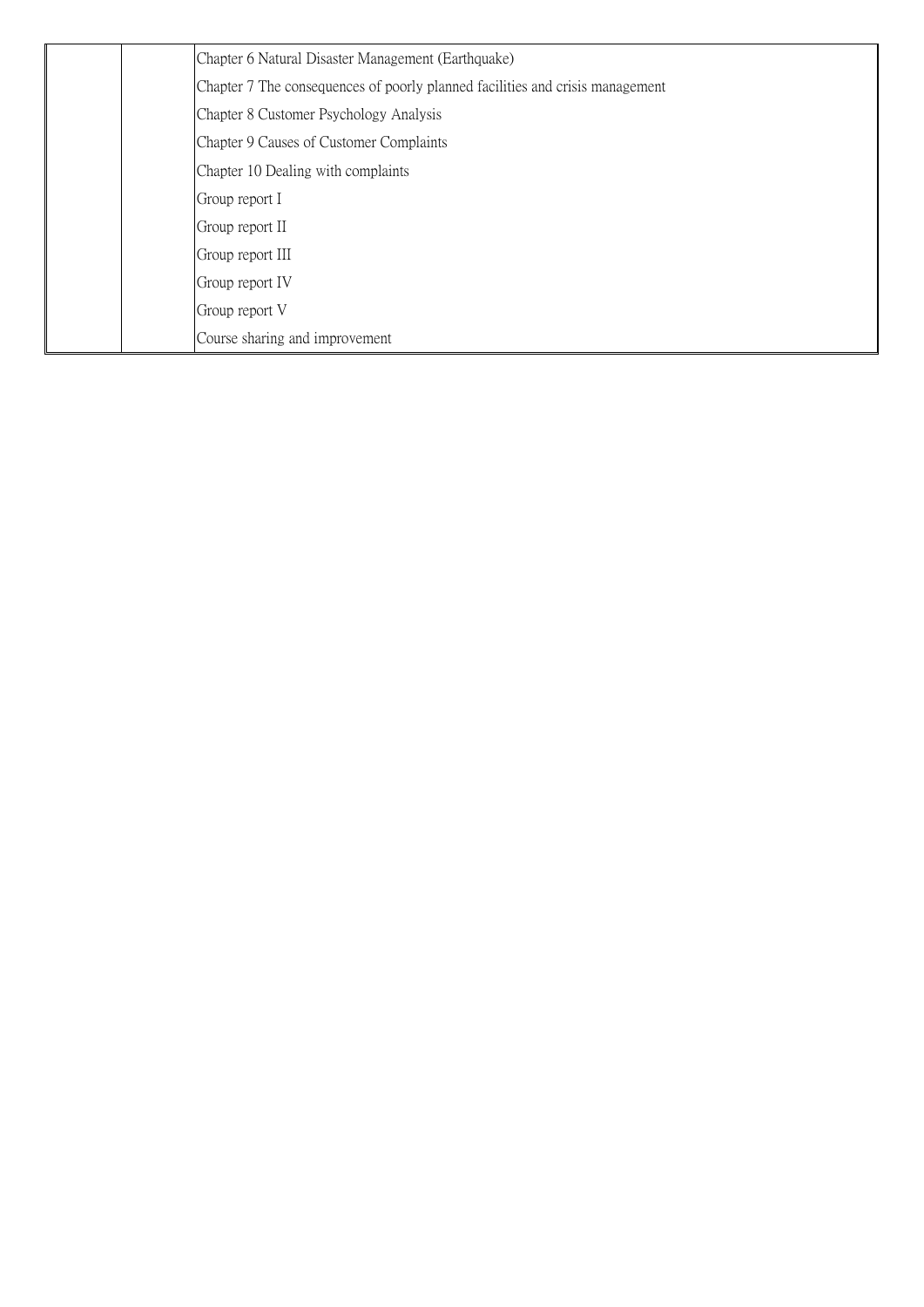|                           | 醒吾科技大學                                        |                                                                                                                                                                                                                                                                                                                                                                                                      |                                                   |           |         |
|---------------------------|-----------------------------------------------|------------------------------------------------------------------------------------------------------------------------------------------------------------------------------------------------------------------------------------------------------------------------------------------------------------------------------------------------------------------------------------------------------|---------------------------------------------------|-----------|---------|
|                           | 課<br>程<br>簡<br><b>COURSE DISCRIPTION</b><br>介 |                                                                                                                                                                                                                                                                                                                                                                                                      |                                                   |           |         |
| 科目編碼                      |                                               | 科目名稱 (中文)                                                                                                                                                                                                                                                                                                                                                                                            | 科目名稱 (英文)                                         | 學分數       | 上課時數    |
| Course Code               |                                               | Course Title (Chinese)                                                                                                                                                                                                                                                                                                                                                                               | Course Title (English)                            | Credit(s) | Hour(s) |
|                           |                                               | 職場倫理與情緒管理                                                                                                                                                                                                                                                                                                                                                                                            | Workplace Ethics and<br><b>Emotion Management</b> | 1         | 1       |
|                           | 中文概述                                          | 讓學生瞭解餐旅職場所面臨的情緒與壓力,以及學習情緒管理的技巧。與同學談餐旅<br>職場情緒管理,協助同學分析職場工作時之情緒與壓力,以及學習情緒管理的技巧。                                                                                                                                                                                                                                                                                                                       |                                                   |           |         |
| 教學目標<br>Objective         | English                                       | Let students understand the emotions and stresses of the workplace and learn the skills of<br>emotional management. Talk to classmates about workplace emotional management, help<br>Description students analyze the emotions and stresses of workplace work, and learn emotional management<br>skills.                                                                                             |                                                   |           |         |
| 課程大綱<br>Course<br>Outline | 中文大綱                                          | 餐旅業情緒管理概述<br>面對情緒與體驗情緒<br>2<br>情緒的功過與困擾<br>3<br>壓力與調適<br>4<br>情緒失控的後果與原由<br>5<br>憂鬱與焦慮<br>6<br>自我了解與接納<br>7<br>情緒管理方法<br>8<br>期中考<br>9<br>放鬆技巧<br>10<br>自我情緒管理<br>11<br>12<br>衝突<br>批評與批評藝術<br>13<br>人際關係中的情緒管理<br>14<br>生理調整的策略<br>15<br>心理調整的策略<br>16<br>時間管理的策略/向人求助的策略<br>17<br>期末考<br>18                                                                                                        |                                                   |           |         |
|                           | English<br>Outline                            | 1 Overview of Emotion Management in Hospitality Industry<br>2 Face emotions and experience emotions<br>3 emotional merits and problems<br>4 Stress and adjustment<br>5 The consequences and causes of emotional out of control<br>6 depression and anxiety<br>7 Self-understanding and acceptance<br>8 emotional management methods<br>9 exams<br>10 relaxation tips<br>11 Self-emotional management |                                                   |           |         |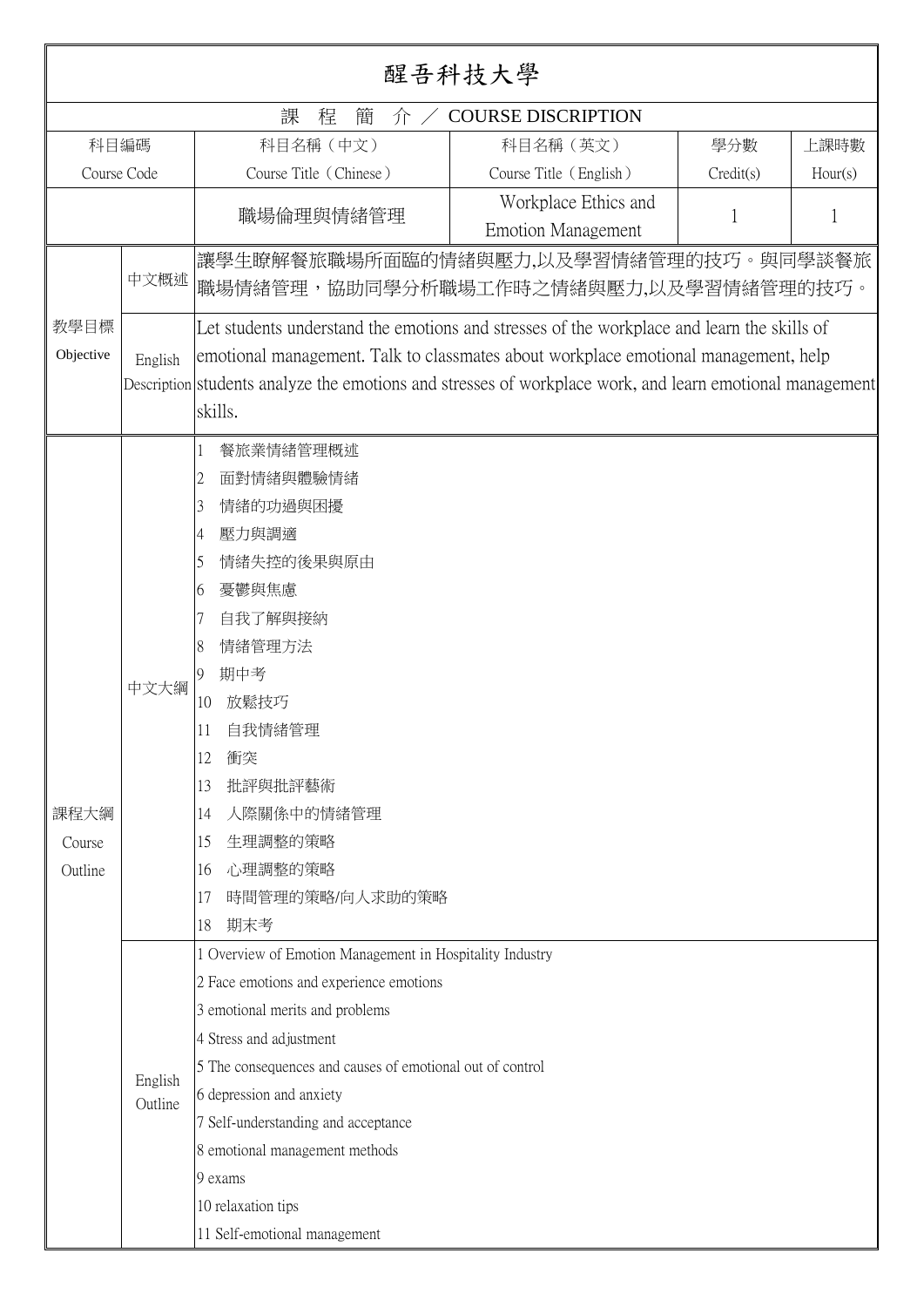|  | 12 conflicts                                              |
|--|-----------------------------------------------------------|
|  | 13 Criticism and Critical Art                             |
|  | 14 Emotional management in interpersonal relationships    |
|  | 15 Physiological adjustment strategies                    |
|  | 16 Psychological adjustment strategies                    |
|  | 17 Time Management Strategy / Strategy for Helping People |
|  | 18 final exam                                             |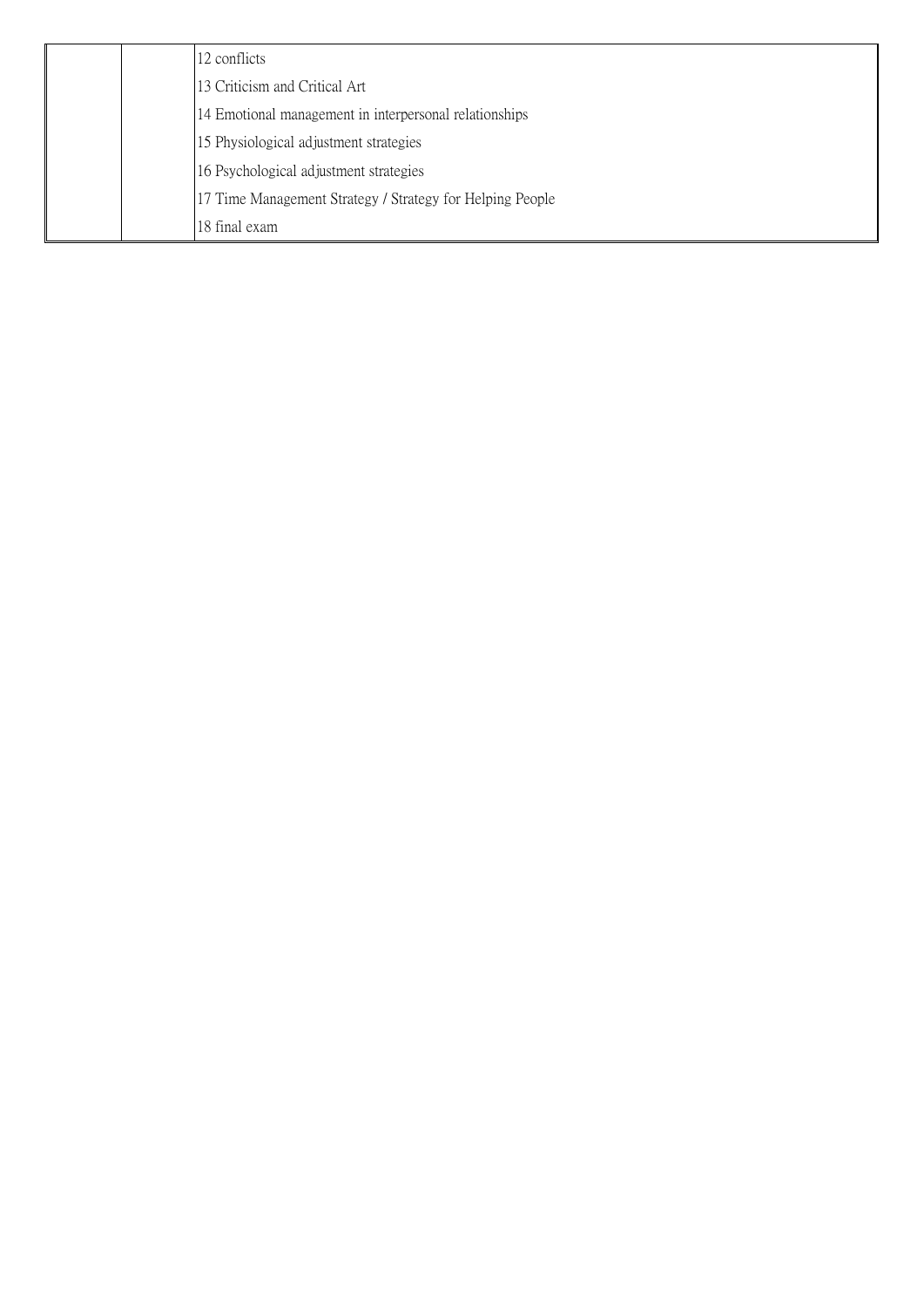|                           | 醒吾科技大學             |                                                                                                                                                                                                                                                                                                                                                                                                            |                                           |                                                                                                                                                                                                                                                                                                                                                                                                                                                                                                                                                                                                                                                                                                                                   |           |         |
|---------------------------|--------------------|------------------------------------------------------------------------------------------------------------------------------------------------------------------------------------------------------------------------------------------------------------------------------------------------------------------------------------------------------------------------------------------------------------|-------------------------------------------|-----------------------------------------------------------------------------------------------------------------------------------------------------------------------------------------------------------------------------------------------------------------------------------------------------------------------------------------------------------------------------------------------------------------------------------------------------------------------------------------------------------------------------------------------------------------------------------------------------------------------------------------------------------------------------------------------------------------------------------|-----------|---------|
|                           |                    | 課<br>程<br>簡                                                                                                                                                                                                                                                                                                                                                                                                | 介                                         | <b>COURSE DISCRIPTION</b>                                                                                                                                                                                                                                                                                                                                                                                                                                                                                                                                                                                                                                                                                                         |           |         |
|                           | 科目編碼               | 科目名稱 (中文)                                                                                                                                                                                                                                                                                                                                                                                                  |                                           | 科目名稱 (英文)                                                                                                                                                                                                                                                                                                                                                                                                                                                                                                                                                                                                                                                                                                                         | 學分數       | 上課時數    |
|                           | Course Code        | Course Title (Chinese)                                                                                                                                                                                                                                                                                                                                                                                     |                                           | Course Title (English)                                                                                                                                                                                                                                                                                                                                                                                                                                                                                                                                                                                                                                                                                                            | Credit(s) | Hour(s) |
|                           |                    | 校外實習(一)                                                                                                                                                                                                                                                                                                                                                                                                    |                                           | Off-Campus Internship I                                                                                                                                                                                                                                                                                                                                                                                                                                                                                                                                                                                                                                                                                                           | 9         | 9       |
|                           | 中文概述               |                                                                                                                                                                                                                                                                                                                                                                                                            |                                           | 藉由校外建教合作單位之實務演練,提昇本系同學之本職學能,以增加就業競爭力,從而思考提昇服<br> 務業競爭力,塑造餐旅業的專業服務形象。本課程整學期在校外進行,由建教合作單位協助教學,並<br>安排實習部門單位,進行實務演練,希冀藉以提昇本系同學之本職學能,增加就業競爭力。                                                                                                                                                                                                                                                                                                                                                                                                                                                                                                                                                                                         |           |         |
| 教學目標<br>Objective         | English            |                                                                                                                                                                                                                                                                                                                                                                                                            |                                           | The affiliation by extracurricular constructs teaches to cooperate reality of service the unit to train, the promotion<br>originally is official duty of study the schoolmate energy, increases the employment competitive ability, thus<br>ponder promotion service industry competitive ability, molding meal travel industry professional service image.<br>Description The whole semester of the course will be carried out outside the school. The teaching and learning cooperation unit<br>will assist the teaching, and the internship department will be arranged to carry out practical exercises. It is hoped<br>that the students can improve their vocational ability and increase their employment competitiveness. |           |         |
| 課程大綱<br>Course<br>Outline | 中文大綱               | 校外實習單位演練<br>1<br>校外實習單位演練<br>2<br>校外實習單位演練<br>3<br>校外實習單位演練<br>4<br>校外實習單位演練<br>5<br>校外實習單位演練<br>6<br>校外實習單位演練<br>校外實習單位演練<br>8<br>校外實習單位演練<br>9<br>10 校外實習單位演練<br>校外實習單位演練<br>11<br>校外實習單位演練<br>12<br>校外實習單位演練<br>13<br>校外實習單位演練<br>14<br>校外實習單位演練<br>15<br>校外實習單位演練<br>16<br>校外實習單位演練<br>17<br>校外實習單位演練<br>18                                                                                            | 實習生返校<br>實習生返校<br>實習生返校<br>實習生返校<br>實習生返校 |                                                                                                                                                                                                                                                                                                                                                                                                                                                                                                                                                                                                                                                                                                                                   |           |         |
|                           | English<br>Outline | 1 Off-campus internship exercise Intern back to school<br>2 Off-campus internship exercise<br>3 Off-campus internship exercises<br>4 Off-campus internship exercises Interns return to school<br>5 Off-campus internship exercises<br>6 Off-campus internship exercises<br>7 Off-campus internship exercise Intern back to school<br>8 Off-campus internship exercises<br>9 Off-campus internship exercise |                                           |                                                                                                                                                                                                                                                                                                                                                                                                                                                                                                                                                                                                                                                                                                                                   |           |         |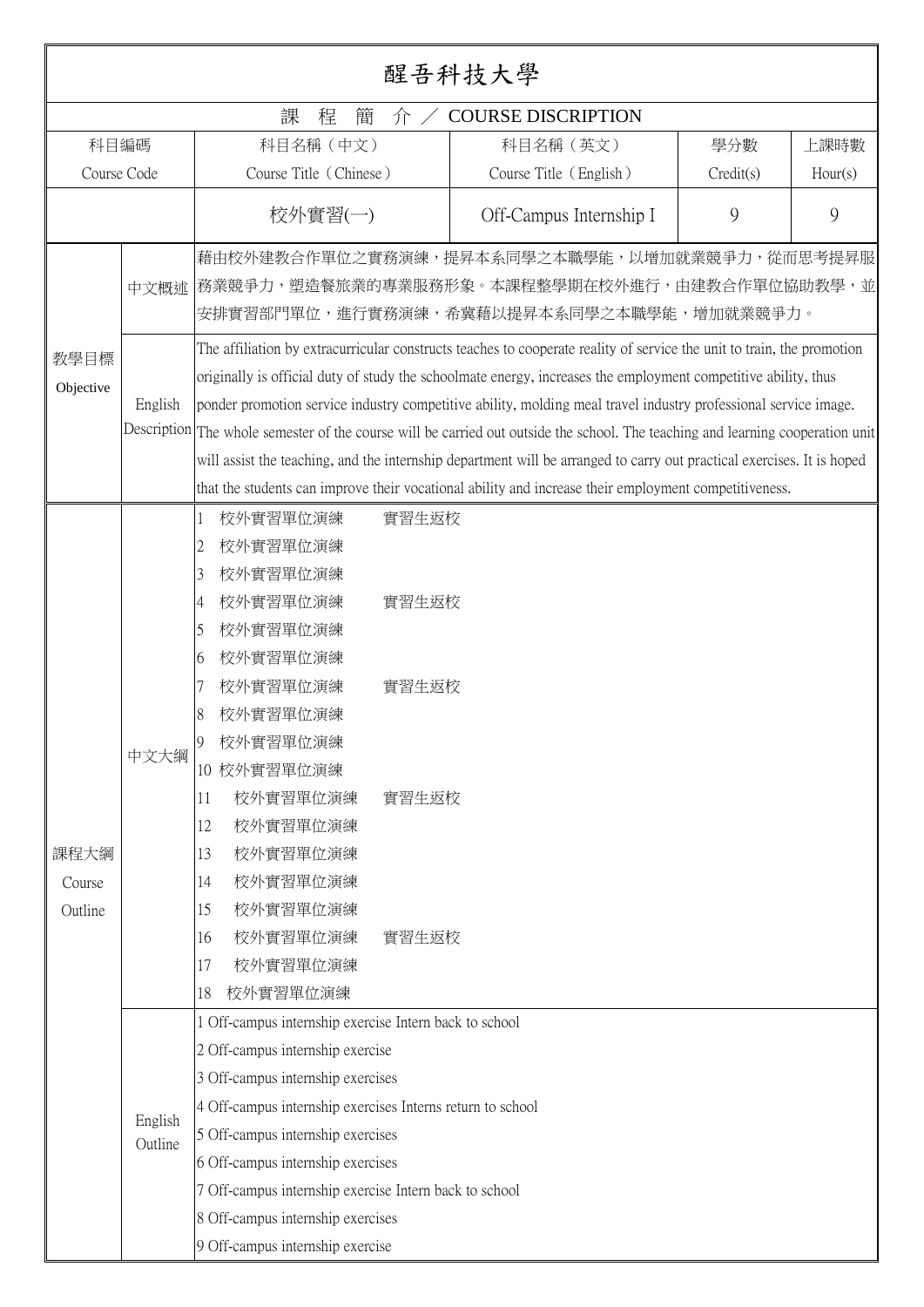| 10 Off-campus internship exercise                       |
|---------------------------------------------------------|
| 11 Off-campus internship exercise Intern back to school |
| 12 Off-campus internship exercises                      |
| 13 Off-campus internship exercise                       |
| 14 Off-campus internship exercise                       |
| 15 Off-campus internship exercise                       |
| 16 Off-campus internship exercise Intern back to school |
| 17 Off-campus internship exercise                       |
| 18 Off-campus internship exercise                       |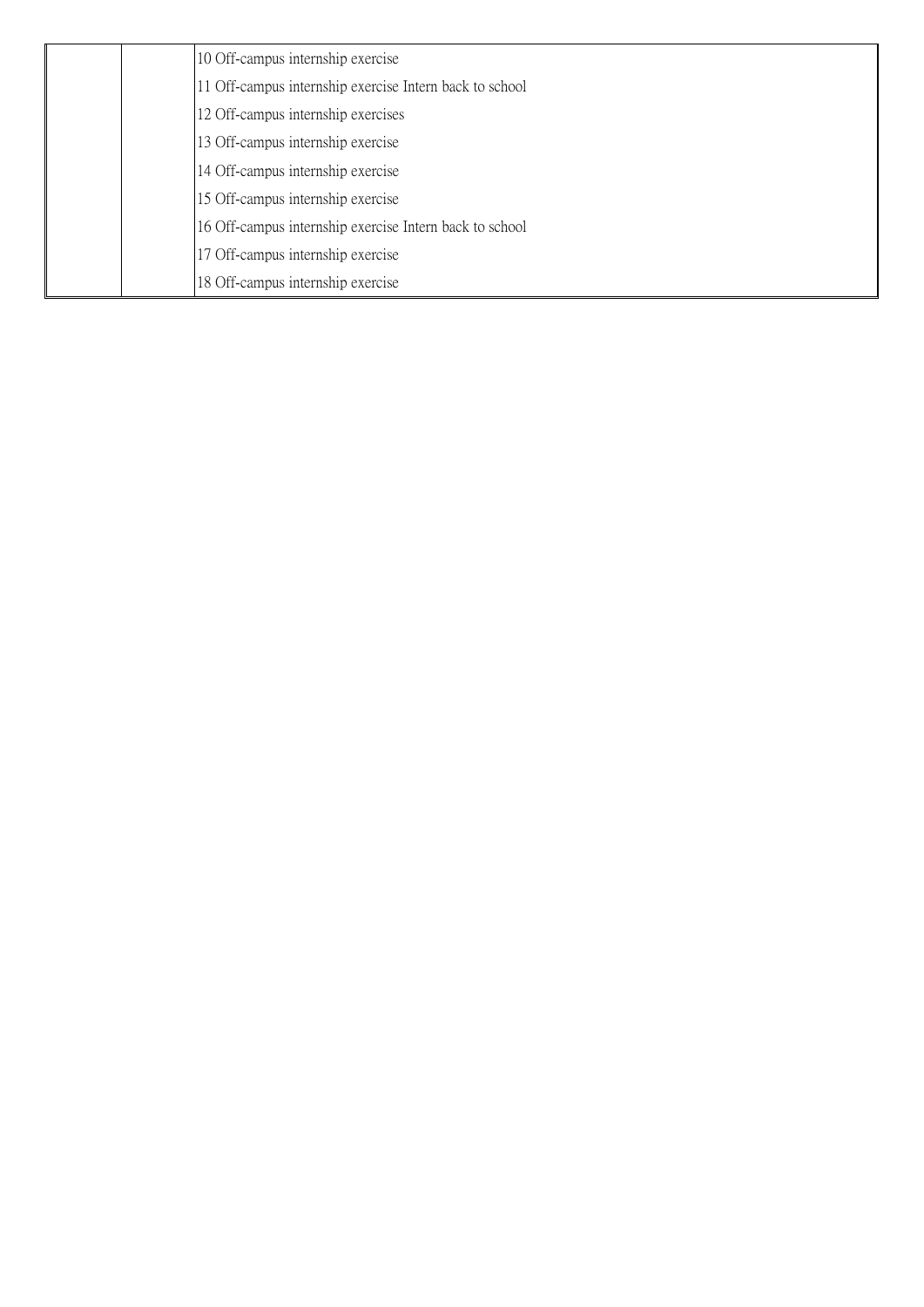|                           |                    |                                                                                                                                                                                                                                                                                                                                                                                                                                                                                                                                                                                                        | 醒吾科技大學                                       |           |         |
|---------------------------|--------------------|--------------------------------------------------------------------------------------------------------------------------------------------------------------------------------------------------------------------------------------------------------------------------------------------------------------------------------------------------------------------------------------------------------------------------------------------------------------------------------------------------------------------------------------------------------------------------------------------------------|----------------------------------------------|-----------|---------|
|                           |                    | 課<br>簡<br>程<br>介/                                                                                                                                                                                                                                                                                                                                                                                                                                                                                                                                                                                      | <b>COURSE DISCRIPTION</b>                    |           |         |
|                           | 科目編碼               | 科目名稱 (中文)                                                                                                                                                                                                                                                                                                                                                                                                                                                                                                                                                                                              | 科目名稱 (英文)                                    | 學分數       | 上課時數    |
|                           | Course Code        | Course Title (Chinese)                                                                                                                                                                                                                                                                                                                                                                                                                                                                                                                                                                                 | Course Title (English)                       | Credit(s) | Hour(s) |
|                           |                    | 公關實務訓練                                                                                                                                                                                                                                                                                                                                                                                                                                                                                                                                                                                                 | <b>Public Relations Practice</b><br>Training | 4         | 4       |
| 教學目標<br>Objective         | 中文概述<br>English    | 一、協助學生瞭解觀光餐旅業以及相關產官學界業者互動關係及公關實務。<br>二、鼓勵投入觀光旅遊餐飲業,運用國內既有觀光資源,爭取國際友誼及認同。<br>三、鼓勵投入觀光旅遊業,吸取更多旅遊知識及實務,協助畢業後取得相關專業執照,順利推動餐旅<br>業務<br>First, to assist students in understanding the interactive travel industry and related industry and industry academic<br>interactions and public relations practices.<br>Second, encourage investment in tourism, tourism and catering industry, use domestic tourism resources, and strive<br>Description for international friendship and recognition.<br>Third, encourage investment in tourism and tourism, learn more tourism knowledge and practice, assist in |                                              |           |         |
|                           |                    | obtaining relevant professional licenses after graduation, and smoothly promote the business of travel.<br>第一章、<br>台灣觀光餐旅業與公關實務                                                                                                                                                                                                                                                                                                                                                                                                                                                                        |                                              |           |         |
| 課程大綱<br>Course<br>Outline | 中文大綱               | 第二章、<br>認識公共關係<br>第三章、<br>認識台灣觀光餐旅產業<br>第四章、<br>台灣旅館產業<br>第五章、<br>認識台灣觀光資源<br>第六章、<br>餐旅安全<br>餐旅禮儀實務<br>第七章、<br>第八章、<br>各國餐旅產業公關實務<br>第九章、<br>認識星馬印尼汶萊餐旅業公關實務<br>第十章、<br>認識越高寮緬餐旅業公關實務<br>觀光餐旅業公關實務處理原則<br>第十一章、<br>第十二章、<br>與觀光旅遊業公關實務<br>第十三章、<br>與旅館餐飲業公關實務<br>第十四章、<br>與政府機關公關實務處理原則<br>第十五章、<br>與平面及電子媒體公關實務處理原則<br>第十六章、<br>認識餐旅公關實務的特性與實踐<br>第十七章、<br>結論<br>期末考                                                                                                                                                                                                                                 |                                              |           |         |
|                           | English<br>Outline | Chapter 1, Taiwan Tourism Business and Public Relations Practice<br>Chapter 2, Understanding Public Relations<br>Chapter 3, Understanding Taiwan's Tourism and Travel Industry<br>Chapter 4, Taiwan Hotel Industry<br>Chapter 5, Understanding Taiwan Tourism Resources<br>Chapter 6, Hospitality Safety<br>Chapter 7, Dining and Etiquette Practice<br>Chapter 8I, National Travel Industry PR Practice                                                                                                                                                                                               |                                              |           |         |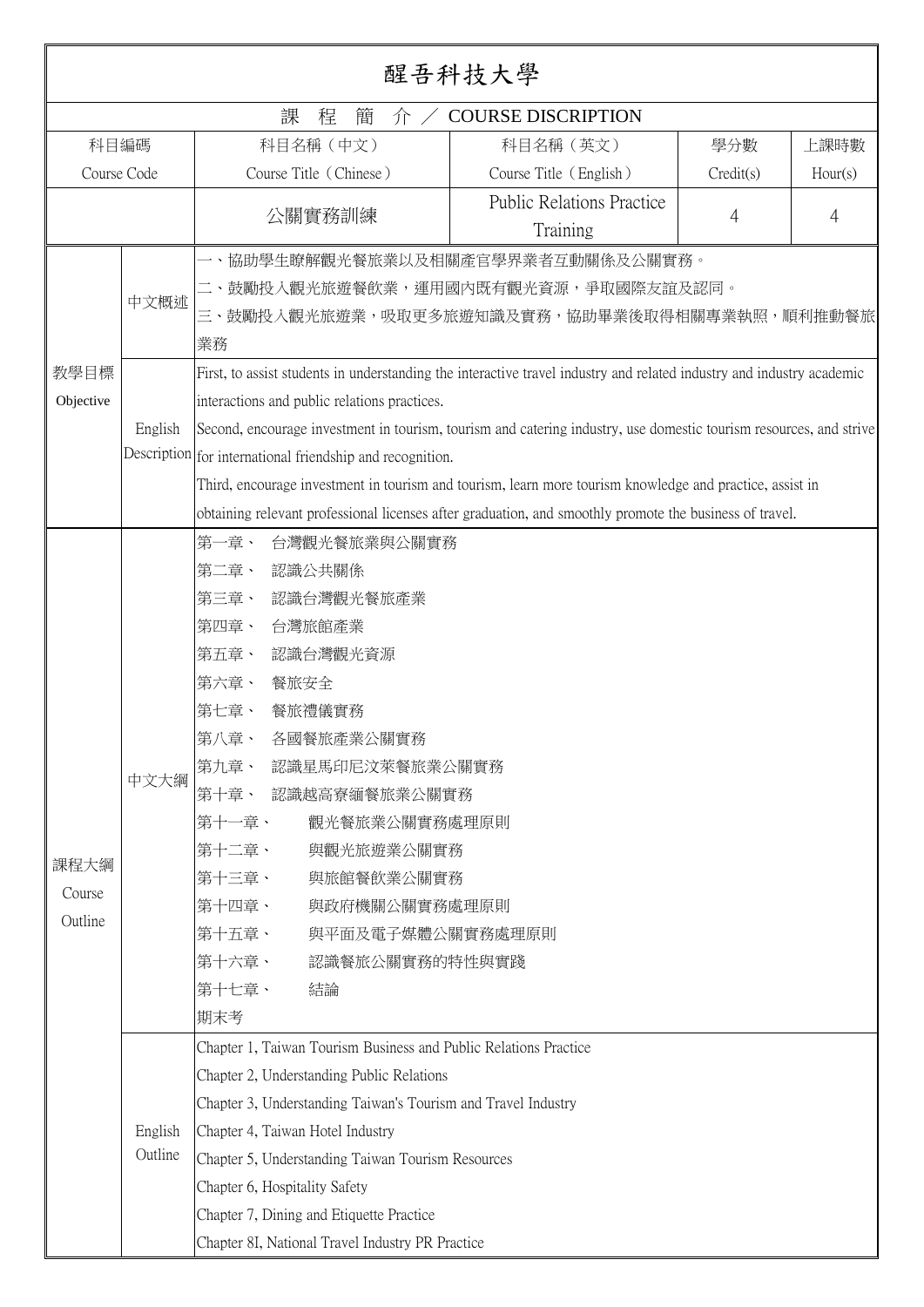| Final exam                                                                                              |
|---------------------------------------------------------------------------------------------------------|
| Chapter 17, conclusion                                                                                  |
| Chapter 16, Understanding the Characteristics and Practice of Business Travel Public Relations Practice |
| Chapter 15 and Principles of Public Relations Practice in Plan and Electronic Media                     |
| Chapter 14, Principles of Public Relations Practice with Government Organs                              |
| Chapter 13, Public Relations Practice with Hotel Catering Industry                                      |
| Chapter 12, Public Relations Practice with Tourism Industry                                             |
| Chapter 11, Principles of Public Relations Practice in Sightseeing and Travel Industry                  |
| Chapter 10, the higher the understanding, the public service practice of Burmese tourism                |
| Chapter 9, Understanding the Customs Practice of Xingma Indonesia Brunei Hospitality                    |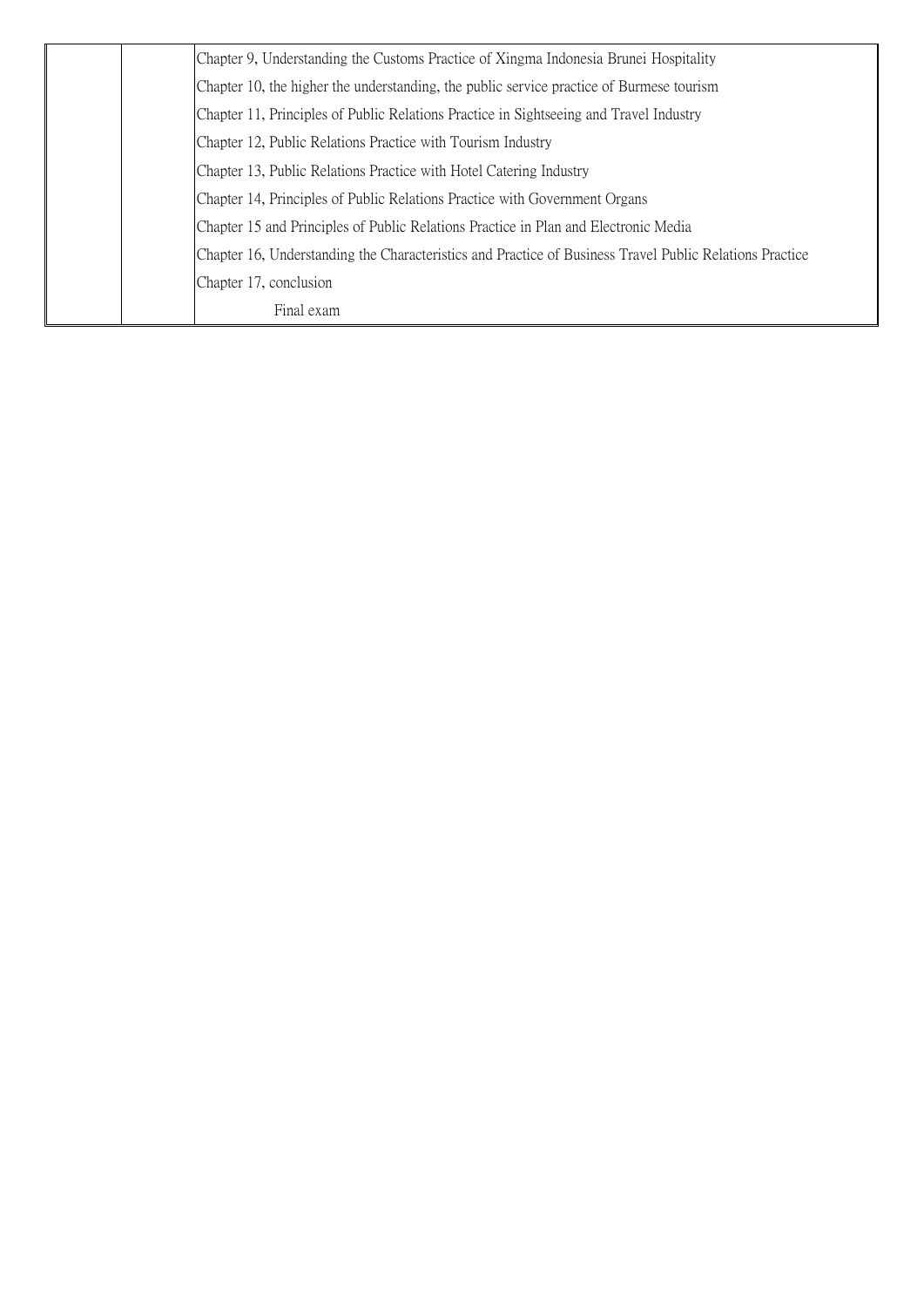|                                                                                                                                                                                                                                                                                                                                                                                                                                                                                                                                                                                                                                                                                                                                 |                 |                                                                                                                                                                                                                                                                                                                                                                                                                                                                                           | 醒吾科技大學                           |           |         |  |  |
|---------------------------------------------------------------------------------------------------------------------------------------------------------------------------------------------------------------------------------------------------------------------------------------------------------------------------------------------------------------------------------------------------------------------------------------------------------------------------------------------------------------------------------------------------------------------------------------------------------------------------------------------------------------------------------------------------------------------------------|-----------------|-------------------------------------------------------------------------------------------------------------------------------------------------------------------------------------------------------------------------------------------------------------------------------------------------------------------------------------------------------------------------------------------------------------------------------------------------------------------------------------------|----------------------------------|-----------|---------|--|--|
|                                                                                                                                                                                                                                                                                                                                                                                                                                                                                                                                                                                                                                                                                                                                 |                 | 課<br>程<br>簡<br>介/                                                                                                                                                                                                                                                                                                                                                                                                                                                                         | <b>COURSE DISCRIPTION</b>        |           |         |  |  |
| 科目編碼<br>科目名稱 (中文)<br>科目名稱 (英文)<br>學分數<br>上課時數                                                                                                                                                                                                                                                                                                                                                                                                                                                                                                                                                                                                                                                                                   |                 |                                                                                                                                                                                                                                                                                                                                                                                                                                                                                           |                                  |           |         |  |  |
| Course Code                                                                                                                                                                                                                                                                                                                                                                                                                                                                                                                                                                                                                                                                                                                     |                 | Course Title (Chinese)                                                                                                                                                                                                                                                                                                                                                                                                                                                                    | Course Title (English)           | Credit(s) | Hour(s) |  |  |
|                                                                                                                                                                                                                                                                                                                                                                                                                                                                                                                                                                                                                                                                                                                                 |                 | 客房服務實務                                                                                                                                                                                                                                                                                                                                                                                                                                                                                    | Housekeeping Service<br>Practice | 4         | 4       |  |  |
| 教學目標                                                                                                                                                                                                                                                                                                                                                                                                                                                                                                                                                                                                                                                                                                                            |                 | 本課程提供客務、房務管理基礎概念,客務、房務各單位的標準作業程序、工作規範及操作技巧。 1.<br>旅館類型與客房配備、客房部組織與職責 2.客務專業術語、訂房作業 3.旅客 C/I 與 C/O 作業、櫃台<br>中文概述  接待作業 4.行李服務中心作業、房務專業術語、客房前置準備作業 5.客房整理作業與實務、客房檢<br>查作業 6.客房保養與維護、認識布巾品管理與庫存作業 7.客房部門與其他部門的關係、旅館安全與<br>應變處理。<br>This course provides basic concepts of customer service, housekeeping management, standard operating                                                                                                                                                      |                                  |           |         |  |  |
| procedures, work practices and operational skills for each unit of customer service and housekeeping. 1. Hotel type<br>Objective<br>and room equipment, room department organization and responsibilities 2. Passenger terminology, reservation<br>English<br>work 3. Passenger C/I and C/O operations, counter reception work 4. Baggage service center operation,<br>Description housekeeping terminology, guest room Front-end preparation work 5. Room finishing work and practice, room<br>inspection work 6. Room maintenance and maintenance, understanding cloth towel management and inventory<br>operations 7. Relationship between room department and other departments, hotel security and response<br>processing. |                 |                                                                                                                                                                                                                                                                                                                                                                                                                                                                                           |                                  |           |         |  |  |
| 課程大綱<br>Course<br>Outline                                                                                                                                                                                                                                                                                                                                                                                                                                                                                                                                                                                                                                                                                                       | 中文大綱<br>English | 第01週:教材與課程內容的介紹<br>第02週:住宿業/房務部在旅館經營中的角色<br>第03週:房務部的工作計畫與組織<br>第04週:庫存品管理<br>第05週:洗衣部門的管理<br>第06週:客房清潔作業<br>第07週:公共區域 天花板、牆面、傢俱與固定設備<br>第08週:床布巾用品與制服/地毯和地板<br>第09週:期中報告<br>第10週:旅館的組織<br>第11週:客務部的營運與會計<br>第12週:客房部訂房、入宿登記、費用控制/結帳退房<br>第13週:客務部的職責<br>第14週:安全與住宿業<br>第15週:客務部稽核/計畫和評估工作/營收管理<br>第16週:客房部的人力資源<br>第17週:期末分享<br>第18週:期末分享<br>Week 01: Introduction to textbooks and course content<br>Week 02: The role of the accommodation/housekeeping department in hotel operations |                                  |           |         |  |  |
|                                                                                                                                                                                                                                                                                                                                                                                                                                                                                                                                                                                                                                                                                                                                 | Outline         | Week 03: Work Planning and Organization of the Department of Housing<br>Week 04: Inventory Management<br>Week 05: Management of the laundry department                                                                                                                                                                                                                                                                                                                                    |                                  |           |         |  |  |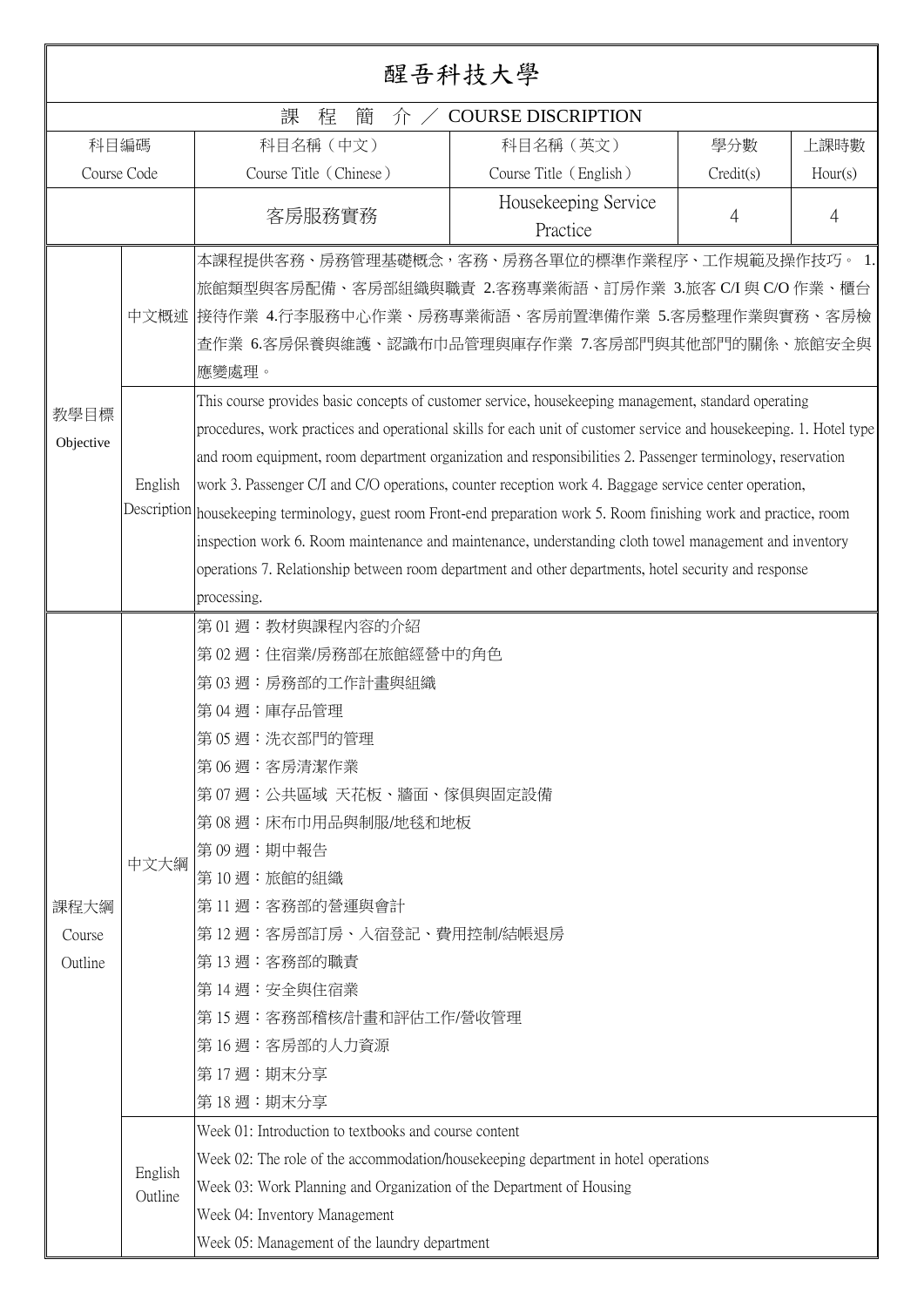| Week 06: Room cleaning                                                                  |
|-----------------------------------------------------------------------------------------|
| Week 07: Public areas Ceilings, walls, furniture and fixtures                           |
| Week 08: Bed linen supplies and uniforms / carpets and floors                           |
| Week 09: Interim Report                                                                 |
| Week 10: Organization of the hotel                                                      |
| Week 11: Operations and Accounting of the Customer Service Department                   |
| Week 12: Room reservation, accommodation registration, fee control / checkout check out |
| Week 13: Duties of the Customer Service Department                                      |
| Week 14: Safety and Accommodation                                                       |
| Week 15: Customer Affairs Audit/Planning and Evaluation/Revenue Management              |
| Week 16: Human Resources in the Room Department                                         |
| Week 17: End of the year sharing                                                        |
| Week 18: End of the year sharing                                                        |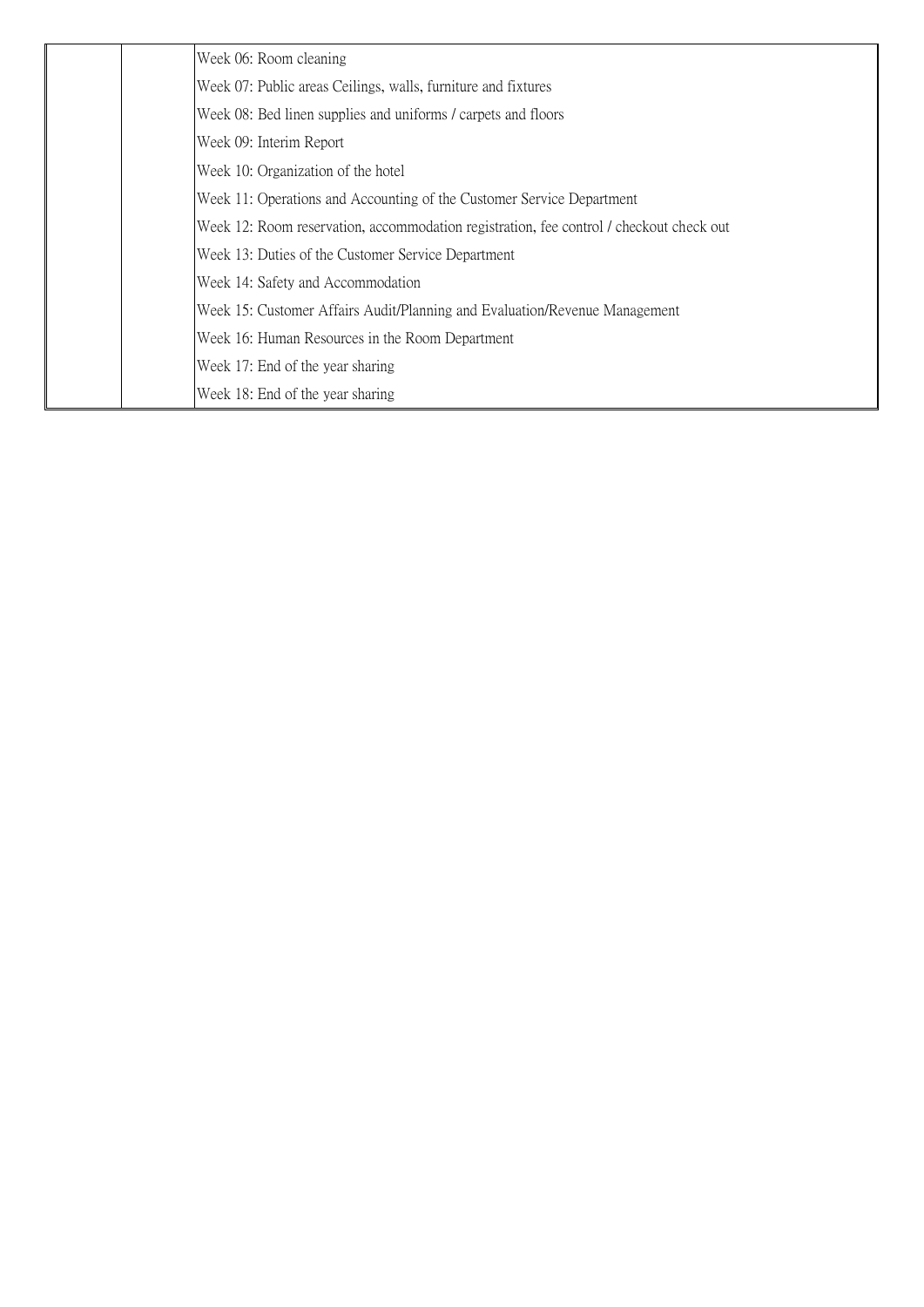|                           | 醒吾科技大學                                         |                                                                                                                                                                                                                                                                                                                                                                                                                                                                                                                                                                    |                          |                |                |  |
|---------------------------|------------------------------------------------|--------------------------------------------------------------------------------------------------------------------------------------------------------------------------------------------------------------------------------------------------------------------------------------------------------------------------------------------------------------------------------------------------------------------------------------------------------------------------------------------------------------------------------------------------------------------|--------------------------|----------------|----------------|--|
|                           | 課<br><b>COURSE DISCRIPTION</b><br>程<br>簡<br>介/ |                                                                                                                                                                                                                                                                                                                                                                                                                                                                                                                                                                    |                          |                |                |  |
| 科目編碼                      |                                                | 科目名稱 (中文)                                                                                                                                                                                                                                                                                                                                                                                                                                                                                                                                                          | 科目名稱 (英文)                | 學分數            | 上課時數           |  |
| Course Code               |                                                | Course Title (Chinese)                                                                                                                                                                                                                                                                                                                                                                                                                                                                                                                                             | Course Title (English)   | Credit(s)      | Hour(s)        |  |
|                           |                                                | 台灣歷史與文化風俗                                                                                                                                                                                                                                                                                                                                                                                                                                                                                                                                                          | Taiwan History & Culture | $\overline{2}$ | $\overline{2}$ |  |
| 教學目標<br>Objective         | 中文概述<br>English<br>Description Taiwan.         | 臺灣由於地理位置特殊,自古以來歷史的發展便兼具海洋性與國際性的雙重性格。在明鄭與清朝是漢<br>人移民的新天地,並經過荷、西與日本的殖民,政權更動頻仍,文化發展多元。本課程試由臺灣的歷<br>史發展歷程中環境與人群的互動來探究台灣文化的各個面向,增進學生對於臺灣的認識。<br>本課程主要以探討臺灣歷史各時期的演進發展及其特徵為主,重點在使學生暸解臺灣的歷史文化,增<br>進其自我認同,並培養人文思考能力。<br>The content of the course includes the flow of the Taiwan's history, the change in its culture, ethnic relations,<br>folk religion and settlement patterns socials integration. From the course, students will gain a deeper cognizance of<br>Basic introduction of Taiwanese history and culture.                                                 |                          |                |                |  |
| 課程大綱<br>Course<br>Outline |                                                | 第一章 台灣的歷史:史前時代、大航海時代<br>第二章 台灣的歷史: 滿清時期、日本時期<br>第三章 台灣的歷史: 戰後台灣<br>第四章 台灣的族群: 原住民、閩南人<br>第五章 台灣的族群: 客家人、外省人<br>第六章 台灣的地名:「台灣」的舊稱<br>第七章 台灣的地名: 台灣的地名-自然環境類<br>第八章 台灣地名的發展與演變<br>中文大綱 第九章 台灣的教育<br>第十章 台灣的民間信仰<br>廟宇與廟事<br>第十一章<br>台灣的節慶與祭典<br>第十二章<br>傳統節慶<br>第十三章<br>第十四章<br>地方新節慶<br>台灣的歌謠<br>第十五章<br>第十六章 台灣民俗文化<br>結論<br>第十七章                                                                                                                                                                                                                                  |                          |                |                |  |
|                           | English<br>Outline                             | Chapter 1 History of Taiwan: Prehistoric Age, Great Navigation Age<br>Chapter 2 History of Taiwan: Manchu Period, Japan Period<br>Chapter 3 History of Taiwan: Taiwan after the War<br>Chapter 4 Ethnic Groups in Taiwan: Indigenous People, Minnanese<br>Chapter 5 Ethnic Groups in Taiwan: Hakkas and Others<br>Chapter 6 Taiwan's Place Name: The Old Name of "Taiwan"<br>Chapter 7 Taiwan's Place Names: Taiwan's Place Names - Natural Environment<br>Chapter 8 The Development and Evolution of Taiwan's Geographical Names<br>Chapter 9 Education in Taiwan |                          |                |                |  |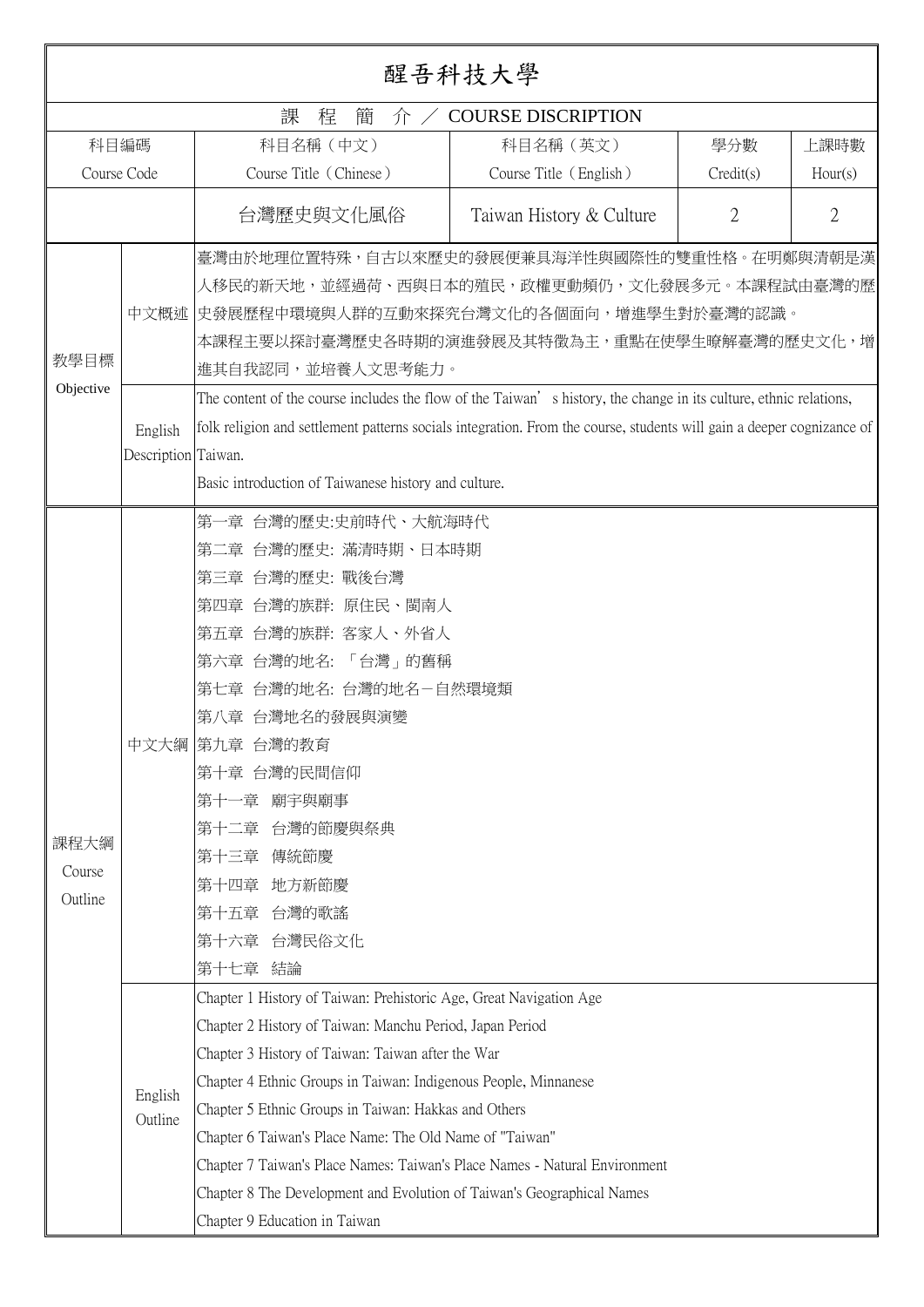| Chapter 10 Taiwan's Folk Beliefs            |
|---------------------------------------------|
| Chapter 11 Temples and Temples              |
| Chapter 12 Taiwan's Festivals and Festivals |
| Chapter 13 Traditional Festivals            |
| Chapter 14 Local New Festival               |
| Chapter 15 The Songs of Taiwan              |
| Chapter 16 Taiwan Folk Culture              |
| Chapter 17 Conclusion                       |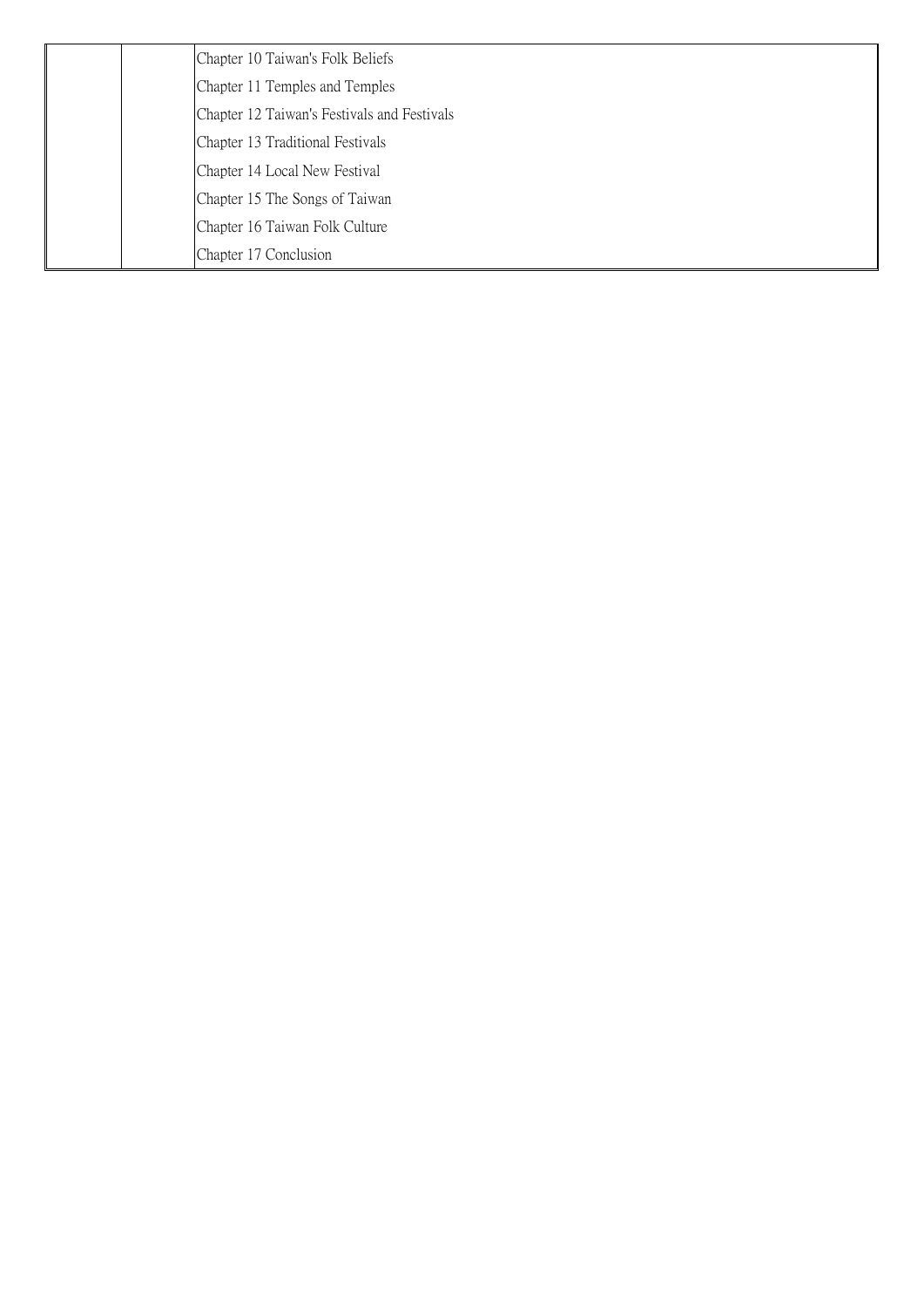| 醒吾科技大學                                        |                                |                                                                                                                                                                                                                                                                                                                                                                                                                                                                                                                                                                                                                                                                                                                                                                                                                                                                                                                                                                                                                                                                                                                                                                                                                              |                                       |           |         |  |  |
|-----------------------------------------------|--------------------------------|------------------------------------------------------------------------------------------------------------------------------------------------------------------------------------------------------------------------------------------------------------------------------------------------------------------------------------------------------------------------------------------------------------------------------------------------------------------------------------------------------------------------------------------------------------------------------------------------------------------------------------------------------------------------------------------------------------------------------------------------------------------------------------------------------------------------------------------------------------------------------------------------------------------------------------------------------------------------------------------------------------------------------------------------------------------------------------------------------------------------------------------------------------------------------------------------------------------------------|---------------------------------------|-----------|---------|--|--|
| 課<br><b>COURSE DISCRIPTION</b><br>程<br>簡<br>介 |                                |                                                                                                                                                                                                                                                                                                                                                                                                                                                                                                                                                                                                                                                                                                                                                                                                                                                                                                                                                                                                                                                                                                                                                                                                                              |                                       |           |         |  |  |
| 科目編碼                                          |                                | 科目名稱 (中文)                                                                                                                                                                                                                                                                                                                                                                                                                                                                                                                                                                                                                                                                                                                                                                                                                                                                                                                                                                                                                                                                                                                                                                                                                    | 科目名稱 (英文)                             | 學分數       | 上課時數    |  |  |
| Course Code                                   |                                | Course Title (Chinese)                                                                                                                                                                                                                                                                                                                                                                                                                                                                                                                                                                                                                                                                                                                                                                                                                                                                                                                                                                                                                                                                                                                                                                                                       | Course Title (English)                | Credit(s) | Hour(s) |  |  |
|                                               |                                | 餐旅業經營管理                                                                                                                                                                                                                                                                                                                                                                                                                                                                                                                                                                                                                                                                                                                                                                                                                                                                                                                                                                                                                                                                                                                                                                                                                      | Management of Hospitality<br>Industry | 4         | 4       |  |  |
| 教學目標<br>Objective                             | 中文概述<br>English<br>Description | 在每一個已開發國家,不論其政治取向為何,服務業都在帶動國內經濟成長與就業機會的過程中扮演<br>重要角色,2008 年數據顯示,台灣就業人口中有 60%以上是從事服務業。台灣已進入了「服務經濟」<br>(Service Economy)時代。因此,瞭解服務的內涵,以及如何將無形的服務有形化的管理,越來越受<br>到經理人的重視。本課程(餐旅服務業管理)重點包括(1)瞭解餐旅服務消費(2) 擬定服務的行銷組合 (3)<br>顧客關係管理 (4)内部作業管理等。本課程透過系統設計,使餐旅服務業生產力與績效得到發展,並<br>以達成企業組織目標為目的。<br>In every developed country, regardless of its political orientation, the service industry plays an important role in<br>driving domestic economic growth and employment opportunities. According to 2008 data, more than 60% of the<br>employed population in Taiwan is engaged in the service industry. Taiwan has entered the era of "Service"<br>Economy". Therefore, understanding the connotation of services and how to tangible management of intangible<br>services is increasingly valued by managers. The focus of this course (service management) is to (1) understand the<br>consumption of food and beverage services (2) the marketing mix of the proposed services (3) customer<br>relationship management (4) internal operation management. Through the system design, this course develops the<br>productivity and performance of the hospitality service industry and aims to achieve the corporate organization |                                       |           |         |  |  |
| 課程大綱<br>Course<br>Outline                     |                                | goals.<br>餐旅業基本概念、餐旅業的發展過程與影響(一)。<br>餐旅業基本概念、餐旅業的發展過程與影響(二)。<br>3 機場、機場組織結構、航站大廈、機場管理範圍<br> 4 旅遊經驗、旅客機場報到、海關與外匯、旅遊代號、航空術語。<br> 5 陸路旅遊、美國鐵路、各國高鐵、磁浮列車、汽車旅遊。<br> 6 旅行業一:旅行業定義與功能、旅行業類別與組織。<br> 7 餐飲業一:餐飲業定義與特性、餐飲業類別與組織。<br> 8 旅館業一:旅館業定義與特性、旅館業類別與組織。<br>9 期中考<br>中文大綱  10 餐飲業二:餐飲業經營實務分析<br> 11 旅館業二:旅館業經營實務分析。<br> 12 旅行業二:旅行社經營實務分析。<br> 13 休閒娛樂業一:休閒渡假村。<br>14 休閒娛樂業二:博奕娛樂業。<br>15 兩岸餐旅業發展趨勢。<br>16 餐旅業服務品質管理概念。<br> 17 餐旅行銷、餐旅從業人員的職業道德、餐旅從業人員的條件、餐旅業未來發展與職業<br>前程規劃。<br>18 期末考                                                                                                                                                                                                                                                                                                                                                                                                                                                                                                                                                                                                                                                                                                                                          |                                       |           |         |  |  |